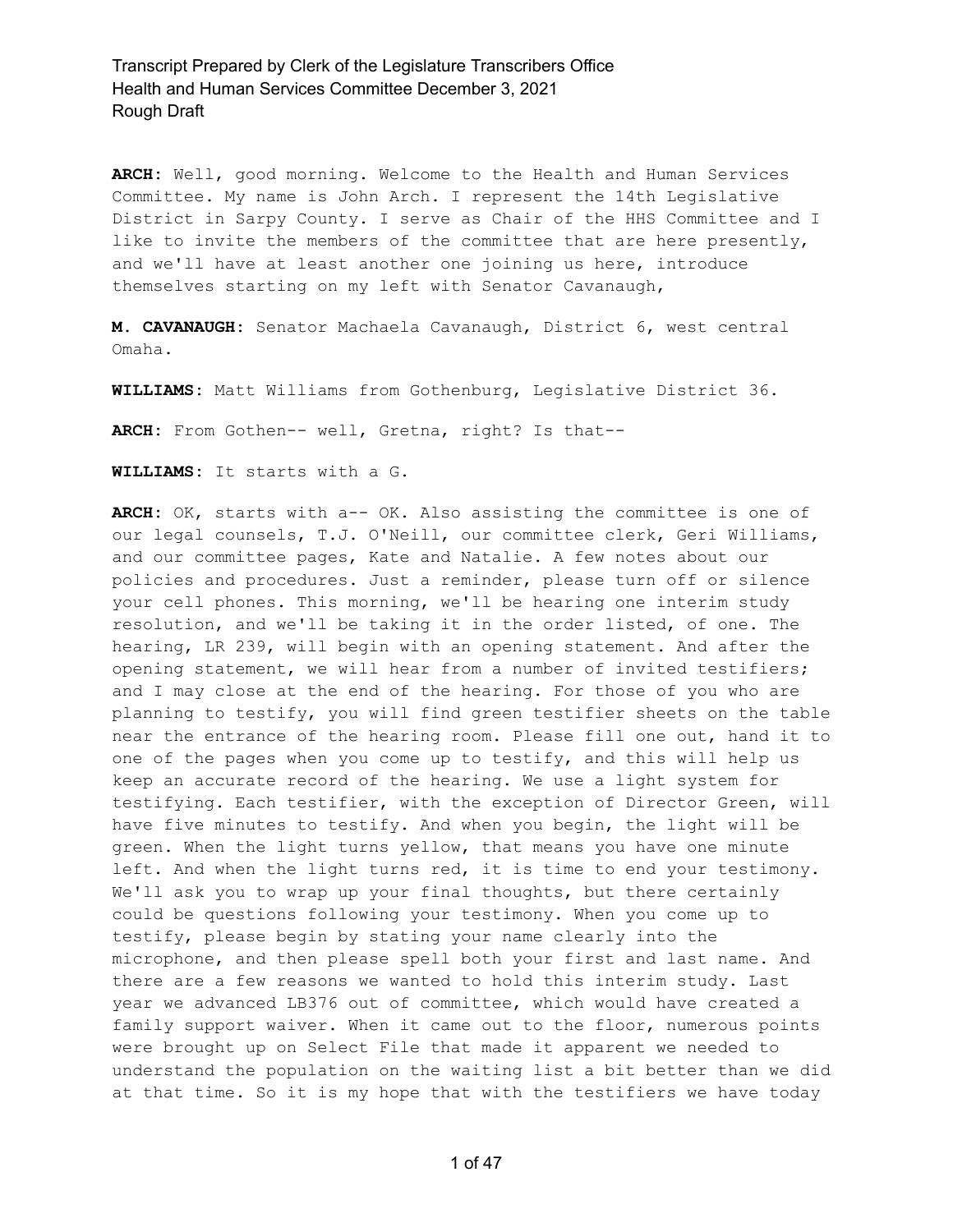we'll be given a better understanding of our current waivers, the populations affected, and what could be done to help serve Nebraskans better. Senators that will be present here are welcome to ask questions for clarify-- clarification at any time. We're going to have periodic breaks. I know Director Green is going to do his presentation as more of a-- as more of a dialogue with the senators and appreciate that flexibility. So there is no bill to consider today. Today's hearing is truly intended to educate. So with that, we invite Director Green to come up and provide his testimony first. Good morning.

**TONY GREEN:** Good morning, Chairperson Arch and members of the Health and Human Services Committee. My name is Tony Green, T-o-n-y G-r-e-e-n, and I am the director for the Division of Developmental Disabilities within the Department of Health and Human Services. Happy to be here today to provide testimony on LR239, which provided the interim study on the effectiveness of Medicaid waivers in Nebraska. And in order to gain a full understanding of our system, I thought it would be good to first start with an understanding of the eligibility criteria of what it takes to be eligible for the various waivers in Nebraska that are set forth in statute. Nebraska operates four separate home and community-based waivers: a traumatic brain injury waiver, an aged and disabled, developmental disability day, and a developmental disability comprehensive. So we'll first look at the traumatic brain injury waiver, and you have that on Slide 2 that the eligibility is based on being 18 to 64 years of age. A medical diagnosis of traumatic brain injury is also required, and you can see that on the definition there on the slide. Once the age requirement and medical diagnosis is present, you must then meet the level of care for nursing facility services, which I'll talk about in a moment. The second eligibility category we have for one of our waivers is the aged and disabled waiver. And for this category, you must first qualify under your age, being 65 years or over and-- or with a disability defined by Social Security or the Medicaid state review team. Once either or both of those criteria are met, you must then meet the required nursing facility level of care. So on Slide 4, as I've shared with the committee in previous annual division briefings that we do, we began using the-- a new statistically validated level of care tool, the InterRai. And so we have an InterRai HC and an InterRai PEDS. The HC is for our adults and the PEDS is for the children. Using this tool, we've been able to set the criteria for nursing home level of care. For children, you will see the criteria is set for two separate categories, those from birth to 47 months and then those from 48 months to 17 years.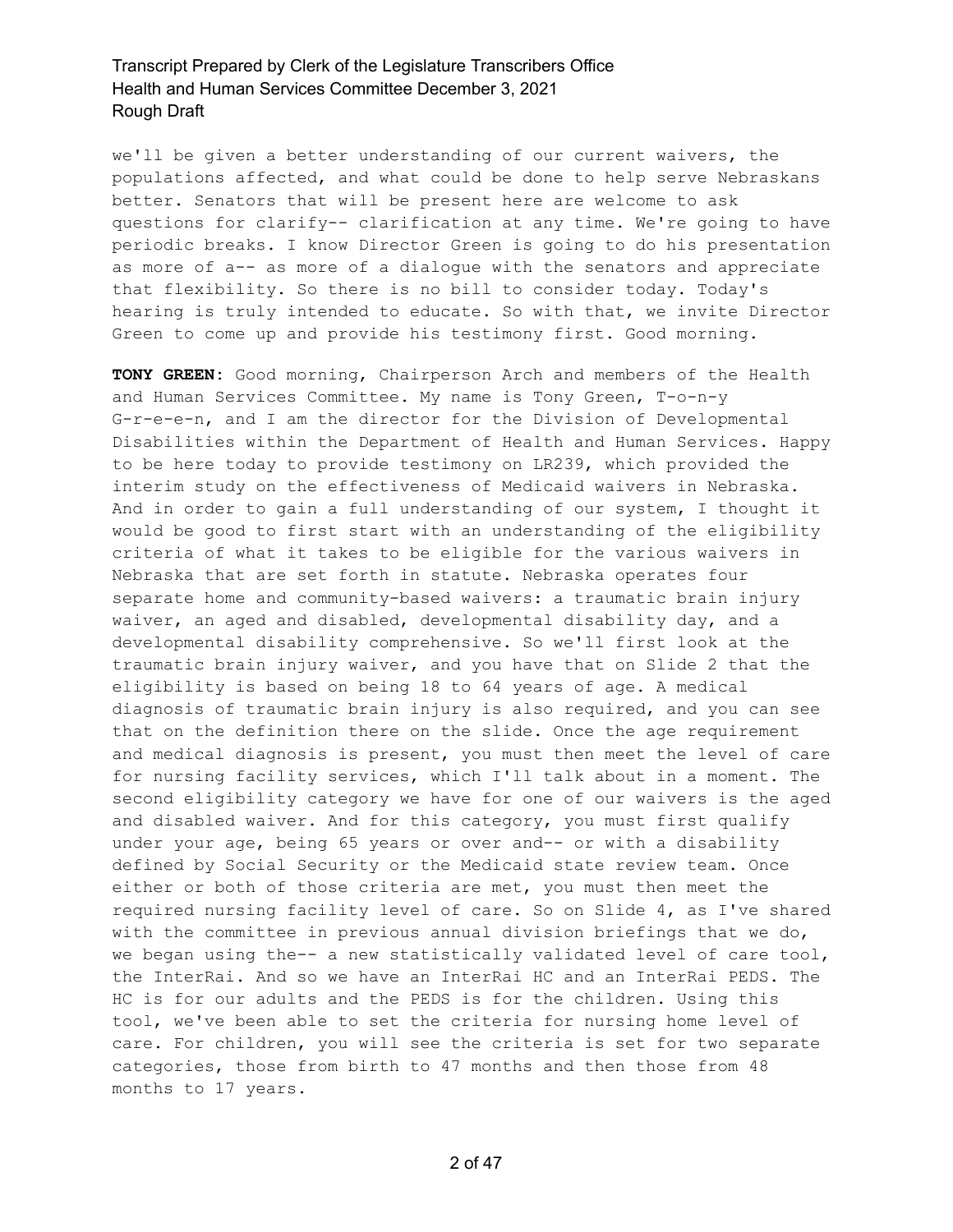**ARCH:** Could I ask you a question? You might as well start the questions--

**TONY GREEN:** Sure,

**ARCH:** --right now. You use nursing home level of care. At times we've had discussions and we use the term intermediate level of care. Could you explain the difference between those two or if there is a difference?

**TONY GREEN:** Absolutely. So the aged and disabled waiver and the traumatic brain injury waiver are for folks who would qualify to live in a nursing home, and they have to meet that level of care. The two developmental disability waivers are for folks that would qualify to live in an intermediate care facility. And which would be-- an example of that would be the BSDC State Development Center. So the criteria and we'll kind of look at the criteria a little bit in the next few slides of what does it take to be nursing home eligible and intermediate care facility level. Nursing home, obviously, is a higher threshold involving medical conditions, nursing level type services that-- ICFs are a little bit different, but each has their own tools that are used to determine whether or not the needs qualify for that level of care.

**ARCH:** Thank you.

**TONY GREEN:** You're welcome. So on the-- on Slide 5, you'll have the adult nursing facility level of care, and you can see there that that can be met in any of four different ways that are described there on the slide. And there's variation of categories between activities of daily living, risk factors, and medical conditions. So any one of those criteria on the slide there will render you ineligible for nursing facility level of care as an adult. And then finally on Slide 6, you have the developmental disability waivers. Recipients for that waiver must meet the statutory definition having an intellectual or a developmental disability. This includes a likelihood that the disability will continue indefinitely and that it occurred prior to the age of 22 years. In addition, the waiver recipients must meet all three of the substantial functional limitations of social, practical, and conceptual that are laid out there for you. So I think that's always important to note that it's both components of the statute need to be present in order to be eligible for DD, the actual diagnosis of an intellectual or developmental disability, as well as the substantial functional limitations in all three of those areas.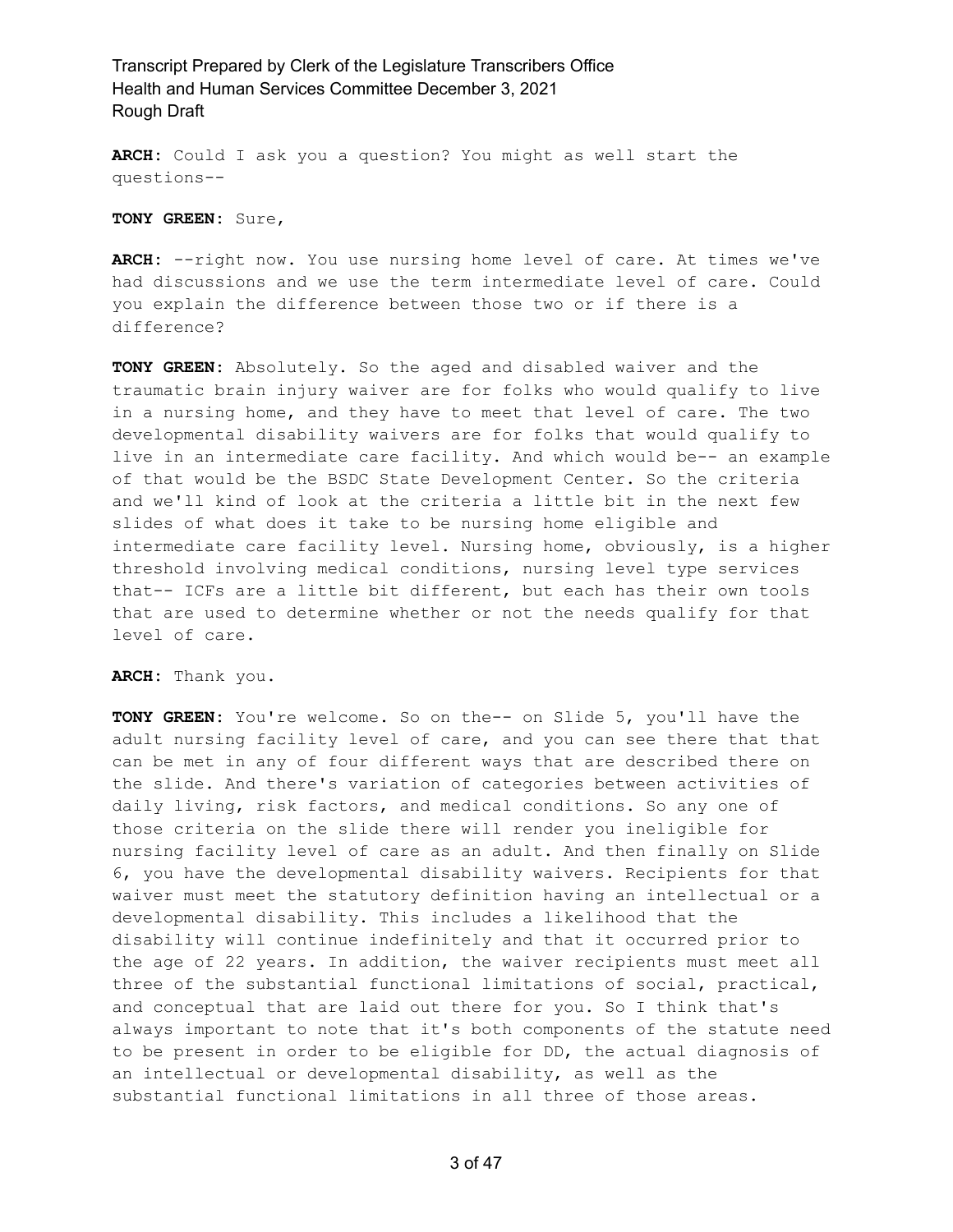**M. CAVANAUGH:** Can I ask a question? So I know this is kind of going back to something that we've been dealing with for a few years now. So the A&D waiver and the DD waiver, the barrier to entry is different. The barrier to entry for the DD waiver is actually lower. Correct?

**TONY GREEN:** Um-hum.

**M. CAVANAUGH:** OK. So when we had that change in the rules for the A&D waiver and we had a lot of kiddos kicked off and then we moved them to the DD waiver, but now we have this big waitlist on the D-- for the DD waiver. Is there any possibility of changing some of the assessments for the A&D so that we can accommodate more people through that waiver? Does that question-- that was a long question.

**TONY GREEN:** No, that's OK. So I think you're saying could the requirements of level of care be lowered--

**M. CAVANAUGH:** Right.

**TONY GREEN:** --for the aged and disabled.

**M. CAVANAUGH:** For children.

**TONY GREEN:** So every state sets their own criteria of what qualifies to live in a nursing home. So I mean, the short answer would be the state could adopt that-- that. It becomes a question of what's the threshold that you want to have as a state to say, because these folks are eligible for the waiver, but that would also entitle them to live in a nursing home.

**M. CAVANAUGH:** So they--

**TONY GREEN:** --and so you have to balance, when do you want that--

**M. CAVANAUGH:** Sure.

**TONY GREEN:** --level of care to be met?

**M. CAVANAUGH:** But it previously was, and maybe I'm wrong in remembering this because it was a couple of years ago, but wasn't the level the same for adults and children? And then new rules were promulgated that created a higher threshold for children. And I'm just wondering if there's been any evaluation as to the efficacy of that move as far as it also put more to the waitlist on DD. And is there a possibility to reconsider or just adjust even the threshold?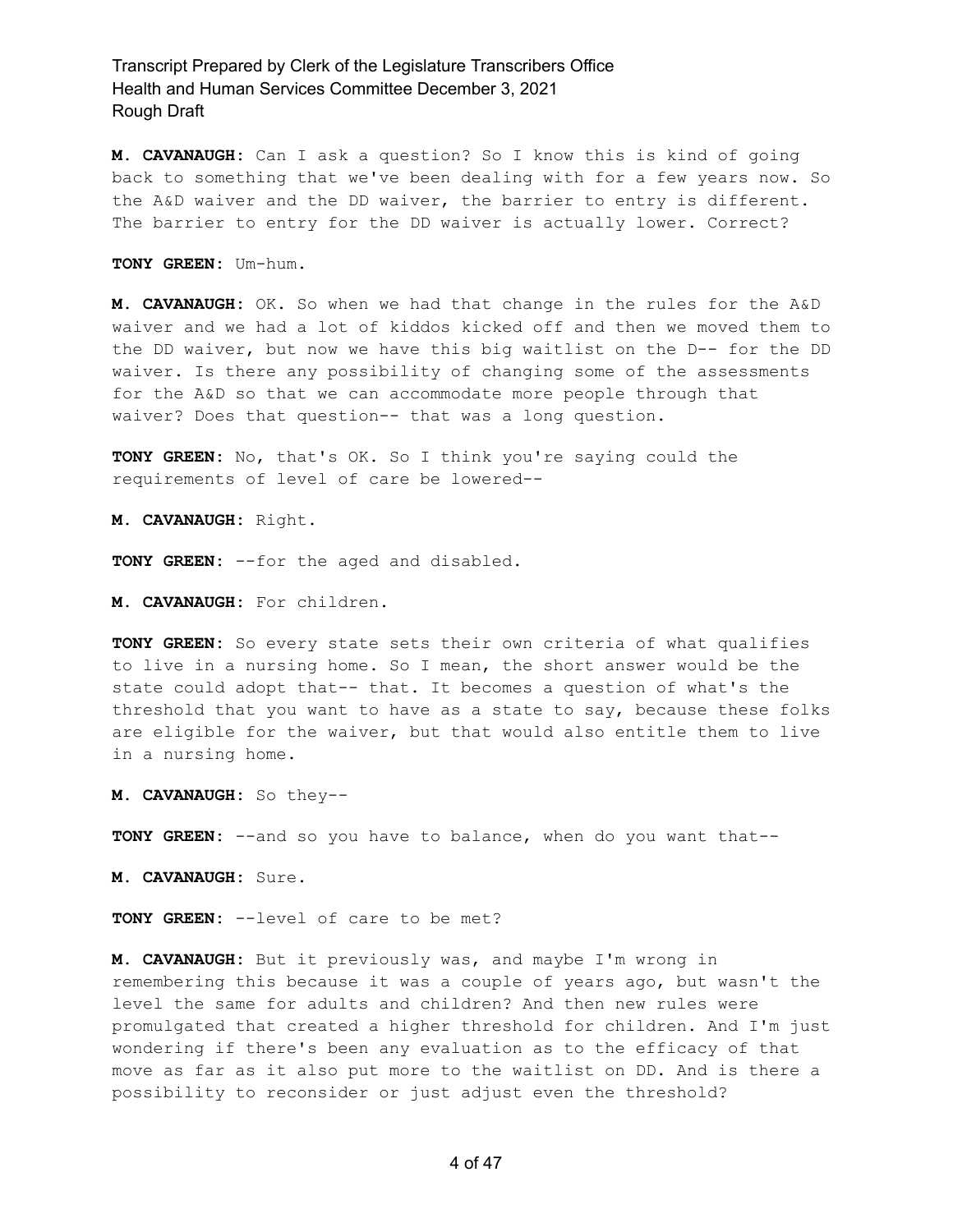**TONY GREEN:** I think when we adopted-- so your-- your statement is accurate of what it looked like previously and then we did undergo with-- with our consultant evaluating all of the levels of cares. There was a significant amount of time that went into the validation when we switched from the old tool over to the new InterRai tools to ensure that we didn't have a new tool that would have a different level of screening criteria, meaning that it would be more restrictive or less restrictive. And so the transition of that tool went well. And we have implemented screening criterias with our registered nurses, for anybody that would be denied to take a secondary review of all denials before we would issue those on the aged and disabled waiver. And so I think the right, according to the way we've defined the criteria, the right folks are getting in and eligible for that waiver today--

**M. CAVANAUGH:** OK.

**TONY GREEN:** --that wasn't in the past.

**M. CAVANAUGH:** So you feel like it's working as it is.

**TONY GREEN:** Yes.

**M. CAVANAUGH:** OK, thank you.

**TONY GREEN:** You're welcome. OK, so then on Slide 7, just kind of then once you're eligible and this is specific for the developmental disabilities as we get into registry issues, so funding priorities for the department in Nebraska statute 83-1216 outlined the priority order in which persons who are eligible for specialized DD services are funded and there are six of those priorities. Priority one is that immediate crisis, which is defined as the category of caregiver death, homeless, or a person that poses a threat to the life and safety of themselves. Priority two are those folks that are currently in an institution, and institution is defined by CMS hospital, nursing home or intermediate care facility, who would like to transition out to community-based services. Priority three is for our kids turning 19 years of age who would be exiting the foster care system or the probation system and were unable to establish permanency or not have services or supports beyond that system. Priority four is for those youth that are transitioning out of the educational system at 21. So those are the folks that leave school at 21 and then generally transition into that day waiver. Priority five is the dependent of members of the armed forces. They still do have to meet the Nebraska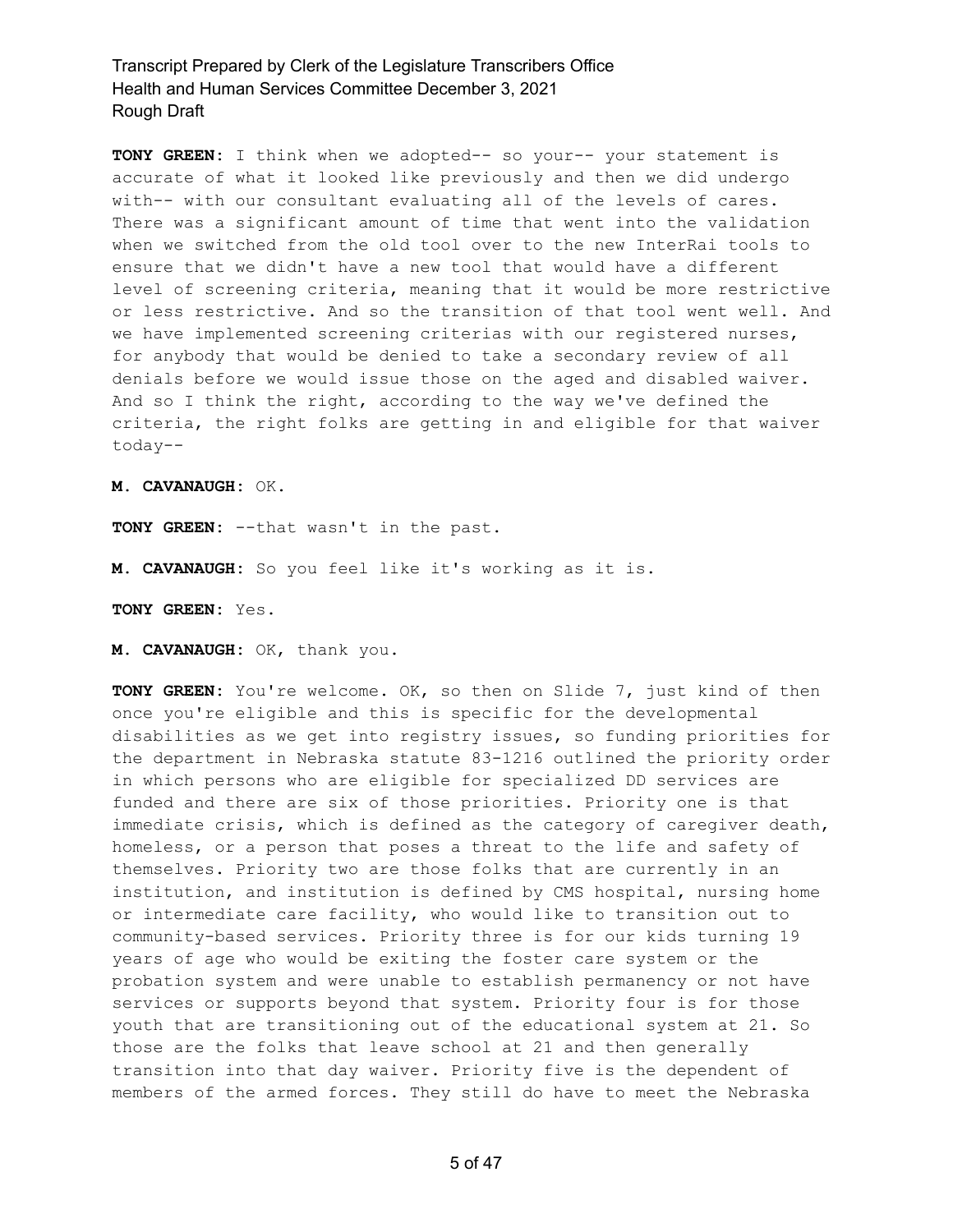eligibility criteria to qualify under that P5. And then all others by date of application becomes the-- the priority six. So we'll talk a little bit now about--

**ARCH:** Excuse me.

**TONY GREEN:** Oh, go ahead.

**ARCH:** I've got a question. So these are the-- these are the priorities. Can these priorities change with an individual? In other words, can-- can somebody move into an immediate crisis? And how would you know if somebody moved into an immediate crisis?

**TONY GREEN:** Absolutely. And they do move through-- within these- these priorities. And so the notification is generally made to the service coordinator. You'll see later that there are some folks who, while they are on the registry, are also receiving active service coordination from the state, which is it is, you know, the engagement of a service coordinator every month. And so they have a connection already to the state that they would just relay that information. Our service coordinator would know that to begin the process of eligibility under P1.

**ARCH:** OK, so they could--

**TONY GREEN:** And then obviously, as they age and they hit 21, they'll move into that P4 category where before they were maybe just waiting under a P6 by date of application. So they do move depending on the dynamics of the family [INAUDIBLE].

**ARCH:** And so they just they let the care coordinator know that--

**TONY GREEN:** Yes.

**ARCH:** --things have changed.

**TONY GREEN:** Um-hum.

**ARCH:** OK. Thank you.

**TONY GREEN:** You're welcome. So on Slide 8, I'll move to the registry. If a person is determined DD eligible and the person does not qualify for funding under priorities one through five, they're maintained on a statutorily required registry by date of application. The term registry is used by the division as opposed to a waiting list as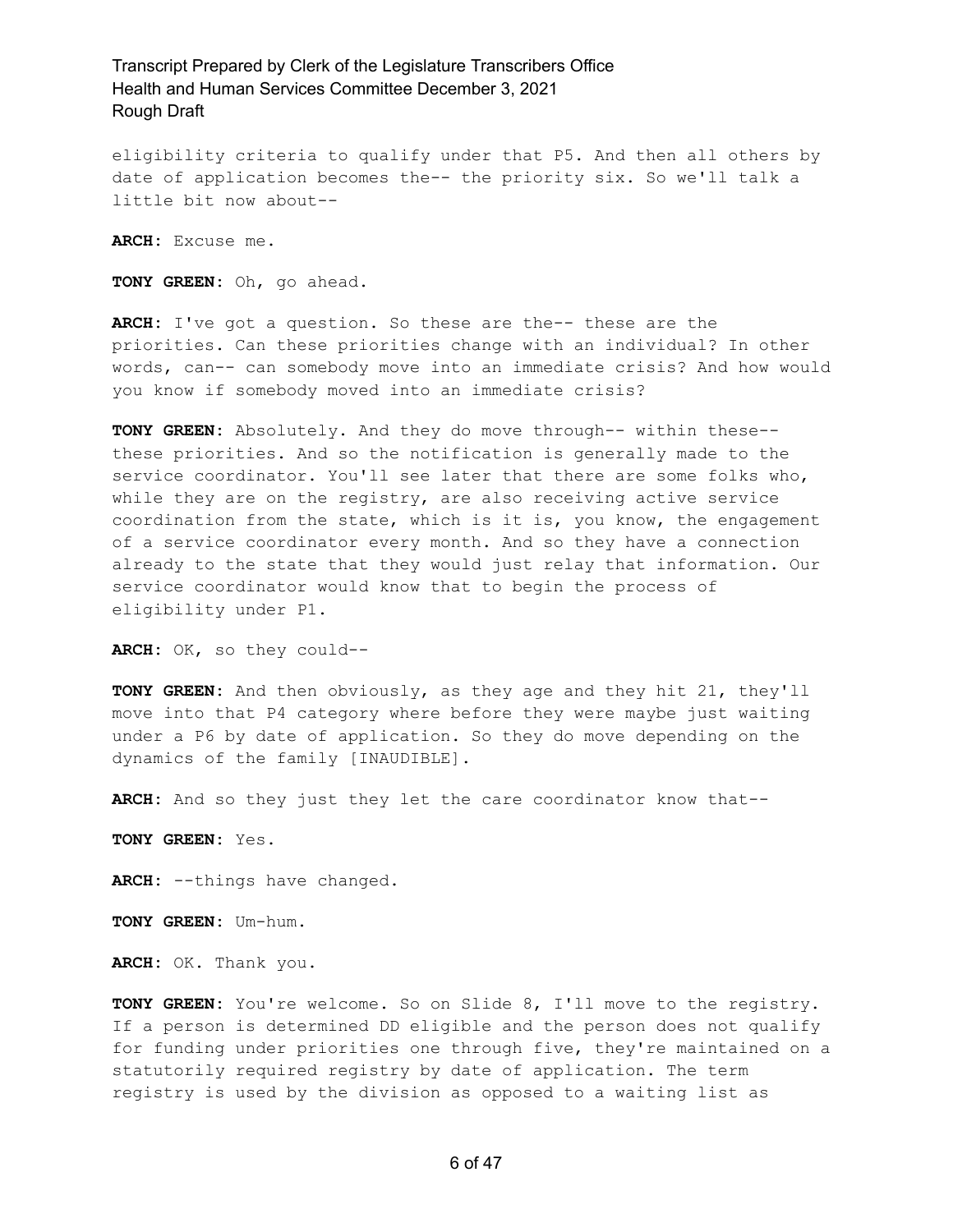prescribed in statute. A registry also more accurately portrays the intent and the needs of the population, as we'll review momentarily. On Slide 9, LR239 seeks to study the individual factors of persons on the registry, including basic demographic data, so I've provided that for you there. You'll see data as of November 1. There are 2,866 persons eligible for specialized services from DHHS. Some of that breakdown includes at the center chart at the bottom there, 62 percent of those 2,800 are male; 38 percent are female. At the age chart up in the top left, you'll see if you added up all of the various age brackets that those zero to 18 years of age are 1,164 in total, which make up 41 percent of the individuals on the registry. And then 83 percent of all persons who are on the registry are Medicaid eligible and currently accessing state-funded services that I'll show you more in an upcoming slide. We do not track-- currently track income levels of persons on the registry or their parents' income if they are minor children. However, those with existing Medicaid eligibility are likely to qualify for waiver services under the income guidelines. And so that was one of the questions that you all had as far as the income within the resolution, and we do not track that, but you can make the inference in later slides that you'll see with the Medicaid status what that would break out to be.

**ARCH:** I may have missed this. Thanks for making this so simple. I may have missed this, but we are now talking about the developmental disability comprehensive. Correct?

**TONY GREEN:** Correct.

**ARCH:** Did-- did you talk about the developmental disability day? You mentioned there were four waivers.

**TONY GREEN:** Um-hum.

**ARCH:** There was the-- the traumatic brain injury, the aged and disabled, developmental disability day, and the developmental disability comprehensive.

**TONY GREEN:** Correct.

**ARCH:** We're talking now about the comprehensive.

**TONY GREEN:** This is the registry for folks for the comprehensive waiver.

**ARCH:** Correct.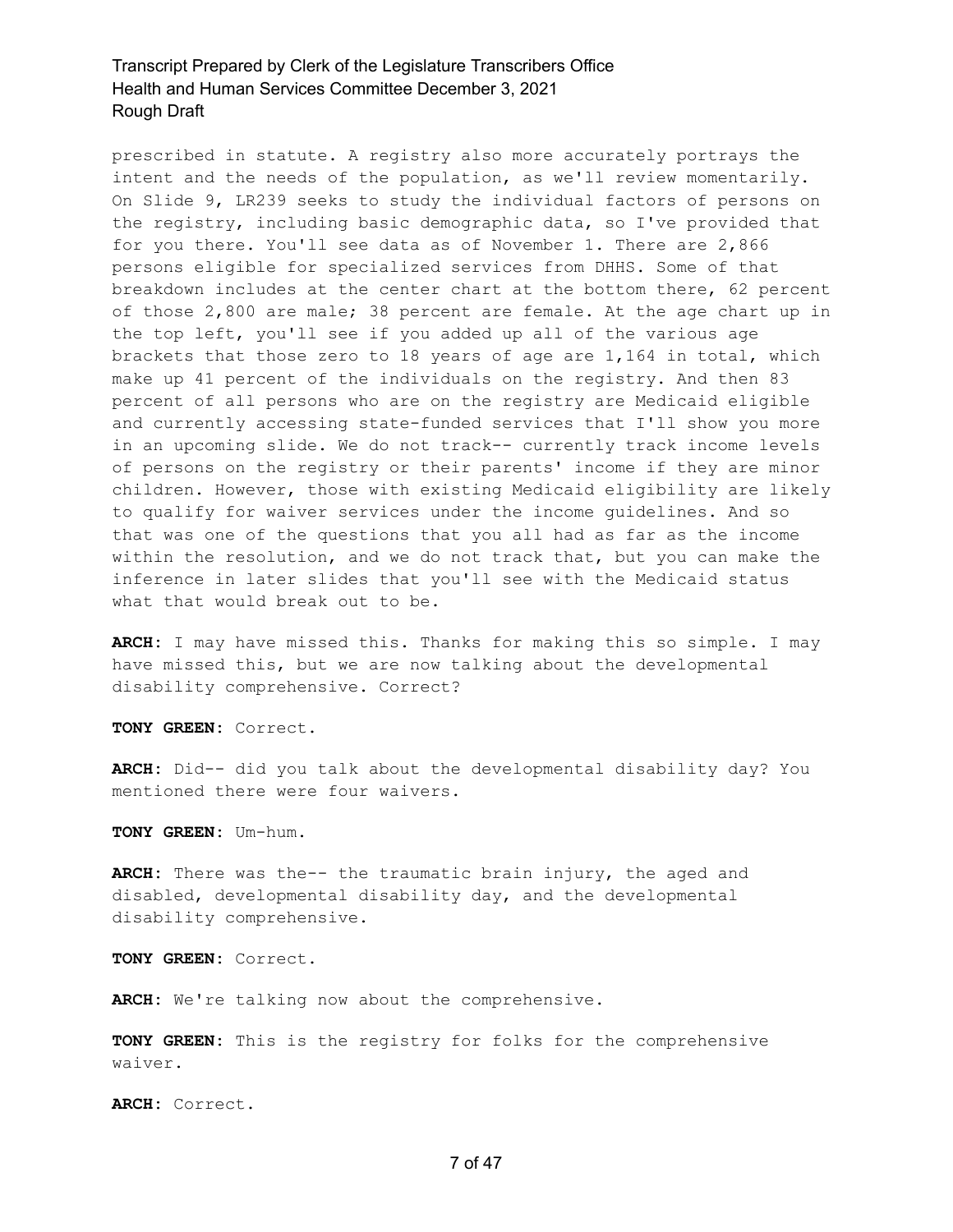**TONY GREEN:** Yes.

**ARCH:** Correct. We didn't reference-- we didn't represent-- we didn't reference the date-- the day waiver. Is that a separate waiver?

**TONY GREEN:** It is a separate waiver, but there is only one registry for-- and everyone that's on the registry is on there, identified as wanting the comprehensive waiver.

**ARCH:** OK, so in that point, well, you're going to get to that I know.

**TONY GREEN:** Yeah.

**ARCH:** OK, thank you.

**TONY GREEN:** You're fine. So then registry, there's questions about the duration and movement of folks from the registry. Eligible applicants are placed on the registry by their date of application. Since statute identifies our six funding priority based on date of application, parents often apply early, even when services may not be needed. For example, on the registry today, there are 129 infants and toddlers aged five years and under. The youngest person currently on our registry is four months old. In current state fiscal year '22, the state adopted a budget that includes additional funding specifically for the registry. As a result of this funding, we're in the process of adding 500 slots to the DD comprehensive waiver. In state fiscal year '21 previously, DHHS made available an additional 200 slots on the DD comprehensive waiver. In August of 2020, there were 154 waiver offers made to persons on the registry; 100 of those offers were accepted; 54 were declined. So 35 percent of the folks who received a waiver offer in that first 100 slots that we were filling declined their offer for waiver services. Then in March of 2021, we had another 161 home and community-based waiver offers for folks on the DD comprehensive waiver again to fill another 100 spots. So 61 of those offers were denied, which again, that would be a 37 percent rate of folks that declined their offer for services when funding became available. So in total, filling those 200 slots on the DD comprehensive waiver reduced the registry by 315. Per 403 NAC 2-007(D) you see there, if a person is offered a DD comprehensive waiver and declines it, they are removed from the list of people waiting for the comprehensive waiver slots.

**M. CAVANAUGH:** So they declined because-- you said "decline" and it says "deny" here. They-- they declined to-- to take the waiver because meaning they're removed--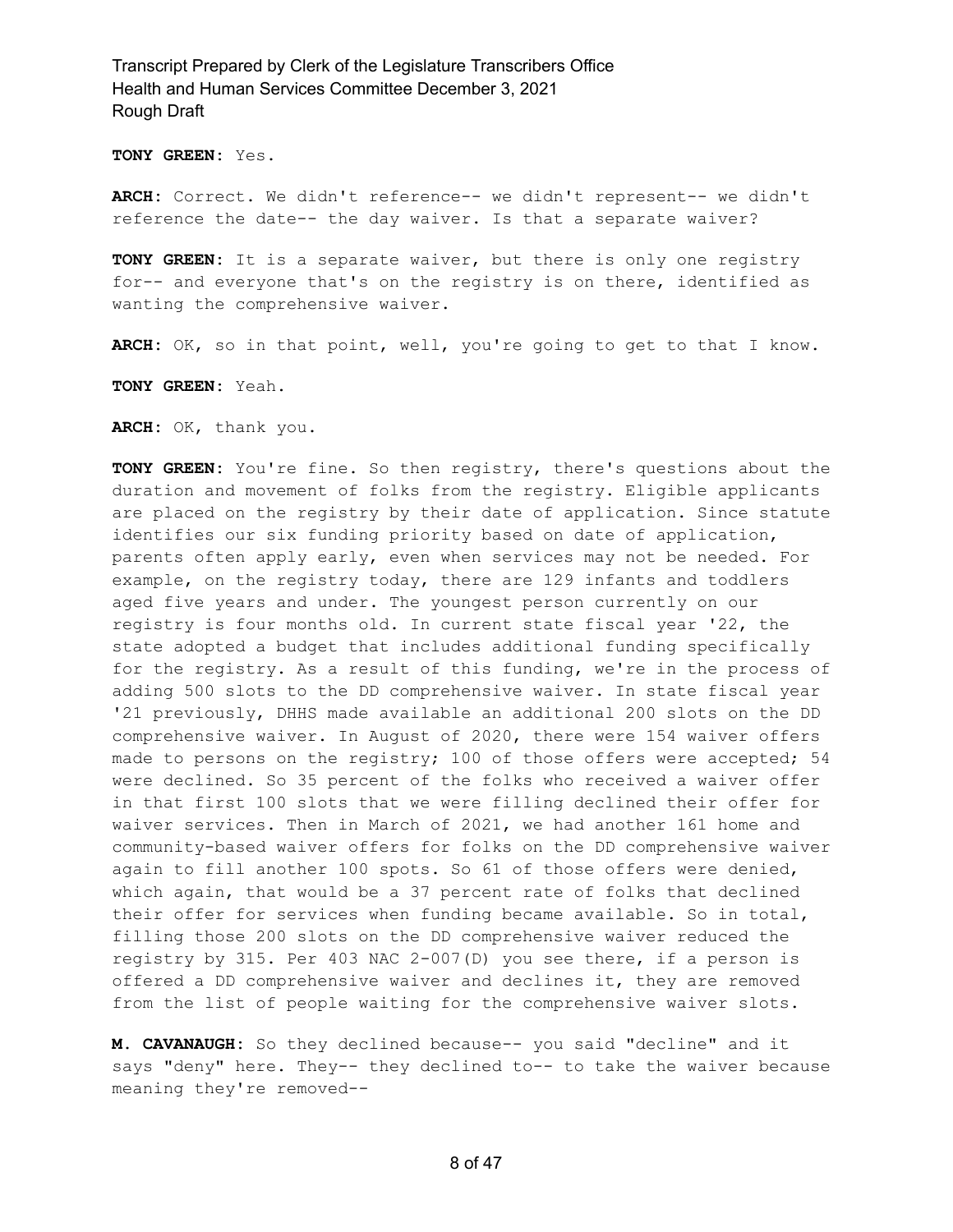**TONY GREEN:** They denied their offer, yeah.

**M. CAVANAUGH:** --and they-- because they no longer need it or--

**TONY GREEN:** Various reasons.

**M. CAVANAUGH:** OK.

**TONY GREEN:** So again, folks, as alluded to, come on the registry very early to get their place by date of application. And so much like situations will change that may move them in the priority status, there were other changes. So some of the folks when we reached out for funding offers had moved and they were no longer in Nebraska and just hadn't notified the department that they needed to be off of our registry. Others had gone on to be successful in the community. They had jobs. They were living at home. Parents were fine. They didn't want any services and declined the offer at that point.

**M. CAVANAUGH:** OK, thank you.

**ARCH:** Because-- because what is being declined is institutional care. Is that-- is that correct?

**TONY GREEN:** All of the folks on the registry, on the DD registry have met the criteria for institutional level of care.

**ARCH:** Right.

**TONY GREEN:** Or in simplistic terms, they all qualify for that level of care to receive services in an intermediate care facility. And so they are-- they have-- they are on the registry for waiver services in the community, and they declined that waiver offer.

**ARCH:** OK. OK. All right. Thank you.

**TONY GREEN:** So as far as reg--

**WILLIAMS:** Stupid question about that.

**TONY GREEN:** That's OK.

**WILLIAMS:** If you've got somebody that was there and they were, they did decline to take the service and then their circumstance at home changes again, where do they start back on the registry system?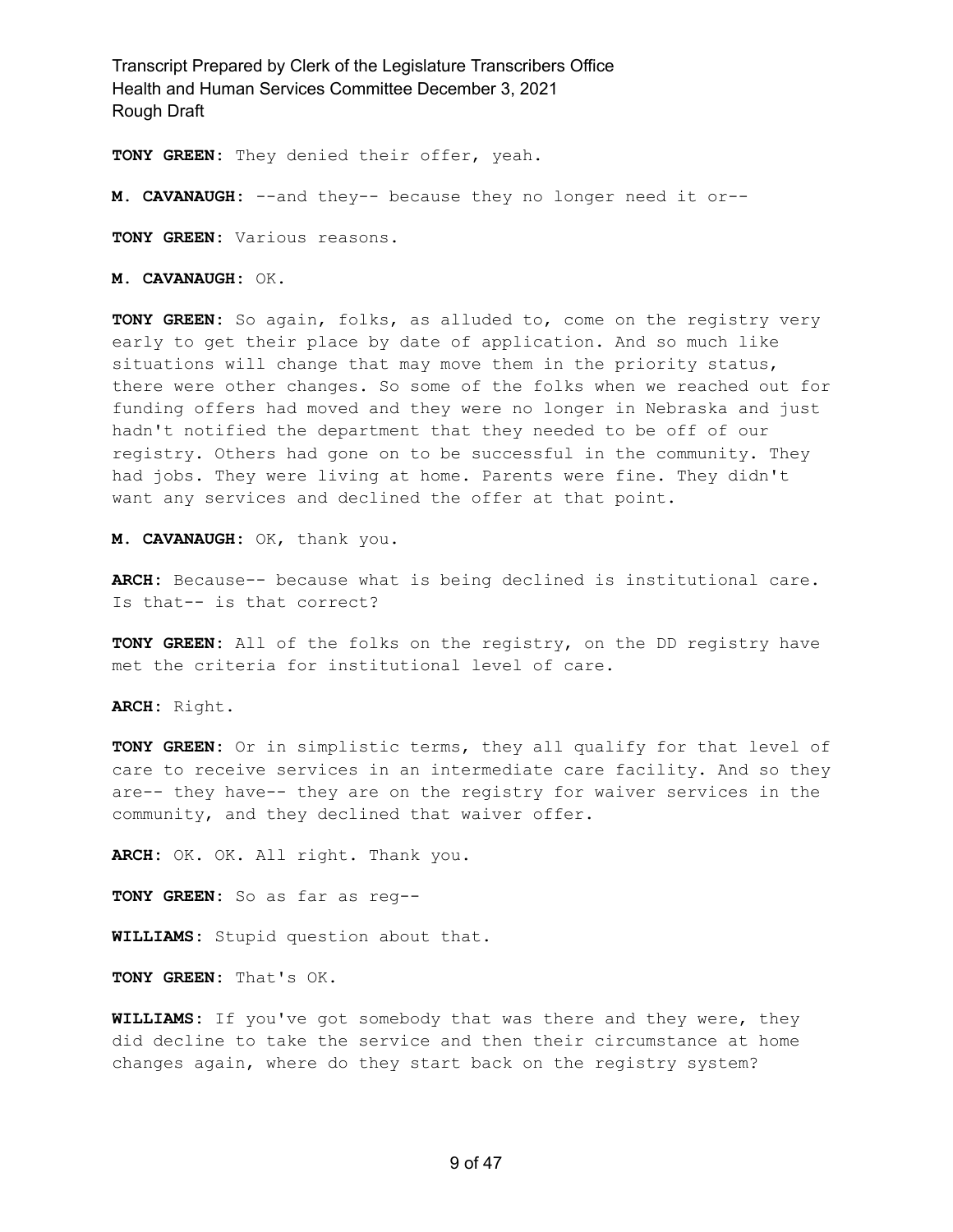**TONY GREEN:** They would start back over by their new date of application.

**WILLIAMS:** By their new date of application.

**TONY GREEN:** Yes. And I can tell you, Senator, we have a-- a staff person that manages this registry as-- as their focal position responsibilities. And that is something we spend a significant amount of time explaining and making sure that people are truly making an informed choice if they're going to make that denial of the waiver offer and understand what that means. So as far as reducing the registry, as you can see on Slide 11, our applications for DD eligibility determinations have remained fairly stable since 2015. The newly eligible persons, the third column there in your chart with intellectual or developmental disabilities, averages of those numbers, they're about 480 per year. This means that there are about 480 persons entering the registry every year as new applicants. Registry reduction would require removals from the registry to exceed entries. Based on the historical figures, over 500 DD comprehensive waiver slots each year would need to be offered in order to reduce the registry population. Slide 12. I just wanted to point out as well and have a conversation that while almost all states have a registry or some-- something similar, we always need to be mindful of our obligations under the Olmstead ruling, Olmstead requires states to ensure that persons with disabilities receive services in the most integrated settings possible. Supreme Court rulings have identified that a state's compliance with the Americans with Disabilities Act integration mandate may be met by maintaining a list process that moves at a reasonable pace. Nebraska did submit its first Olmstead Plan to this body in December of 2019. An evaluation of those implementation efforts will be submitted as required by statute by December 15 of this month. Any questions on the impact of that?

**M. CAVANAUGH:** Looking forward to the report.

**TONY GREEN:** It's on its way. OK, so we'll take a look at Slide 13. So this is a-- I've tried to give you an illustration of what everyone on the registry is and show you that it truly is a registry of-- of people eligible for DD services. Moving left to right on that first blue bar, that represents individuals who are not receiving Medicaid or home and community-based services. This 500 folks does include 101 young adults, or 20.2 percent who are between the age of 19 and 21, who are in that transition age and in the process of applying for Medicaid now that they are adults. So we're really looking at 399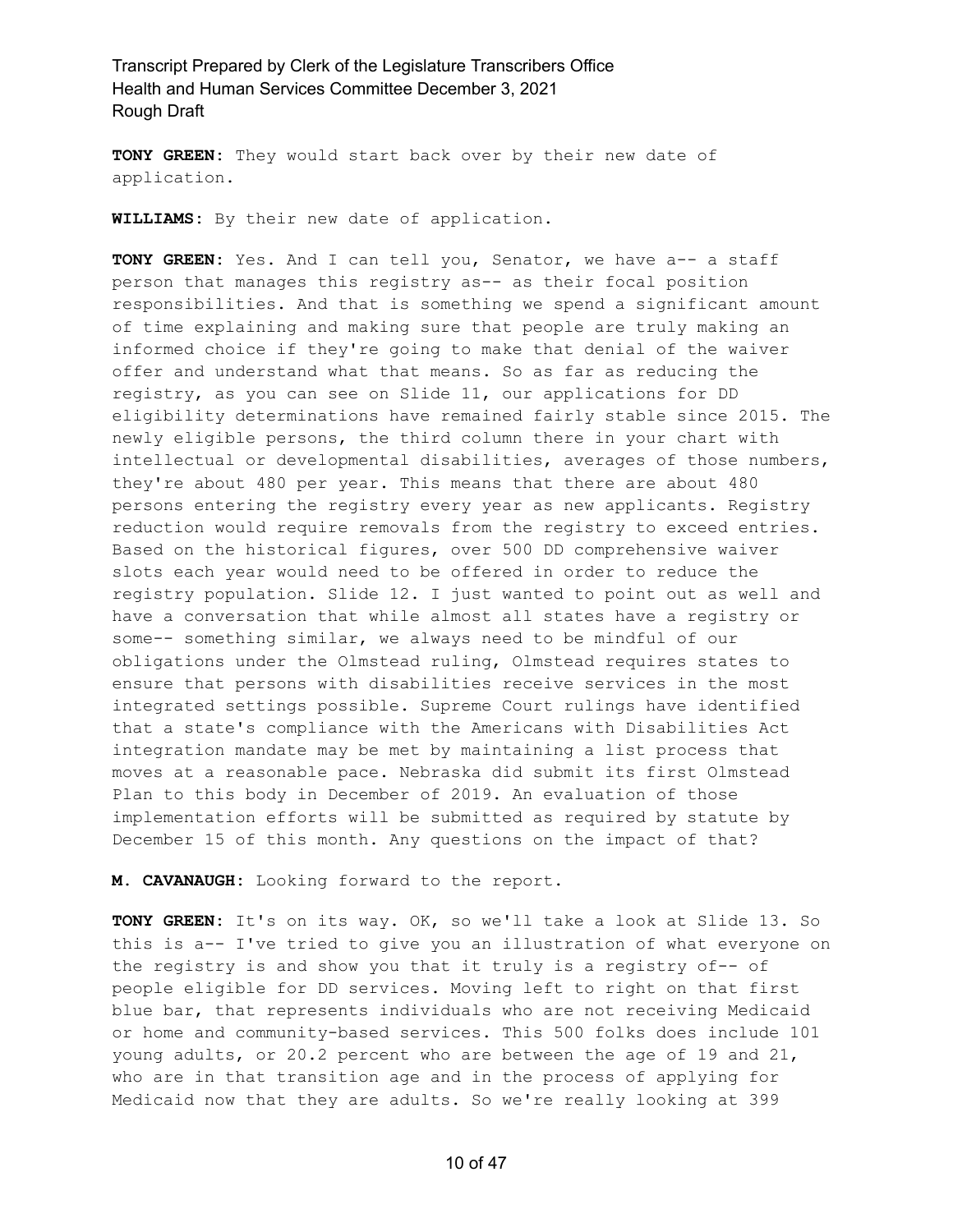folks in that 500 that do not have active Medicaid or any home and community-based services or supports.

**ARCH:** OK, stop there for a second.

**TONY GREEN:** OK.

**ARCH:** So is that because they do not qualify for Medicaid?

**TONY GREEN:** Correct.

**ARCH:** Is that-- is that 100 percent of that population they don't qualify for Medicaid income. And-- and if this was a child, we'd be at 200 percent of-- of FPL for qualification. So CHIP would kick in. I mean--

**TONY GREEN:** These are all children.

**ARCH:** All children.

**TONY GREEN:** Yes.

**ARCH:** OK.

**TONY GREEN:** Yes, I can. So all 500 of those are children and they are not eligible based, because prior to the waiver being offered, the Medicaid eligibility is contingent on the family income. And I can explain that here a little bit more. So those 399 families don't qualify. Again, there's 101 that are in process right now of getting Medicaid eligibility because they're transitioning as adults from school into the adult system. But that 399 families, they are all children under the age of 19. They do not qualify for Medicaid due to their families' exceeding the income guidelines. For example, a family of four with a ten-year-old child meeting the definition of developmentally disabled must have a Medicaid determined modified adjusted gross income, or MAGI, of less than \$2,938 per month. If the family's making more than this amount, then they would not qualify for Medicaid.

**M. CAVANAUGH:** Is that before or after taxes?

**TONY GREEN:** I don't think I know.

**M. CAVANAUGH:** OK.

**TONY GREEN:** I'm not the Medicaid eligibility expert.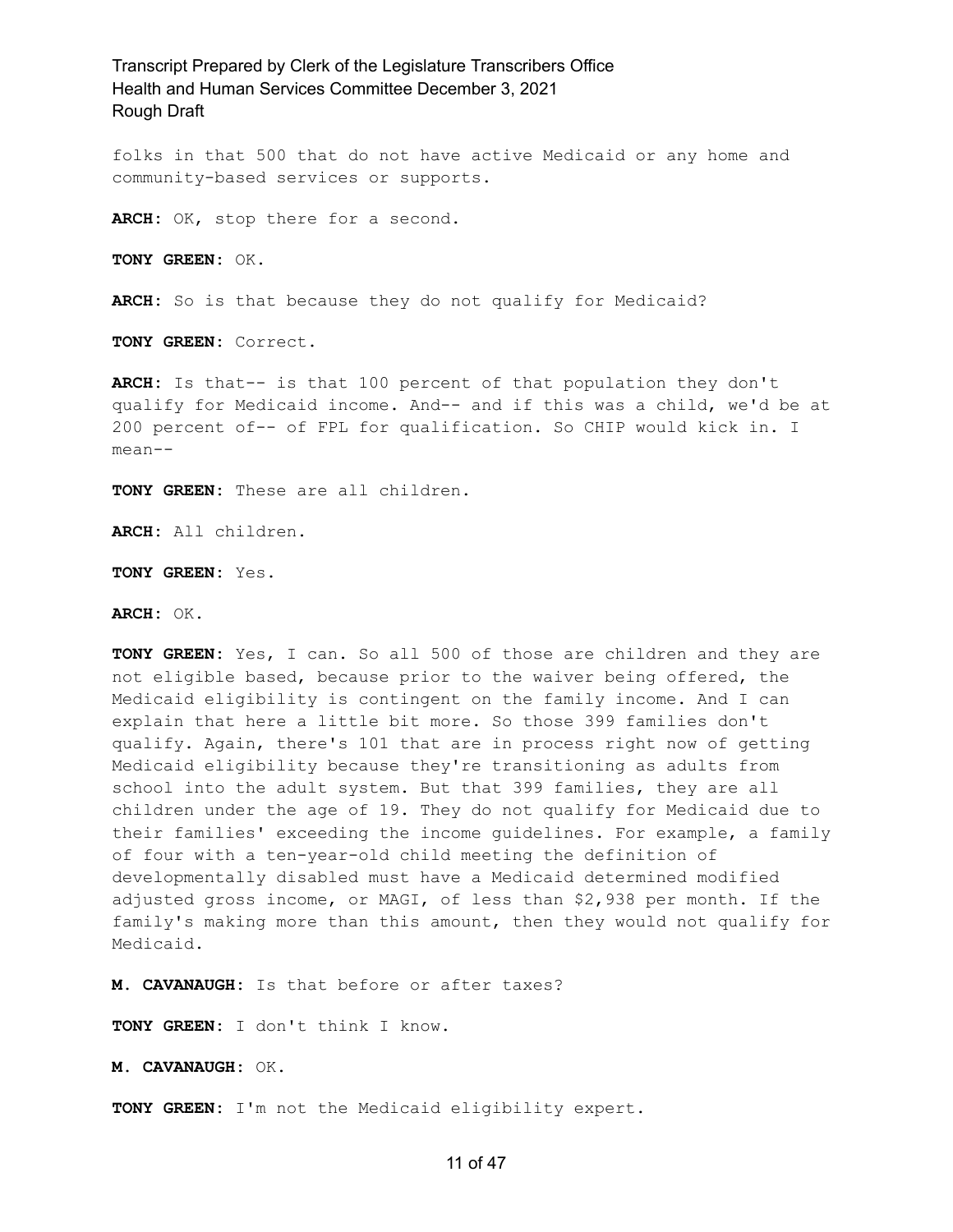**M. CAVANAUGH:** And that's for a family of four.

**TONY GREEN:** For a family of four, yes,

**TONY GREEN:** They're not eligible, and that would be rounded up to 3,000 times 12.

**TONY GREEN:** \$2,938 would be \$35,256 annually.

**M. CAVANAUGH:** For a family of four to be ineligible.

**TONY GREEN:** Correct.

**ARCH:** Is that-- is that the 200 percent? Is that the CHIP level?

**TONY GREEN:** It is new-- new amount of-- with the expansion figures, yes.

**M. CAVANAUGH:** Holy smokes. Sorry.

**TONY GREEN:** So that's the-- the first bar is that 500 population or 399. The next column shows the number of persons in the registry who have active Medicaid as their only specialized service. This allows those 1,060 recipients to have their physical, behavioral, pharmaceutical, dental, and vision needs taken care of by Nebraska Medicaid. This group is comprised of 482 children and 578 adults. For those on Medicaid as their interim service while awaiting the DD waivers, Nebraska is spending a total of \$14,983,812 for this group here just in their Medicaid benefits. And you can see the-- the figures on the left-hand side in the yellow.

**M. CAVANAUGH:** Oh, sorry.

**TONY GREEN:** That's OK.

**M. CAVANAUGH:** So going back to the 339 or 399--

**TONY GREEN:** 90.

**M. CAVANAUGH:** --is that determined, that income eligibility determined at a federal level or a state level?

**TONY GREEN:** Again, I-- that would be Medicaid eligibility questions that--

**M. CAVANAUGH:** OK, I'm just--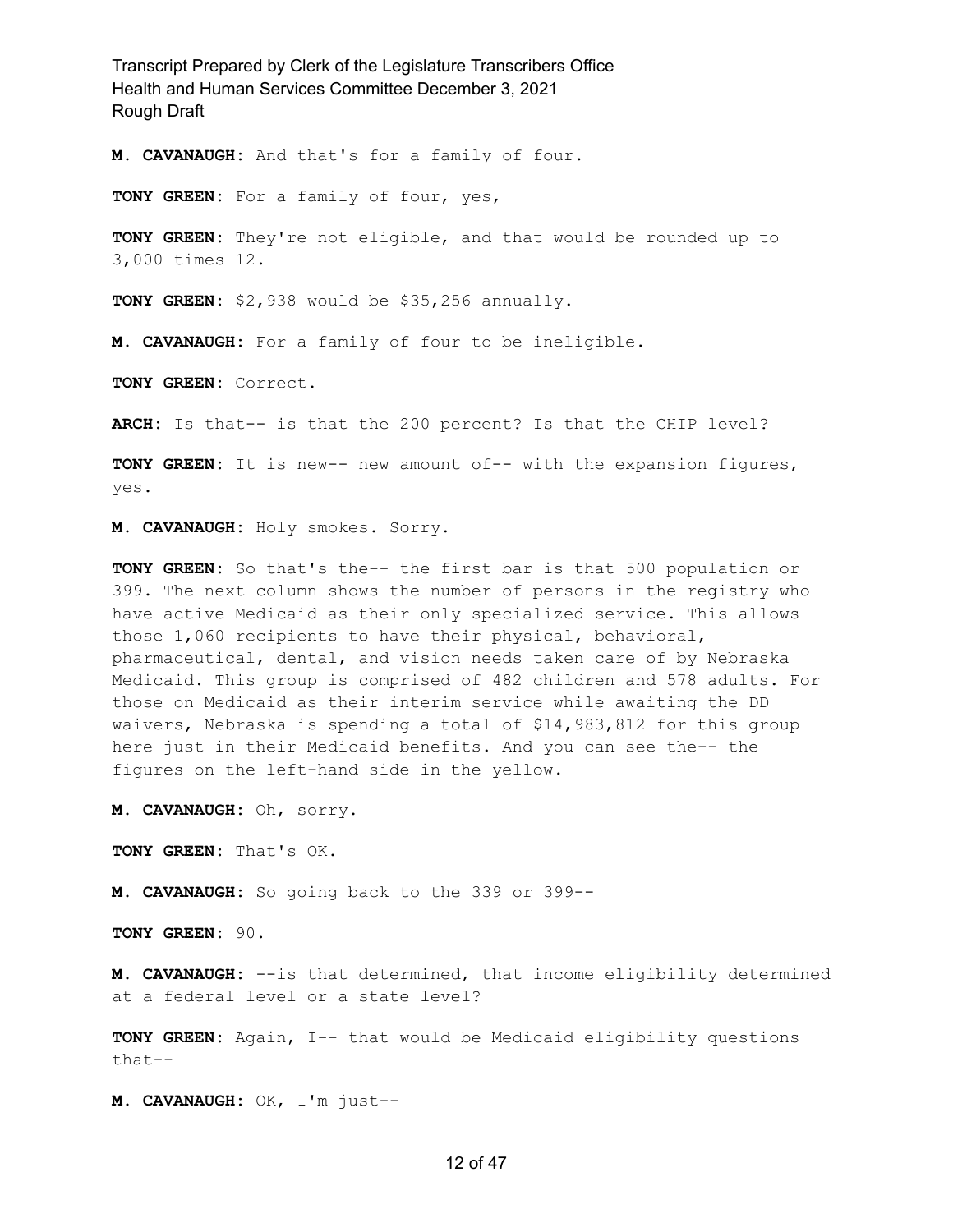**TONY GREEN:** I'm not able to answer that for sure, but I can get that answer.

**M. CAVANAUGH:** I'm curious if we were to, if at the state level, if we were able to raise it so that the income eligibility was higher but not a million dollars, not just anyone, then that would be an interesting opportunity for us so.

**TONY GREEN:** Any questions on the Medicaid eligible of the 1,060? OK.

**ARCH:** I-- I guess I have a question. We were just looking up the CHIP eligibility, so, you know, above regular Medicaid, 213 percent FPL family of four, our numbers show \$4,700 per month. So maybe that's something we can have a discussion later for-- for the qualification of Medicaid eligibility.

**TONY GREEN:** Yeah, I think these figures are based on just regular Medicaid, not looking at the CHIP program.

**ARCH:** OK.

**TONY GREEN:** So this was just taking a standard MAGI family of four.

**ARCH:** OK. OK, that-- OK, yeah, that helps me understand that. All right. Thank you.

**TONY GREEN:** Um-hum. So moving then to the right of those getting Medicaid, then this third column shows those groups on the registry who are not only receiving Medicaid coverage but also receiving the benefits of service coordination from the state. This is also known as the targeted case management option in the Medicaid state plan. This group has the same benefits for their health needs via Medicaid as those in the second column. Additionally, they have a dedicated service coordinator to help identify needs, develop plans, navigate systems, and serve as a patient advocate on their behalf. This population of 372 persons receiving Medicaid and service coordination as their interim service costs \$6,798,178 to provide their Medicaid and their service coordination while they're on the registry.

**ARCH:** OK, so question.

**TONY GREEN:** Um-hum.

**ARCH:** The-- the bar-- the bar chart you have here, so-- so once you if you are receiving Medicaid services and-- and you move to the Medicaid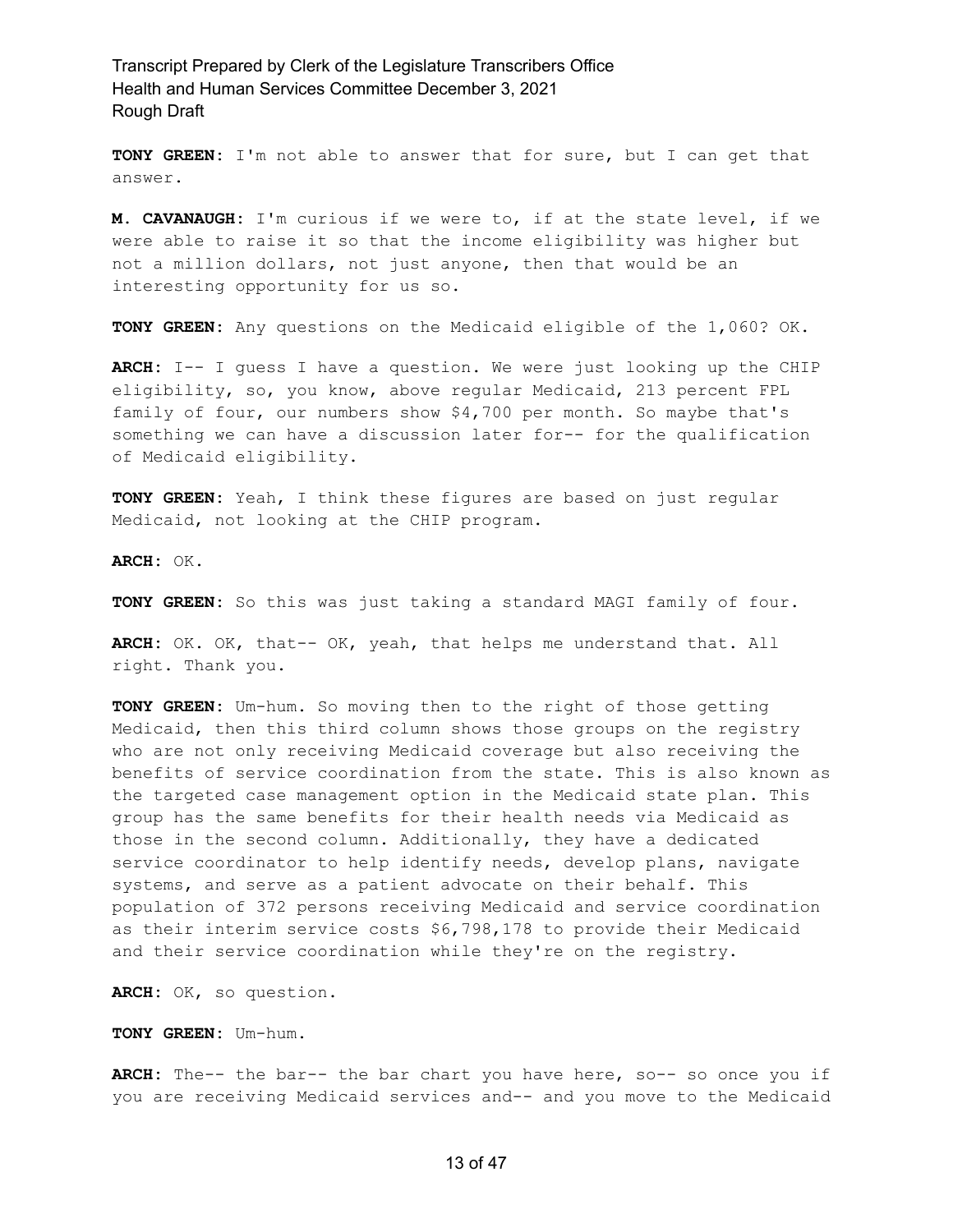end service, all of these are cumulative as far as services, correct? In other words, people that are receiving Medicaid and service coordination are receiving Medicaid. And as you move to-- as you move to your right here, all-- it's-- it's-- it's those services plus.

**TONY GREEN:** Absolutely correct.

**ARCH:** All right.

**TONY GREEN:** Correct.

**ARCH:** OK.

**TONY GREEN:** Your 1,060--

**ARCH:** Hope that [INAUDIBLE]

**TONY GREEN:** Yep, that's perfect. The 1,060 is Medicaid onl.,

**ARCH:** Right.

**TONY GREEN:** And the column we just went through, they-- they have the Medicaid and the service coordination. And now we'll move into the— the next column to the right, which is the Medicaid service coordination and the aged and disabled waiver. Or excuse me, this is the, yeah, aged and disabled waiver. So this shows this is a group of—- of folks that are on the DD comprehensive waiver with a nursing facility level of care because of age or physical disability, who also qualify for that comprehensive DD waiver. So it is possible to be eligible for the aged and disabled waiver under that criteria we went through earlier of aged or disabled and that disability might also qualify you under the DD waivers with an intellectual or developmental disability. So this group is receiving Medicaid service coordination and the aged and disabled waiver services. So similar to the previous columns, their healthcare needs are met via Medicaid service coordination, but also receive the A&D waiver. The services available to those participants in the waiver are listed above the column. As you can see, this group has services and support, such as assistive technology, respite, transportation, personal care, in-home meals, home/vehicle modifications, extra care for children or specialized daycare. Nebraska is currently spending \$9,276,285 for this population of 339 participants as their interim service package. And then finally, your last column on that chart, the fifth column are those individuals who are on the DD registry also receiving the day waiver, the DD day waiver. This is the waiver that students traditionally get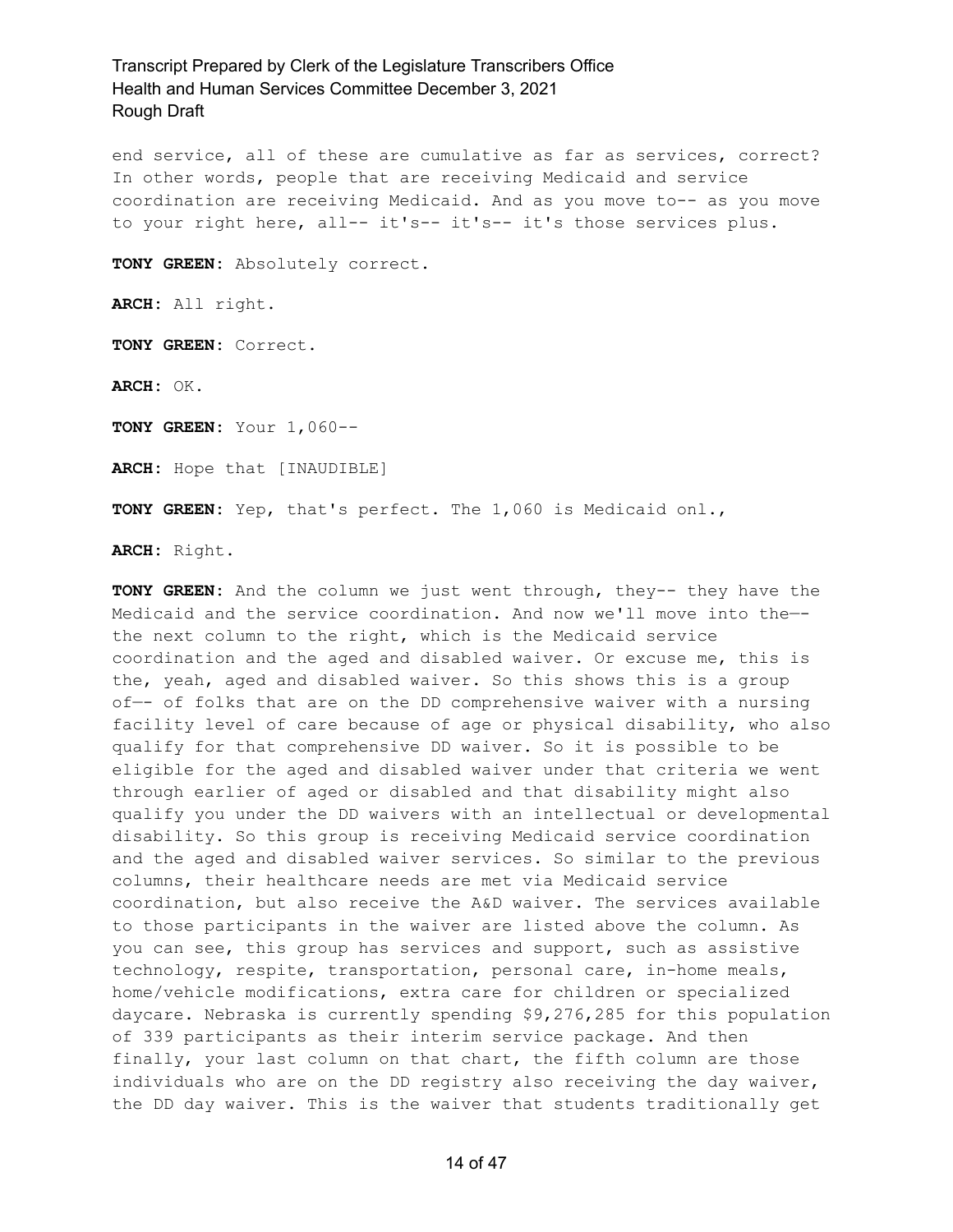when they're transitioning out of that educational system at 21 years of age. Through current statute, Nebraska has committed to giving every person turning 21 years of age the DD day waiver. Currently, there are 595 persons of the DD-- on the DD day waiver at an annual cost of—- of \$20,496,365. This group also receives Medicaid service coordination and then the list of services that are noted on your chart, which does include some residential supports such as independent living and respite. The cost of Medicaid vary in the eligibility categories widely. So to estimate the Medicaid cost per person in here, we used an average Medicaid expenditure for this population, with the total annual cost to Medicaid for DD being \$33,445,000. The average expenditure among those 2,366 folks that are accessing the Medicaid service is how we derive at the \$14,136 per person. So as you can see there then on the column on the left, as we look at our state's total investment into those who are on the registry for-- for additional waiver services, you can see that annually we spend \$51.5 million. This amounts to \$21,790 annually per person. And I'll stop there for questions because I'm sure there are many.

**M. CAVANAUGH:** So Medicaid, the cost of Medicaid, the \$14,136, if they don't qualify for Medicaid, is that the assumption that that's the same cost to the families to get those same services? Like, if--

**TONY GREEN:** I'm not not sure I understand.

**M. CAVANAUGH:** So the family makes over \$45,000 a year and so they don't qualify for Medicaid. Are we assuming then that their costs for that child is \$14,136?

**TONY GREEN:** I-- I could not make that assumption. I mean, the assumption I can make is that if those 399 out of that 500 are not qualifying due to income and we don't track, you know, some of the- we don't track the income. So I don't know if those children are being covered under private health insurance or what the cost would be for those kids. So I'm unable to answer that.

**M. CAVANAUGH:** I'm just-- I'm asking because I'm looking at these numbers, annual cost, per person cost seems like it's more than the salary that threshold that kicks you out of eligibility. So I'm just curious about how we calculate all of that.

**TONY GREEN:** Yeah. I think in the written testimony, you can see there how we kind of derived that \$14,000 because it is--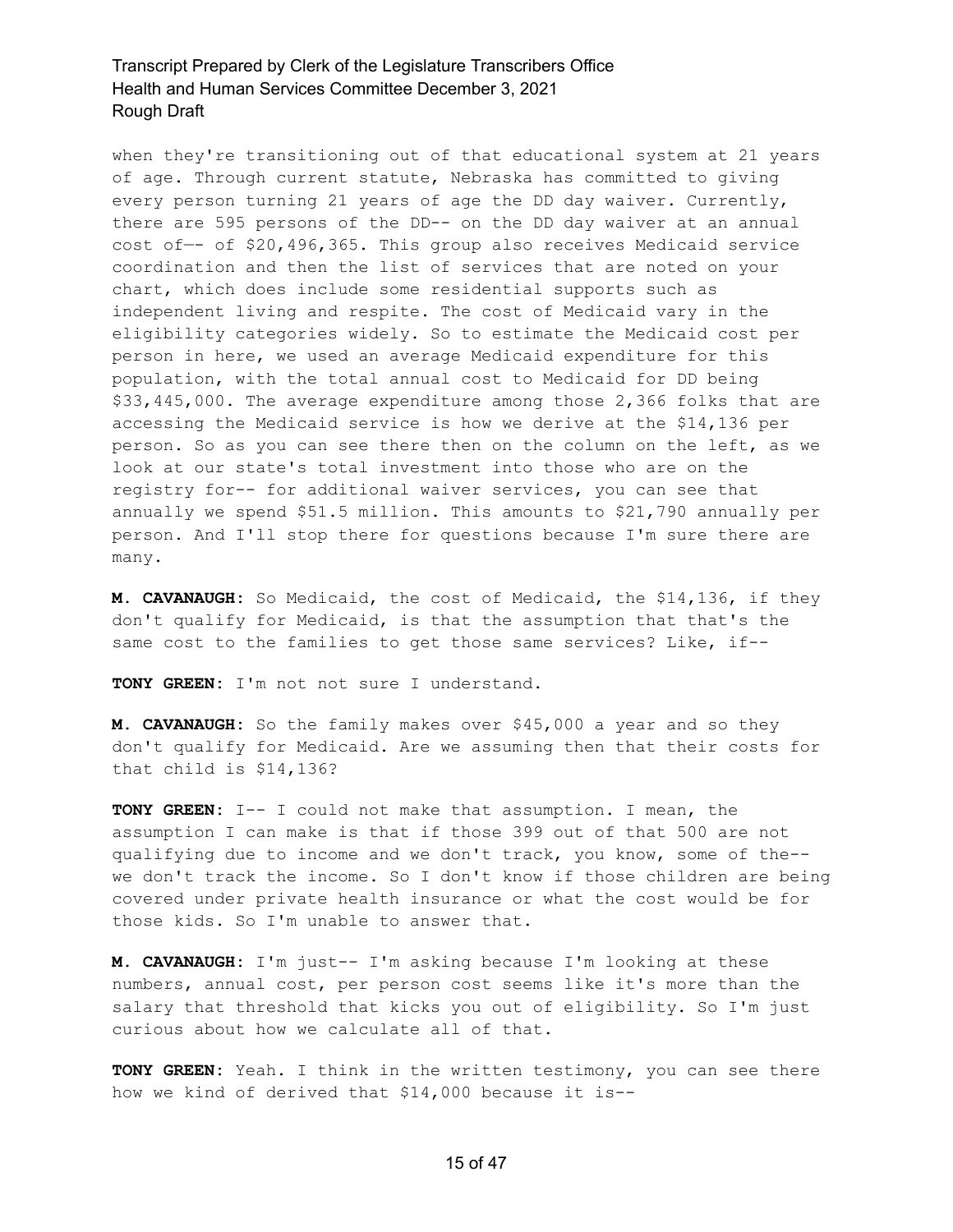#### **M. CAVANAUGH:** Right.

**TONY GREEN:** --every person on here, as you know, there are multiple eligibility categories within Medicaid, and the cost then vary depending on which category of Medicaid you're in.

#### **M. CAVANAUGH:** Sure.

**TONY GREEN:** And so we just used an overall cost of all the 2,300 folks that were on the registry pulling data specifically to those folks. And this is how we came up with that average.

**M. CAVANAUGH:** And I could be understanding this incorrectly, but I think my understanding has been that families might actually have their own employer-sponsored health insurance, but they max out on that right away with their kids. And so even if they have that, the Medicaid services is where that comes in to help. So that's why I was kind of asking that.

**ARCH:** Can I go back and clarify one thing I missed? I missed something. When you were talking about the 500 that had no Medicaid services or home-- home and community-based, you said it's not that entire population. Could you go back and remind me what you said there? It's actually 399. How did-- how do we get to that number?

**TONY GREEN:** Absolutely. So that the 500 who do not have Medicaid services, currently within that 500, there's 101 young adults, students who are now adults 19 to 21 still in school, but they're technically adults and eligible for Medicaid on their own right, not taking into factor parental income anymore because they're their own person. So 101 of those 500 are currently in process now that they are adults they're applying for Medicaid as a family of one.

#### **ARCH:** Thank you.

**TONY GREEN:** Ready to move to active participants? On Slide 14, I kind of put the same visual format for you to examine all the active waiver participants that are currently receiving one of our four home and community-based waivers and their services. On the left-hand side, you will see the average cost for the various components of service delivery. As noted from the previous slide, some people receiving these waivers are also on the registry to obtain other services. Want me to explain that?

**ARCH:** Yeah, I want to see that one more time.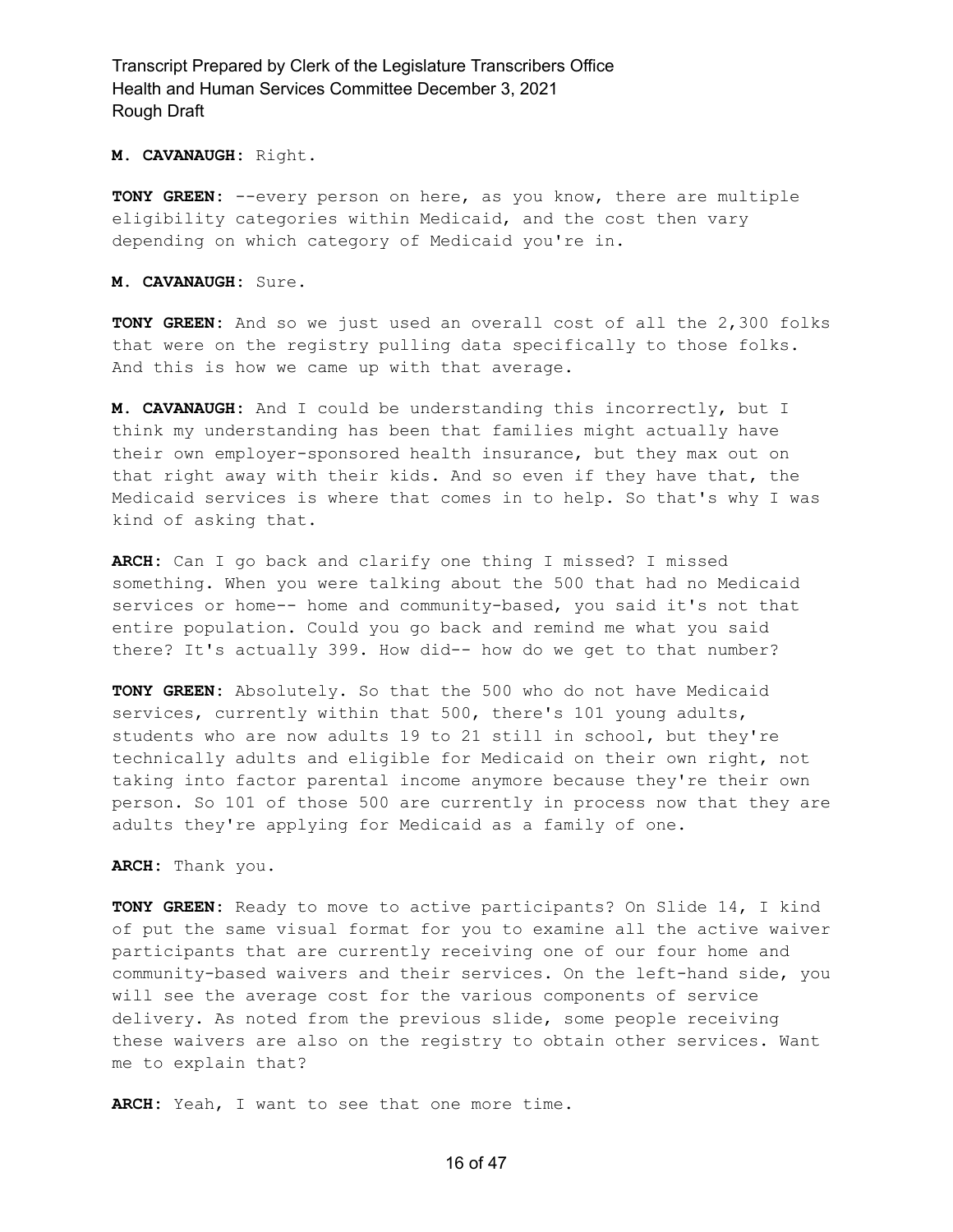**TONY GREEN:** So there are-- there are folks actively on these waivers who are also on your previous slide on the registry. So an example would be there are folks who are currently captured in this 5,894 column for aged and disabled waiver who are on the registry for the DD comprehensive waiver.

**M. CAVANAUGH:** So there, and I know we've discussed this previously, so they are receiving services. Just because they're on the DD waitlist doesn't mean that they aren't receiving services, is what you're saying.

**TONY GREEN:** Yes. I'm just trying to make the correlation or transition that these folks are getting-- some of the folks on your registry are getting waiver services, so they will be captured in here as well as active waiver participants because they're getting services.

**M. CAVANAUGH:** And so if they're on the waitlist for the registry, I'm sorry, if they're on the registry, what are the additional services that they are needing that they're not getting on the A&D?

**TONY GREEN:** Say that again, Senator, I'm sorry. If they're on--

**M. CAVANAUGH:** If they are currently on the A&D waiver--

**TONY GREEN:** OK.

**M. CAVANAUGH:** --and they're on the DD registry, what are the serv- where's the gap there for those individuals?

**TONY GREEN:** So and I'll talk about this a little bit, but the comprehensive waiver, really, the service that's not in any of the waivers that is unique to the comprehensive waiver is the 24-hour out-of-home residential care. In-- in a residential habilitation service, which-- which most people will call the group home or the traditional 24-hour shift staff home with an agency or the other most utilized service would be the shared living provider, the subcontracted family or individual of the agency provider that the participant lives with. So that 24-hour residential habilitation is- is the service that makes many of these waivers different, but certainly between the day waiver of DD and the comprehensive waiver of DD, that's one of the major differences. AD is a little bit different because it has a different service package for the continuum of folks on that waiver. So obviously on the aged and disabled waiver, there is a-- there is a 24-hour out-of-home care of assisted living, but that's for our aged population, not our younger population.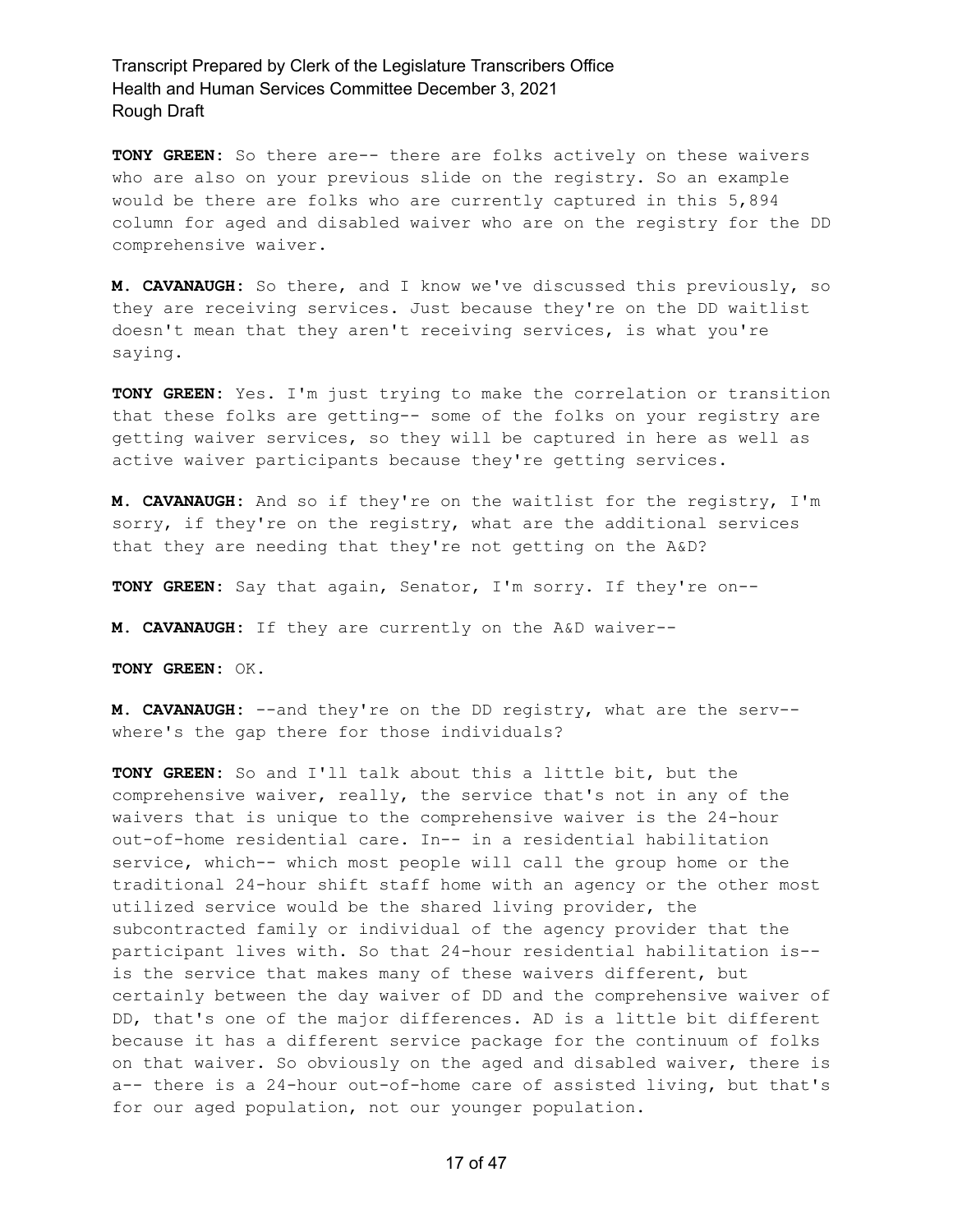**M. CAVANAUGH:** So the shared living provider piece of that is that like they could live with their parent and their parent would be compensated to take care of them?

**TONY GREEN:** As long as they are not legally responsible as the guardian, that-- that is allowable.

**M. CAVANAUGH:** So they would have to give up their rights as a parent?

**TONY GREEN:** If somebody wanted to be-- if a parent-- if a parent who is also a guardian of their adult person--

**M. CAVANAUGH:** OK, an adult child.

**TONY GREEN:** Yeah, I'm thinking of an adult.

**M. CAVANAUGH:** OK.

**TONY GREEN:** They could not be-- and you couldn't do it as a parent either, because you're then the legal of a minor. So parents of minor children or parents who have obtained court-appointed guardianship of an adult, they cannot be a shared living provider.

**M. CAVANAUGH:** So then who would be a shared living provider?

**TONY GREEN:** Most of our folks are in shared living, either with relatives or folks that are somehow perhaps known to them. Maybe former staff have now become shared living providers.

**M. CAVANAUGH:** But not-- but they can't be their legal guardian.

**TONY GREEN:** It can't be the legal guardian. But we do have parents who are not the legal guardian who are providing services for their adult persons.

**M. CAVANAUGH:** OK. Thanks.

**TONY GREEN:** You're welcome.

**ARCH:** OK, so the-- the active participants on the human-- on the home and community-based services, you're saying that there are people receiving home and community-based services that are not on the registry because this number is larger than those on the registry. So they're-- they're receiving services and they are not on the registry.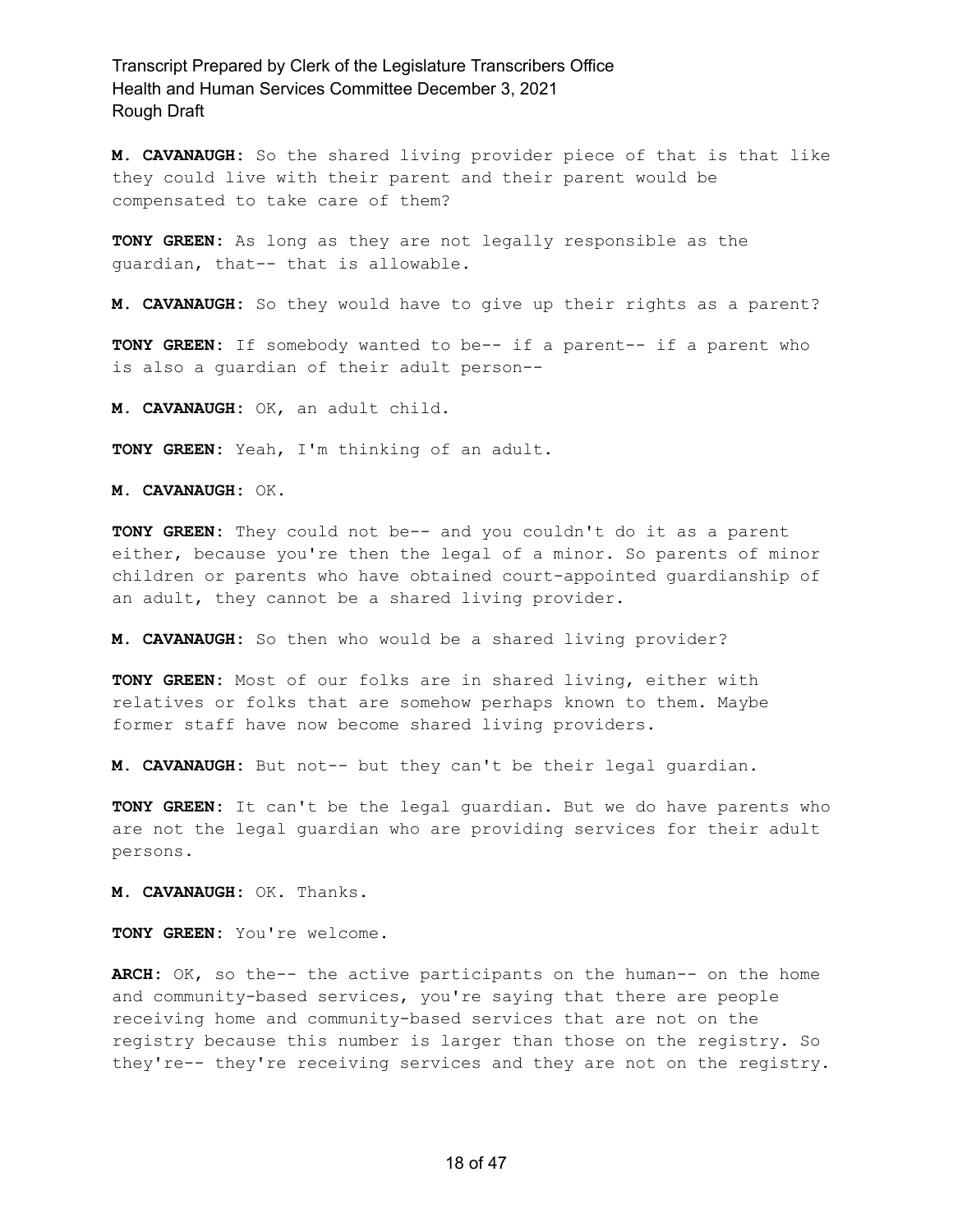**TONY GREEN:** Correct. So absolutely for sure the far right-hand column, 4,385--

**ARCH:** Right.

**TONY GREEN:** --who are getting the comprehensive waiver, they are not on the registry--

**ARCH:** Oh, they're receiving--

**TONY GREEN:** --because that's what the registry is for is that that far end waiver?

**ARCH:** OK.

**TONY GREEN:** So none of them are on the registry. But there are some folks in that aged and disabled bar as well as the adult DD or the day waiver for DD--

**ARCH:** Right.

**TONY GREEN:** --who are back on the other slide on the registry because they're waiting to move over to that comprehensive waiver on the right side.

**ARCH:** But some decline moving to that comprehensive waiver, and perhaps they're receiving adequate services from their-- their determination.

**TONY GREEN:** Um-hum. So I walked through those just to make sure we don't have any questions. So kind of moving left to right, the first column are those that are active on the traumatic brain injury waiver. There are currently 17 participants. Currently, this waiver is for services in a specialized assisted living facility, and our only provider is Quality Living, Inc., in Omaha. And you can see there the number of participants and the cost for the Medicaid service coordination and the TBI waiver. The next column becomes those that are actively on the developmental disability adult day waiver. Currently, there are 673 participants receiving Medicaid service coordination and the array of services that are-- that are noted there on your slide for the day waiver. Again, that has an average of \$23,183,229 being expended annually for this waiver population. And then moving into those that are active on the aged and disabled waiver, currently we have 5,894 participants receiving this waiver in addition to their Medicaid and their service coordination benefits. So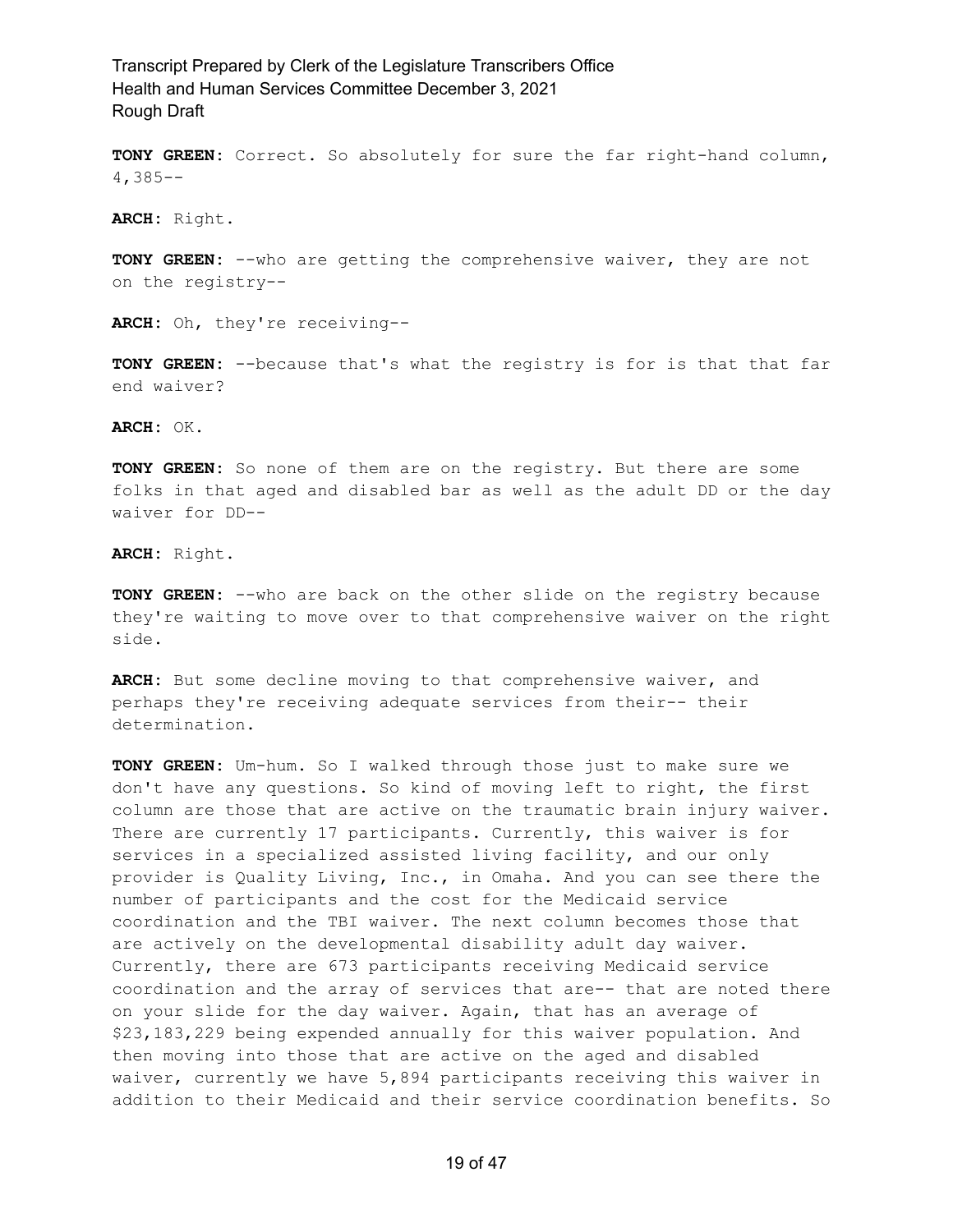the expenditures that the department is-- HHS is expending on-- on this population is \$161,278,000. And then finally, the comprehensive waiver there are currently 4,385 participants in this waiver. This waiver offers many of the same services in the DD day waiver with that primary distinction or difference of being that residential 24-hour out-of-home care. The average total state expenditure for this waiver, including the Medicaid service coordination and the waiver costs is \$420,681,000. In total, all four or for all four of the home and community-based waivers, we're expending around \$600 million annually in Medicaid service coordination and then whatever service array they might be accessing.

**M. CAVANAUGH:** And that's directly from the state budget, not-- that doesn't include any federal matching dollars.

**TONY GREEN:** Yes, and that's-- and it's a mixture of budgets. So that's not just the DD budget [INAUDIBLE]

**M. CAVANAUGH:** Right. But it's coming from state dollars. We're not talking about a mix of state and federal.

#### **TONY GREEN:** Yes.

#### **M. CAVANAUGH:** OK.

**TONY GREEN:** So I tried, hopefully, in those two slides to give you a- a good picture of what all of the folks on the registry look like and then what does that look like for folks that are currently in the system accessing one of the four approved home and community-based waivers. One of the other questions that you had posed in the LR was what-- what did service utilization look like? And so I've given you a couple of slides here. On Slide 15, we look at the waiver service utilization that's most utilized amongst the three waivers. I did not include the traumatic brain injury waivers. That's just one service, the specialized assisted living. So if you look at the top five utilized services on both the comprehensive and the D-- day waiver for DD, habilitative community inclusion is the top utilized service. This was a service we added a couple of years ago that is more community focused as opposed to participating in facility-based day services. As a newer service offering, I'm glad to see such high utilization. On the aged and disabled waiver, in the bottom chart there you will see that our most utilized service is the chore service, which includes services such as light housekeeping, essential shopping, and then you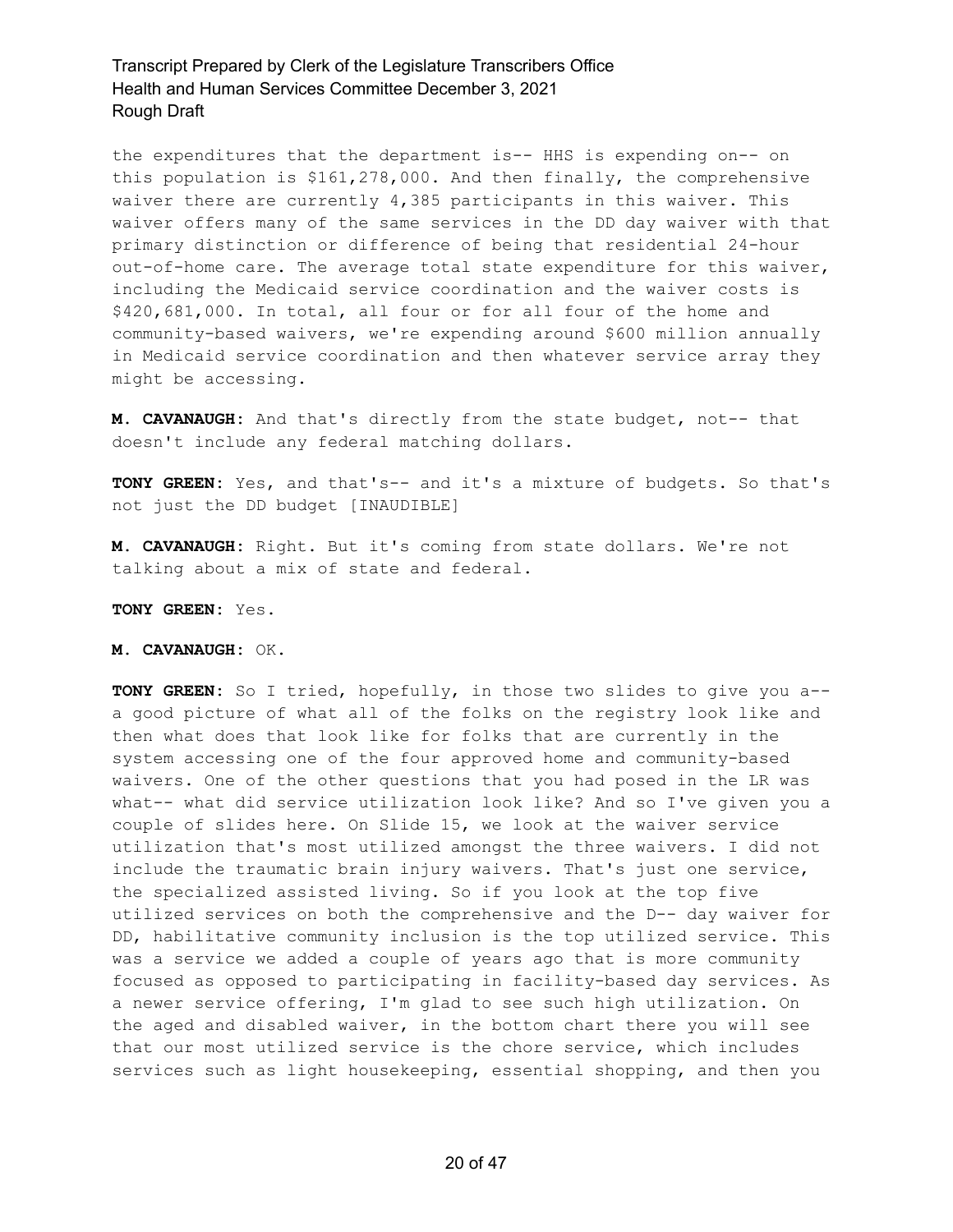can see the-- the rest of the services as they're ranked there by order.

**M. CAVANAUGH:** Could you--

**TONY GREEN:** Go ahead.

**M. CAVANAUGH:** Oh, sorry, I guess I don't understand exactly what the habilitative community inclusion is.

**TONY GREEN:** OK, so habilitative community inclusion is-- is a service that folks get out in the community. And so as opposed to what would be more of the traditional service next to it, you see there habilitative workshop. Habilitative workshop would be what some folks would traditionally call where somebody goes to a day center at a provider-owned or operated building with peers of folks with developmental disabilities and receive services there during the day. Hab community inclusion was created as a way to have a higher payment rate and a new service that incentivized folks for being out in the community. Both are still available options for service, but more people are choosing that community-based approach as opposed to the hab workshop facility-based approach is what that's showing you there.

**M. CAVANAUGH:** Are the--

**TONY GREEN:** Did that explain the--

**M. CAVANAUGH:** It did.

**TONY GREEN:** OK.

**M. CAVANAUGH:** But are the people that are choosing one versus the other, is that the individual or is that the provider?

**TONY GREEN:** The individual. So through the team process to include the participant, the family, provider, service coordination, they would decide based on needs which service they want to purchase.

**M. CAVANAUGH:** And now that you've explained the habilitative community inclusion, it brings to mind some concerns that people have expressed. Are there, I don't know requirements for what that actually looks like because I'm thinking about stories about people just putting them on a bus, driving them around and taking them back. I'm not saying that that's what's happening. That's just what I'm thinking back on.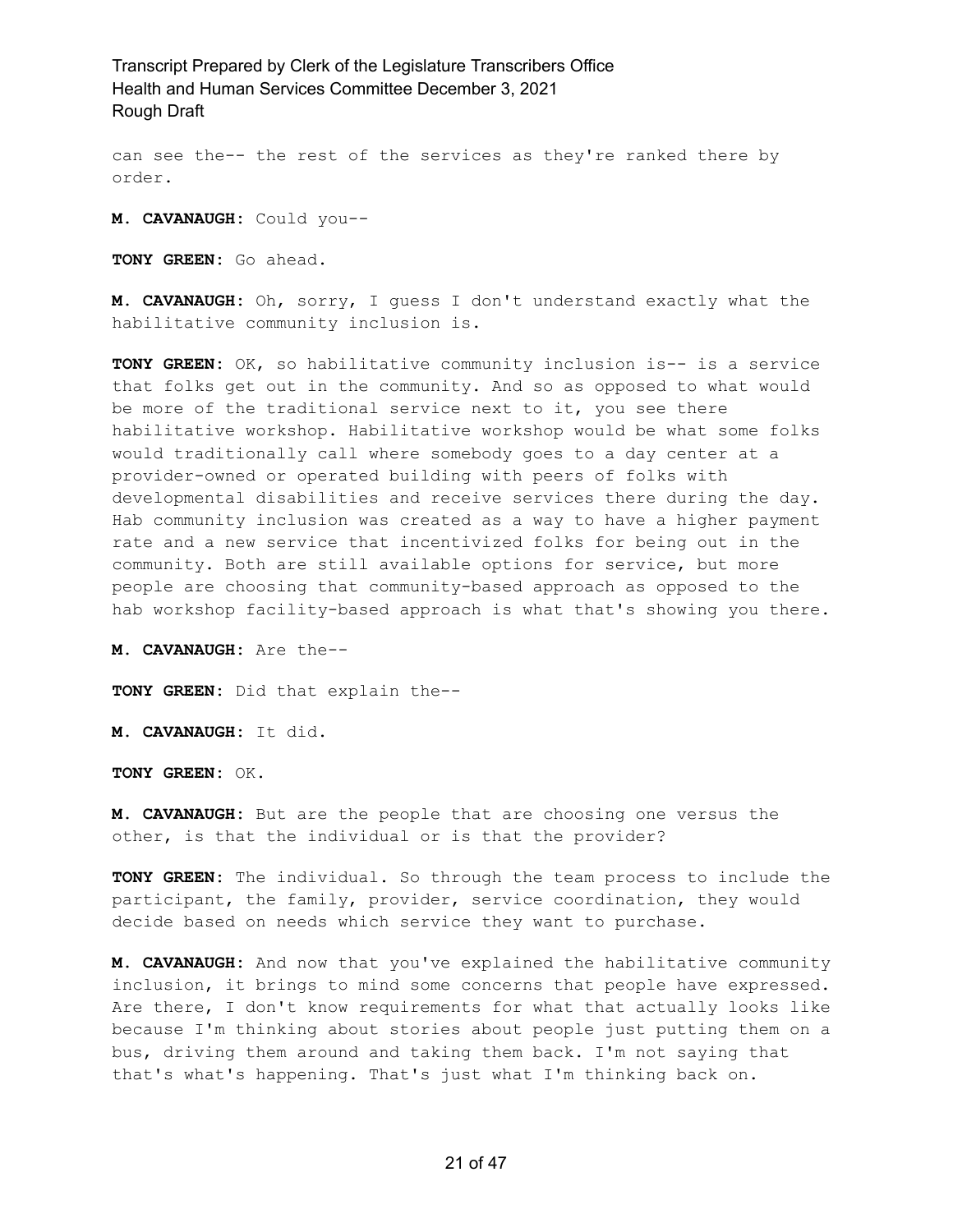**TONY GREEN:** Yeah. So we have modified this service a little bit since its inception a few years ago. So it started out with kind of a hard and fast rule within the service definition of the amount of time that needed to be spent in the community in order to be reimbursed at that higher rate. And it really ended up creating some unintended consequences, right? I think to some of the concerns that you're likely hearing of folks needing to go out in the community, perhaps not wanting to go out in the community to perhaps have a higher rate. So we've restructured the service definition in a way that the hard and fast you must be out in the community 51 percent of the time during that week in order to bill that service, it's more relaxed and it's more person centered now. I think we had in the waiver after that, we went to a majority of the time and I think in our current plan, it's-- it's more directed from the person level to decide how much you want to be in the community versus how much you would want to be in the other service.

#### **M. CAVANAUGH:** Thank you.

**MURMAN:** Yeah, I've-- I've got a question on that. And with the habilitative workshop in Greater Nebraska, you know, there's a large number that do the habilitative workshop in the state. But in Greater Nebraska, it's pretty limited and not a lot of providers. And the providers are having difficulty staying open because I guess to me, it's being forced, but incentivized to be out in the community more. It's much more difficult for the providers, especially for the people that have direct supervision of the most profound, probably the more profoundly disabled people in wheelchairs and all that kind of thing and need special toileting and all the difficult things that are- that are hard to do out in the community, you know, considering the weather and everything in Nebraska. I'm concerned that a lot of those habilitative workshops that are now open will be almost forced to close because they can't do that by-- can't-- can't provide that workshop yet with-- with all of the incentives or the forcing of the clients to be out in the community more. That's a big concern of mine. I mean, I was out in McCook yesterday and-- and I'm not sure they even have a habilitative workshop there. At least they don't have one from the provider that I'm familiar with in Hastings. So what-- how-- how can that be addressed? I mean, and I know you say it's individual; but, you know, but the families have the individual or the client have the individual choice of whether they want to be out in the community more or not. But it seems like it's almost being forced yet. I know you say you've modified it.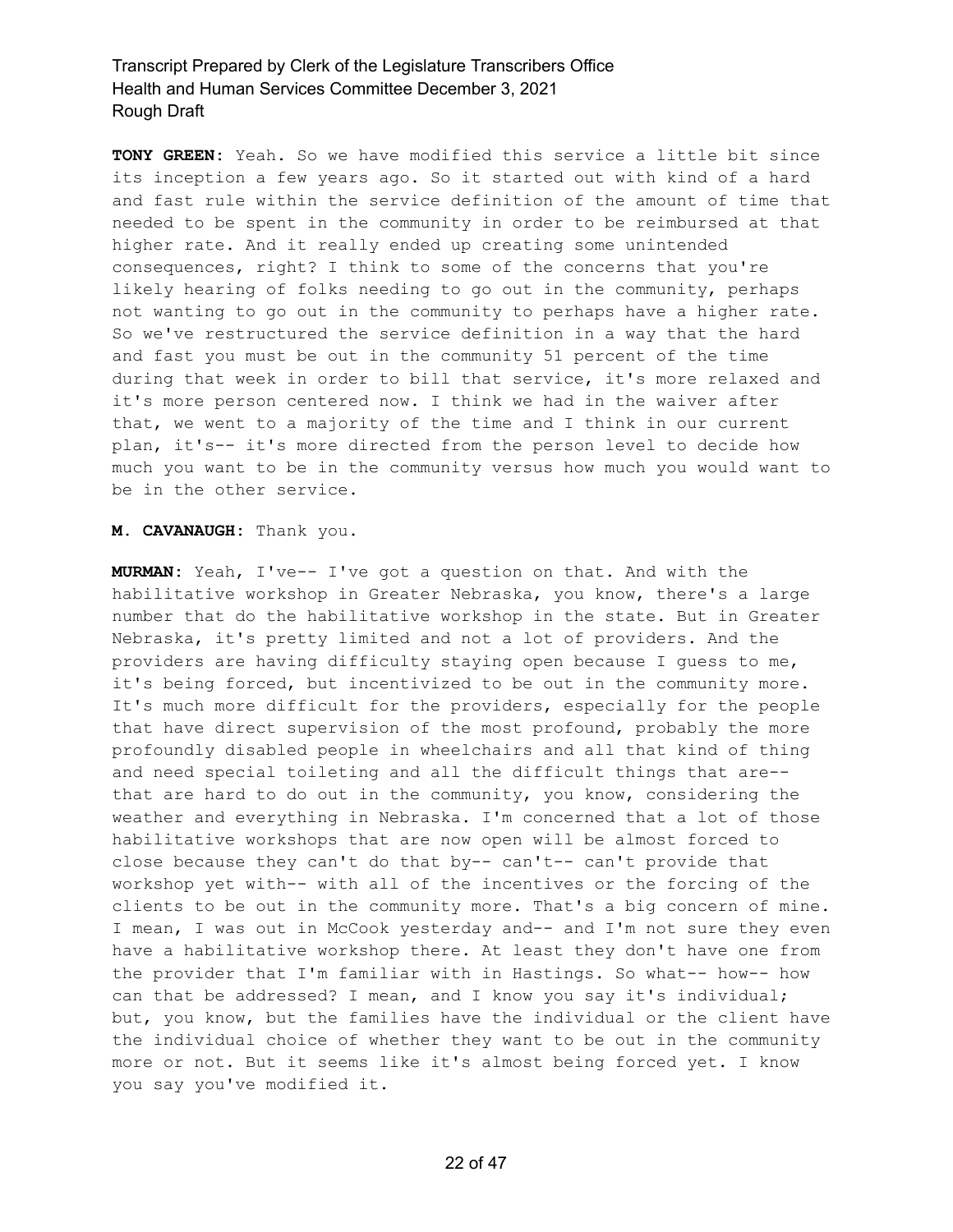**TONY GREEN:** Um-hum.

**MURMAN:** The big question.

**TONY GREEN:** Yeah. And I know you and I have talked a few times, Senator, on this.

**MURMAN:** Yeah.

**TONY GREEN:** It is-- it is a moving target and it's difficult to explain. But the short answer is it is a service still available today. It's a service I think that will always need to have the-- the reimbursement structure evaluated as we do rate rebases in the future. And then, as you know, the-- the-- the larger movement is to move away from, at a federal level, that states are needing to implement locally is to move people away from that congregate care and some of the activities that historically had gone on in more congregate care of subminimum wage certificates and those types of activities. They're all being faded out at the federal level. But it is still a service that's available, a service that we can continue to tweak and figure out. I think in the current waivers, we've even switched now we don't call it habilitative workshop anymore. It has more of adult day type definition to-- to be more person centered of what you want to do during the day. And it doesn't give the implication that you're in a workshop and try to be a little more flexible with the definition. So I think through continued amendments and revisions that we do, we'll continue to work on that definition. But you are absolutely right, Senator, that the continuum of care has to be there for all. And what that will look like, whether folks want to be in the community, want to be in their home during the day, or they want to be out competitively employed 40 hours a week. I mean, there's a large continuum that we have to be able to provide within that waiver to meet everyone's needs.

**MURMAN:** Yeah, I'd just like to emphasize from the federal level, you said-- it's said-- and I realize it is being directed from the federal level, but that's pretty idealistic. And-- and I want to emphasize that it should be individual choice, like you said and those-- what it used to be called habilitative workshops. I guess I don't know what the name is now, but that those services are-- continue to be available, especially in Greater Nebraska, where there's less numbers--

**TONY GREEN:** Right.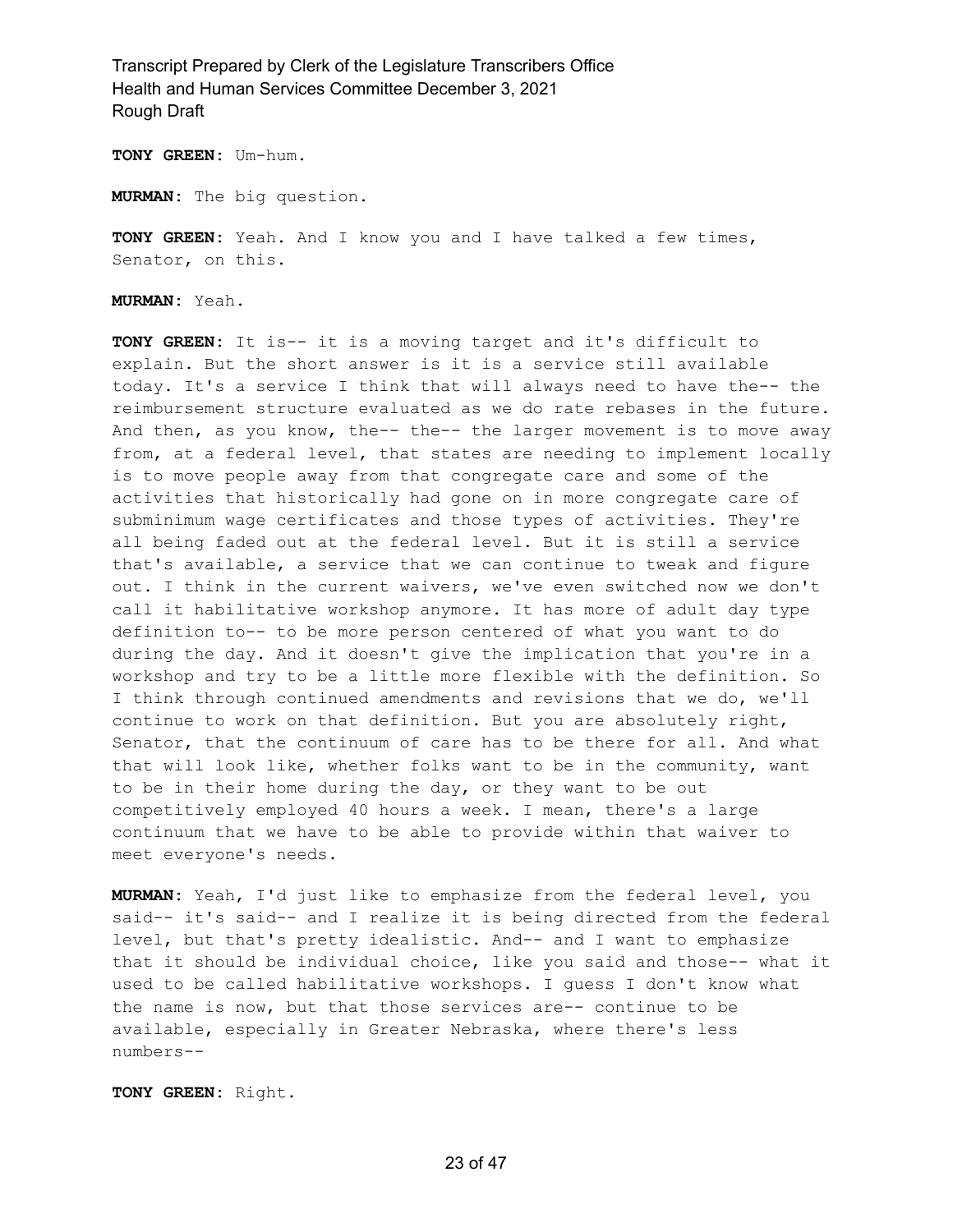**MURMAN:** --of clients. Thank you.

**TONY GREEN:** You're welcome. So those are our most utilized services amongst those three waivers. And if you flip then to Slide 16, you'll see the least utilized services among the three waivers. The top two charts for the DD waivers showed the least utilized services tend to be more for intermittent or time-limited services. So, for example, prevocational is a service that's limited to 12 months to prepare folks for supported employment. The medical and behavioral in-home are short-term day services in the home for specific temporary durations. On the aged and disabled waiver at the bottom, excuse me, in the center chart there, although respite and disability-related childcare in the top four least utilized, they are generally utilized by children more than adults, which narrows that population of utilization. So when I pulled the data, I pulled it for the entire waivers utilization. I didn't separate it out by children or adults; certainly could do that if it's something you're interested in. But as a whole, for the entire population of folks on the aged and disabled waiver, these would be the least utilized services within that waiver.

**M. CAVANAUGH:** I'm a little surprised that respite care wouldn't be utilized more. Is that-- do you have any thoughts on why that would be?

**TONY GREEN:** Yeah, I think it's interesting. I think it's the two different kinds of respite, Senator. If you look at the most utilized chart prior to that, respite in home is in the top five.

**M. CAVANAUGH:** OK.

**TONY GREEN:** This category of respite is more out or facility-based respite. It's just by title iIt doesn't [INAUDIBLE].

**M. CAVANAUGH:** Yeah, that--

**TONY GREEN:** It's--

**M. CAVANAUGH:** --I was like, whoa, maybe people need to know about this.

**TONY GREEN:** Yeah. So it's a different kind of respite because respite in home is-- is in the top five of AD services.

**M. CAVANAUGH:** Thank you.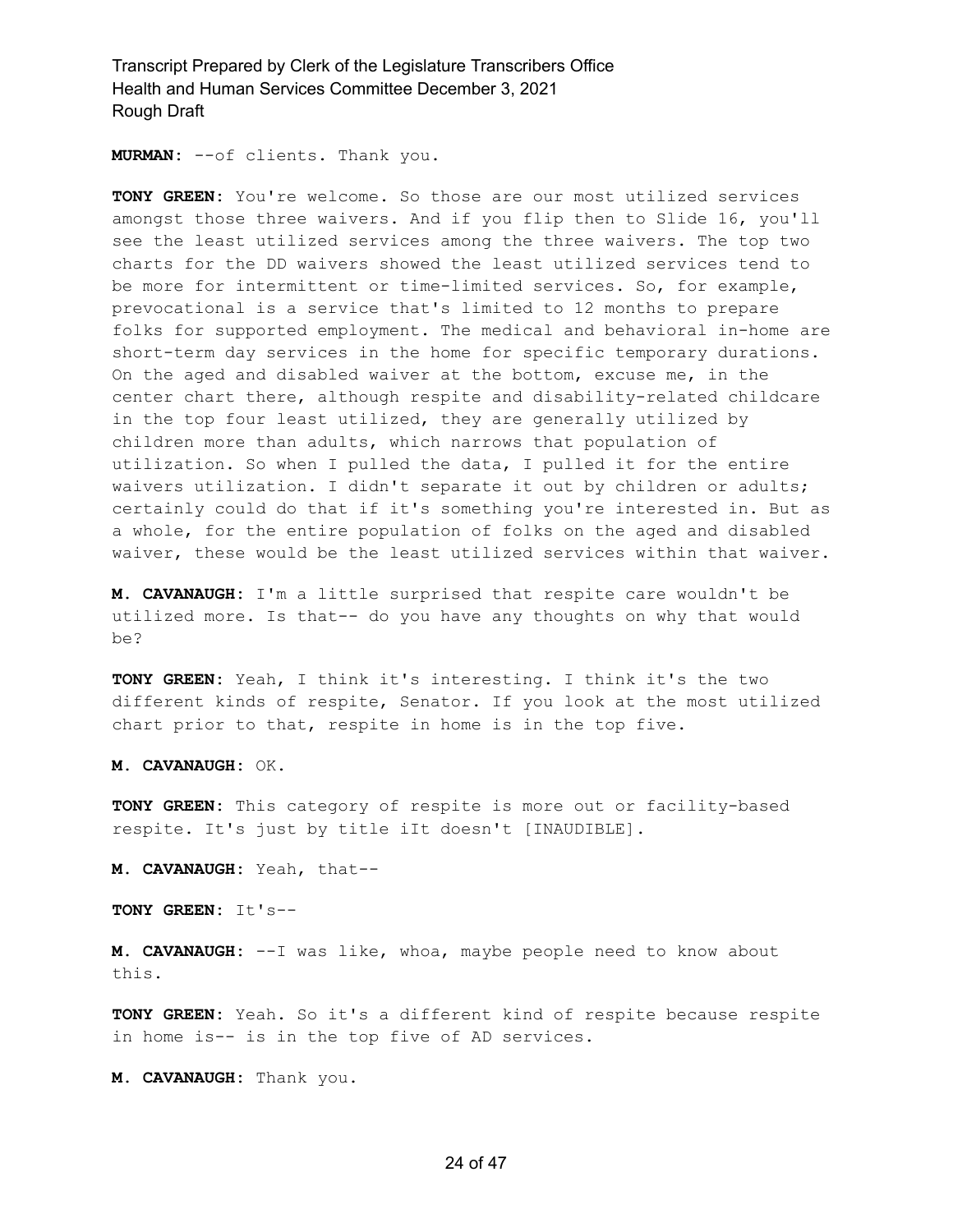**TONY GREEN:** You're welcome. OK, so moving to Slide 17 and looking at how we ensure that the services within the waivers meet needs. Examining-- examining utilization and obtaining stakeholder feedback are critical steps to ensuring that each waiver has the necessary supports for participants. The division has ensured that participants, staff, families, providers and stakeholders provide input into the service arrays within the existing waivers. CMS actually requires a public comment period for every single waiver, renewal, or amendment, and I believe the division has gone above and beyond this requirement by forming stakeholder committees, holding WebEx meetings, listening session-- sessions, and by garnering information from surveys such as National Core Indicators. So to answer one of the questions within the LR of how do we-- how do we get to the services and the waiver, we try to do that as much through public input from folks of what's working, what's not working. And so a good example would be the previous conversation we had about have community inclusion that it started out kind of as this. We realized it had unintended consequences of people accessing community, perhaps when they didn't want to. And so we relaxed those restrictions and made it more person centered. On Slides 18 and 19, we will go into the fee schedules, so for both of the developmental disability waivers, a fee schedule has been created, adopted, and approved by CMS. I've included a copy of the current fee schedule that went into effect October 1 as a-- as a separate handout there for you all. These rates were determined or implemented, I should say, in 2019 after an 18-month process where DHHS as contractor, Optimus, and their subcontractor, Alvarez and Marsal, worked with DD providers to examine their cost of delivering services. That study showed that Nebraska needed to invest an additional 6.6 percent in rates. LB294 and LB1008 in 2019 and 2020, respectively, appropriated those needed funds to get to 100 percent of those-- of the modeled rates at the time. Rates are required to be rebased and reevaluated at a minimum every five years. In 2021, DHHS developed regulations that required providers to annually submit cost reports. This will allow the division to evaluate cost on an annual basis and determine if a rebase is needed prior to the required five-year benchmark. And then on the second slide staying on fee schedules, you'll see the aged and disabled and the traumatic brain injury waiver rates are-- their waiver is more of a combination of fee schedules, posted rates, and negotiated rates, and you'll see some of those there on-- on Slide 19.

#### **M. CAVANAUGH:** Yes.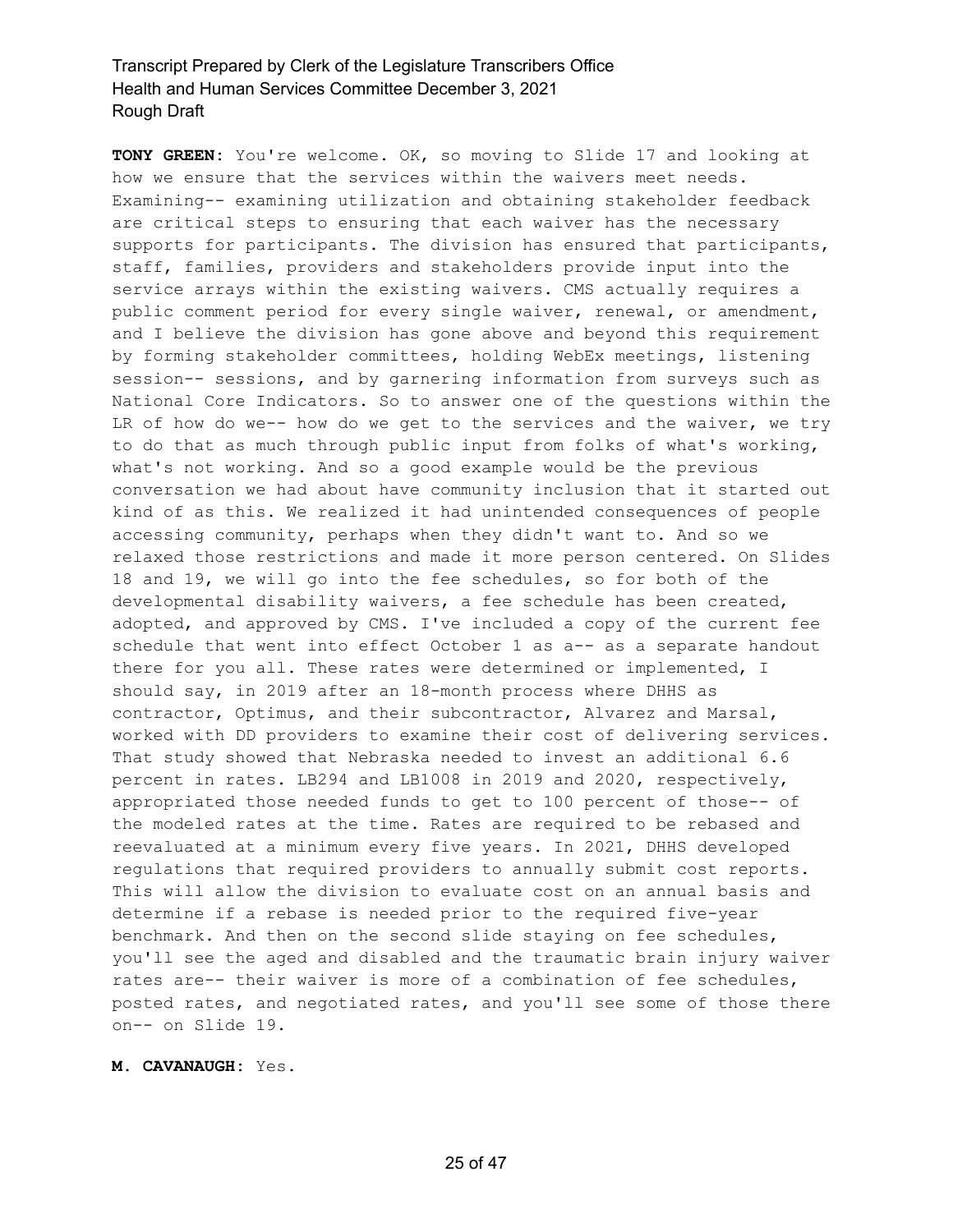**ARCH:** I have a question and this may be for a later testifier as well. Obviously, we're seeing a lot of pressure on wage inflation and difficulty in recruiting. How's that-- how's that impacting services from your perspective?

**TONY GREEN:** It is impacting services. We have folks and I'll talk- speak to people active on-- on the waivers and specifically all four with the exception of the traumatic brain injury waiver. We have folks who are not currently able to access all of the hours maybe that they were previously. We have had folks that have had to change providers because one provider was unable to hire and deliver services at the needed level in-- in that provider and they chose-- had to terminate and go to another provider. And we have had a couple of providers actually close since January. Small providers, we had one in northeast Nebraska that served about 48 folks and then two, one not serving anybody and one only serving a couple of people. But--

**ARCH:** And-- and that's for-- for current and for-- for people new to the services as well. Are-- are you-- are you seeing difficulty in when you refer a new-- a new individual for services that the providers are not able to to pick those up?

**TONY GREEN:** Good question. So the-- earlier when I mentioned that in this current fiscal year '22, we had funding in our budget to bring in an additional 500 folks on to the developmental disability comprehensive waiver. That has been a very slow process that has a couple of things at play. It required the state to have the service coordinators in place to be able to provide the case management and deliver the-- the-- the case planning component. But more significantly, it was the provider capacity is just not there today to be able to-- to bring in that many folks like we normally could pre-COVID. Pre-COVID, we would go when we would receive funding for- for waiver slots and we generally would be able to put all 500 out and have them in services within a matter of months in cooperation with our providers. Today, we have had to slow-- slow those down quite a bit. I think today we started in July and I think we're at about 132 that have been made since July towards that 500. So we're—- we're going much slower and a lot of it is the capacity of the providers and their staffing levels just aren't there. And so we're being purposeful and working together with the providers to kind of do that slowly so that we weren't making offers to families to come off of the comprehensive waiver, only to be told, but now you have to wait again because we have to hire and train staff. And so we're trying to work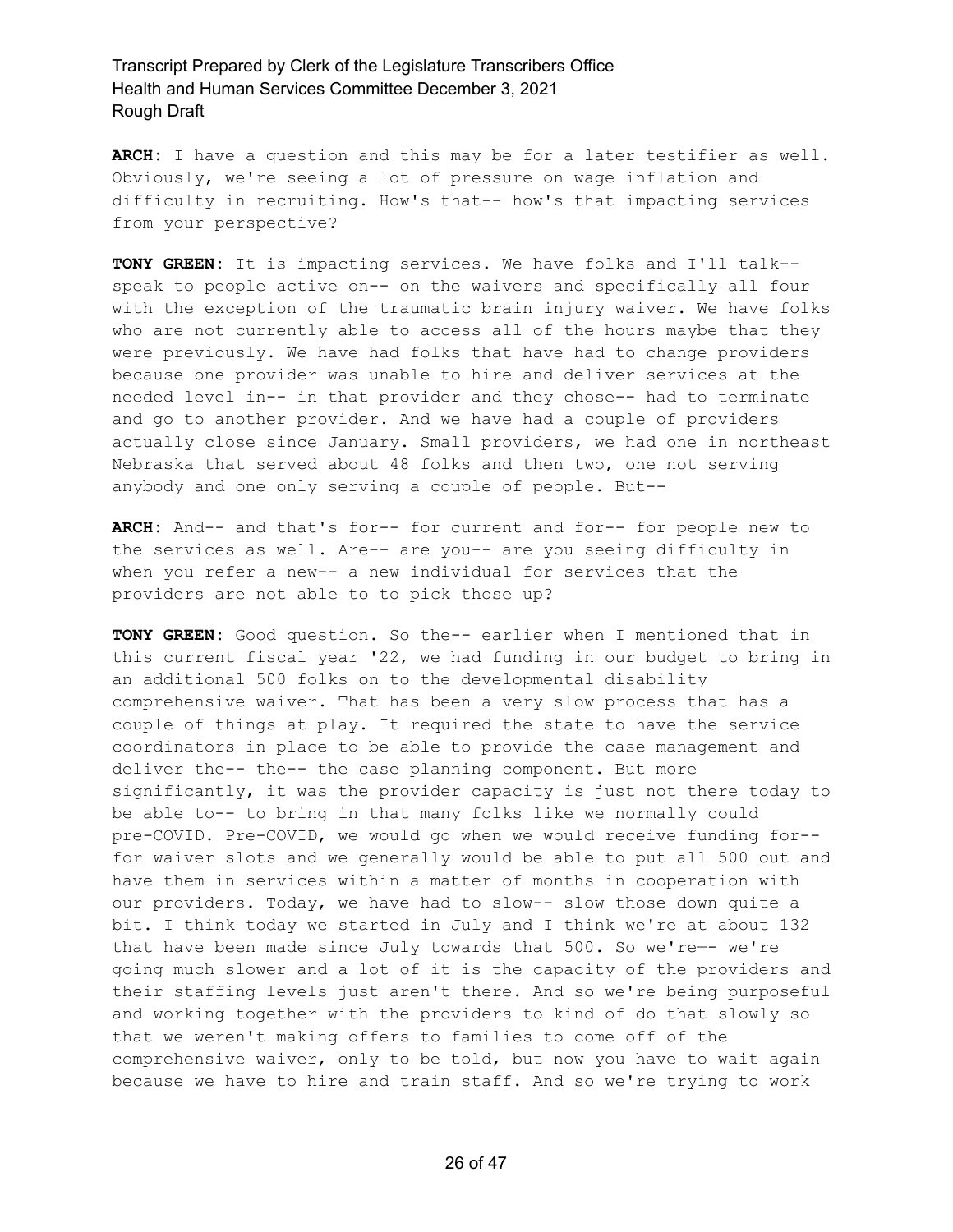with them. As things get better in a certain area, we're able to perhaps bring folks in. But our goal is still we'll get all 500 in.

**ARCH:** Thank you.

**M. CAVANAUGH:** So when it comes to the staffing issue and providers closing, why are the providers closing?

**TONY GREEN:** Well, I have had two close. And so the two had-- had issues not related to anything COVID. One was disciplinary issues that they didn't want to follow through on and decided to just terminate their status as a certified provider. The other one wasn't serving participants from the DD waiver and decided to work more with voc rehab and do just supported employment. The one in northeast Nebraska that did close their doors that was serving the 40, 48 folks, it was a combination of things, but primarily a lack of being able to get staff.

**M. CAVANAUGH:** And is that because of the pay?

**TONY GREEN:** I don't know that I could answer for that director. I mean, you could probably assume it's a multitude of factors that went into that decision.

**M. CAVANAUGH:** Do you know what the average hourly rate is for employees at that facility?

**TONY GREEN:** I do not at that facility.

**M. CAVANAUGH:** Or just--

**TONY GREEN:** I just know in our-- in our public data from National Core Indicators that the providers fill out the staff stability survey. It was averaging for Nebraska, I believe, at \$13-something an hour.

**M. CAVANAUGH:** So that's I mean--

**TONY GREEN:** And that was our 2019 data, so it lags behind, but I would imagine it's not too far off from that.

**M. CAVANAUGH:** Yeah, because my grocery store yesterday is advertising they're hiring for \$14.50. So it sounds like that might be part of the problem. I do have questions about the ARPA dollars, but I don't know if maybe that's something--

#### 27 of 47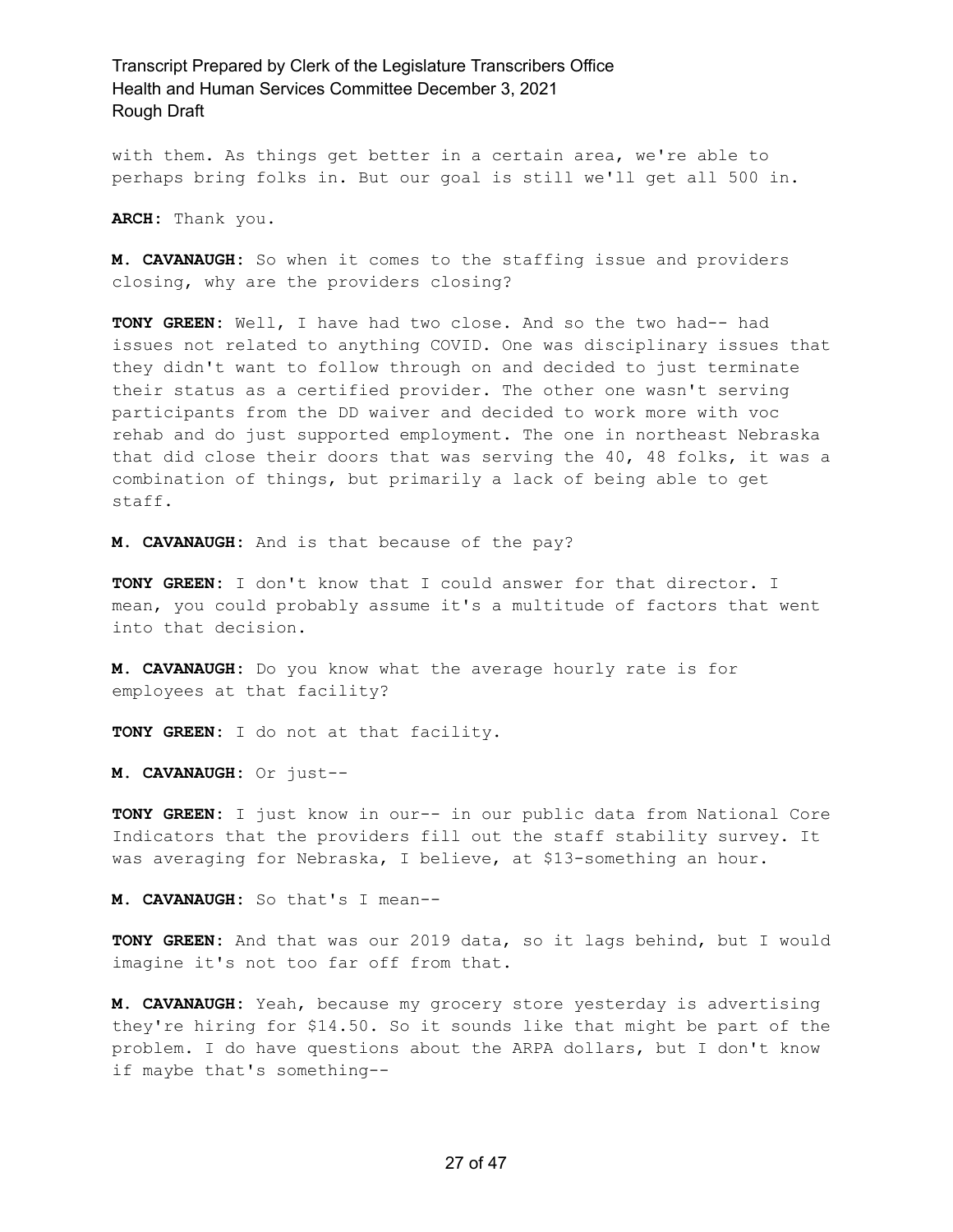**ARCH:** We'll hold-- we'll hold those till the end.

**M. CAVANAUGH:** OK.

**ARCH:** Yeah, go ahead.

**TONY GREEN:** OK. So then the next two slides, I'll walk through kind of the various types of waivers that CMS has available under the-- the home and community-based services. This was one of the questions of what-- are there other types of waivers that Nebraska could explore? And as you can see there on the chart that I provided, there are various waivers for home and community-based services. We have the 1915(c) authorities. Those are the actual waivers we're administering here in Nebraska to support our populations needing long-term services and supports. You have information there on 1915(i) waivers. Those allow the states to provide services for people with income lower than 150 percent of the poverty level, and they don't need to live in a facility to receive care, which is a little different than the (c)s. 1915(j), these waivers are specifically self-directed personal assistance services.  $1915(k)$ , these are called Community First Choice waivers. They allow a state to provide home and community-based attendant services and supports to eligible Medicaid enrollees. And then your second slide is another type of waiver on-- on Slide 21 that is an option called the 1115 Waiver Demonstrations. These can be applied for to demonstrate and evaluate a state-specific policy approach to better serve Medicaid populations. These waivers must be budget neutral to the federal government. So I just tried to outline for you all of the different types of authorities that are available to states and give you the electronic links if you wanted to look at any of those, but those would be the different types of waivers available.

**ARCH:** What category does-- do our present waivers fall into?

**TONY GREEN:** In the first box of the 1915(c).

**ARCH:** Those are our present waivers.

**TONY GREEN:** Those are all four of the current waivers are coded as 1915(c) waivers. Correct.

**ARCH:** Could I take you back to the—- the rates on page 19? You-- you- you mentioned CMS. You mentioned DHHS. Who sets rates? Does C-- are these CMS rates?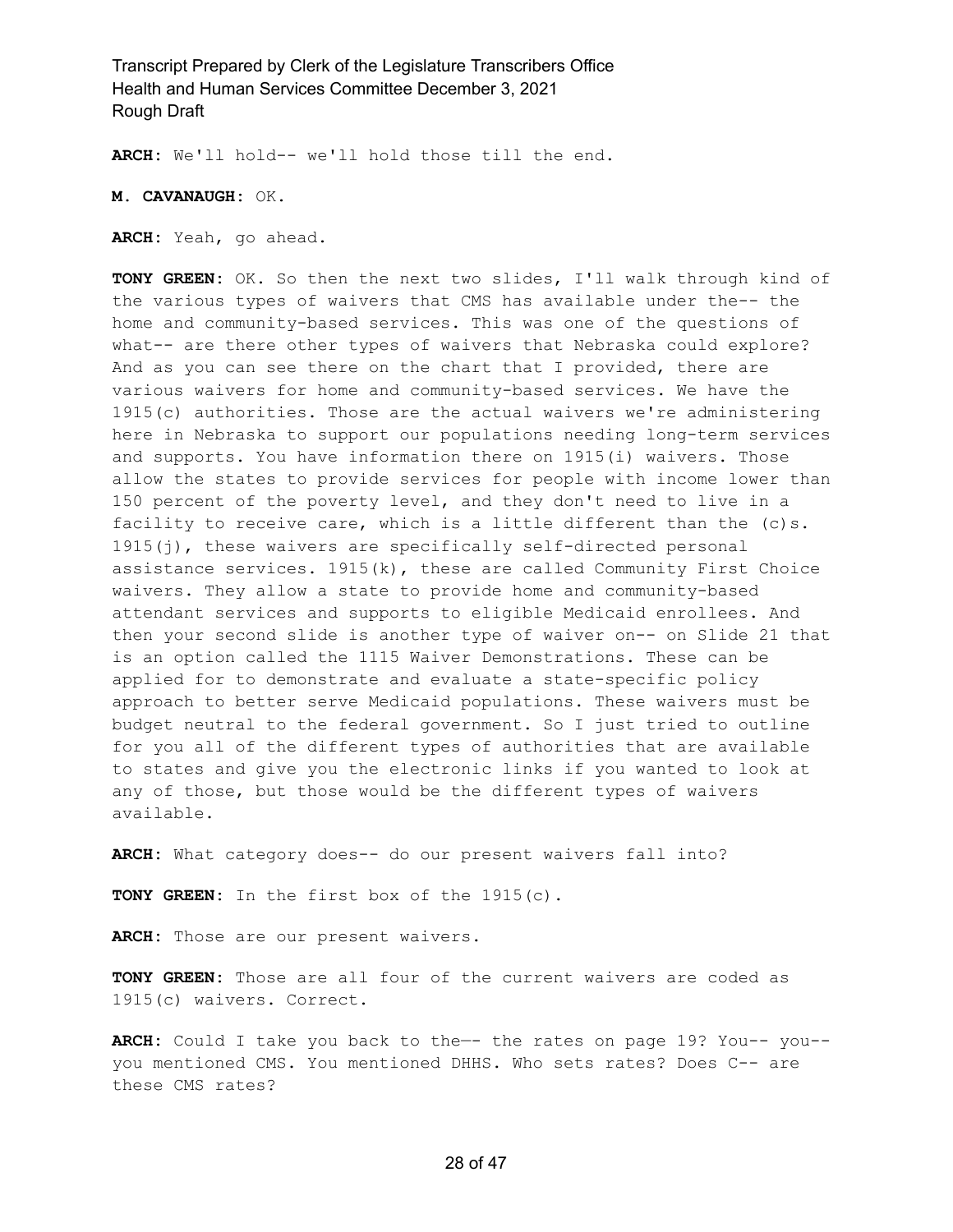**TONY GREEN:** They are-- no. They're-- rates are set by the state.

**ARCH:** But does CMS set a maximum rate? Do they have anything to do with rates?

**TONY GREEN:** within the waivers?

**ARCH:** Yes.

**TONY GREEN:** No. We are required under the waivers to set rates that are adequate to ensure capacity for services.

**ARCH:** OK. OK.

**TONY GREEN:** And then your rates have to be submitted to CMS within the waiver for approval. And the-- the overarching requirement is that your waivers cannot cost more than the replacement they're replacing. So on the DD waivers, we're replacing intermediate care facility services in aged and disabled; and TBI, we're replacing nursing home services. So you have to be less than what it costs the state to provide those services under a waiver. And you can do-- you have two options to do that at an individual level or an aggregate level. And we do ours at an aggregate.

**M. CAVANAUGH:** And the state sets the reimbursement rate for long-term care and the facilities that you were just discussing that you have to be the same or less than, the state also sets those rates.

**TONY GREEN:** Correct.

**M. CAVANAUGH:** OK. So you said adequate, the rate has to be adequate to ensure capacity for services.

**TONY GREEN:** Capacity and access to services, yes.

**M. CAVANAUGH:** And access to services.

**TONY GREEN:** Yes.

**M. CAVANAUGH:** So what conversations are happening around the fact that that's not happening? Our rates clearly are not adequate for capacity of services, both for what we're talking about here today. And if they have to be less than the services they're replacing that are set by the state, and we know that those long-term care facilities' rates are not adequate because they're closing as well. So what conversations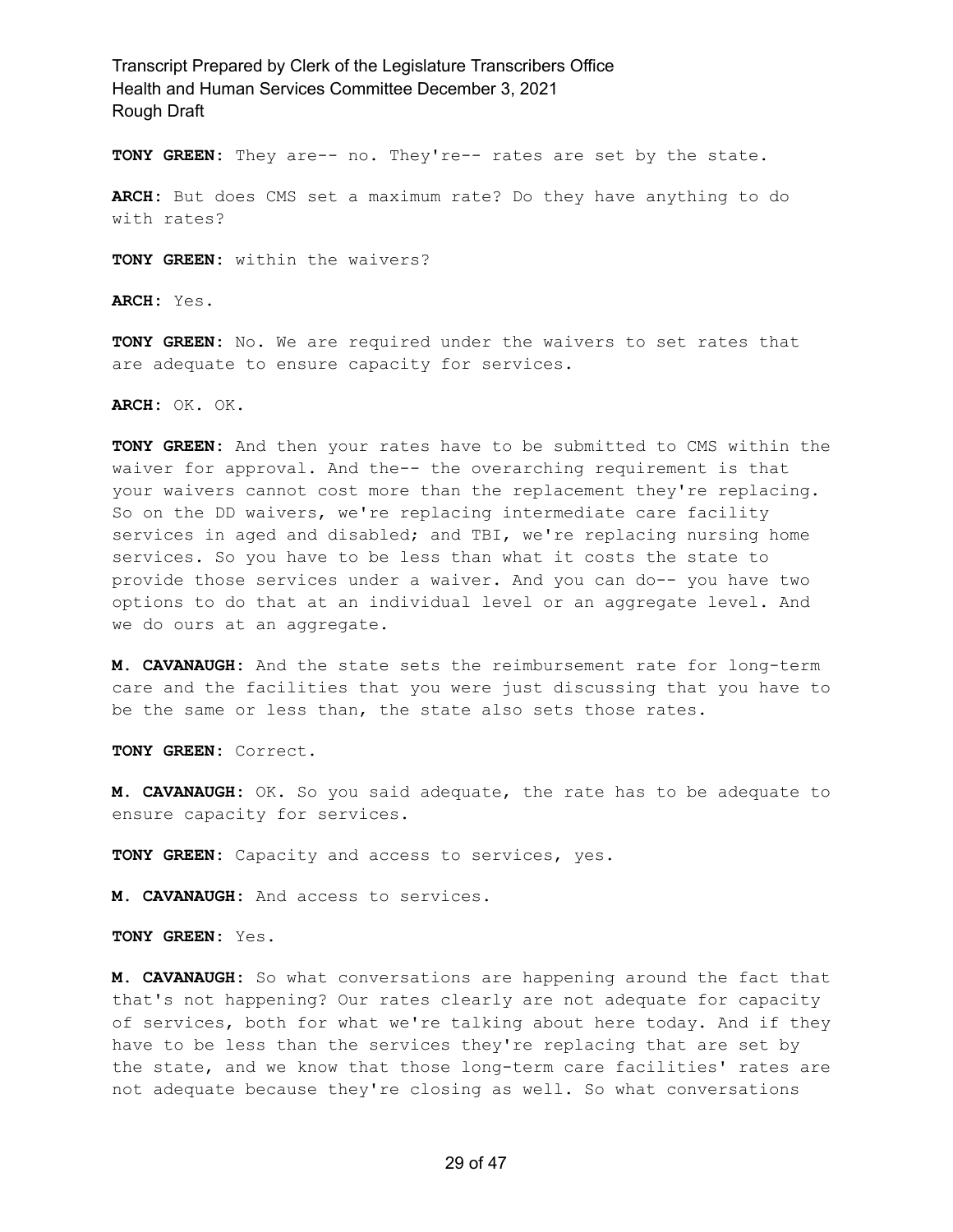are happening or what do we-- how can we partner together to address that? Is that something that DHHS is looking to increase the rates, or is that something that you need us to do? How do we how-- do we fix this is I guess what I'm asking?

**TONY GREEN:** Probably a much broader topic than I have for the resolution that we were-- that I'm coming forward with. But I can say yes, things are being-- so one of the examples that I was giving you earlier that we-- we put a regulation into place last year that said, we want cost reports on a regular basis. Let's not wait for five years was a direct attempt by the department or the division to-- to get that data so that we can have conversations with our providers every year when those come in. Now, unfortunately, that-- that regulation went into effect for this last fiscal year, which just ended in June. And the requirement is the providers have six months to submit those to get their books closed down. So we don't even have the first cost report yet. We'll see those at the end of December, first of January as far as where things might be at. Now I'm sure they will give you enough information and detail to tell you where they're at, but we know that the staffing issue is a concern right now, just in the vacancies that we're seeing.

**MURMAN:** I'd just like to comment on that. The complaints I hear about hiring and retaining staff, the rates is part of it, but also the Olmstead part of it being forced to be out in the community more, it's more difficult to staff, for staff to do that. And that's one complaint that I've been hearing.

**TONY GREEN:** So then I just, the last slide there is [INAUDIBLE] You have my contact information. I'm hopeful that this was information to give you a more clearer picture and hit some of the points that you were hoping to achieve from LR239. I'd be happy to answer any final questions you might have.

**ARCH:** This has been very helpful. Appreciate it very much. You've done a tremendous amount of work in the analysis and trying to make something very complex, understandable. And so I appreciate that.

**TONY GREEN:** You're welcome.

**ARCH:** Senator Cavanaugh, do you have some questions on ARPA-- ARPA funds?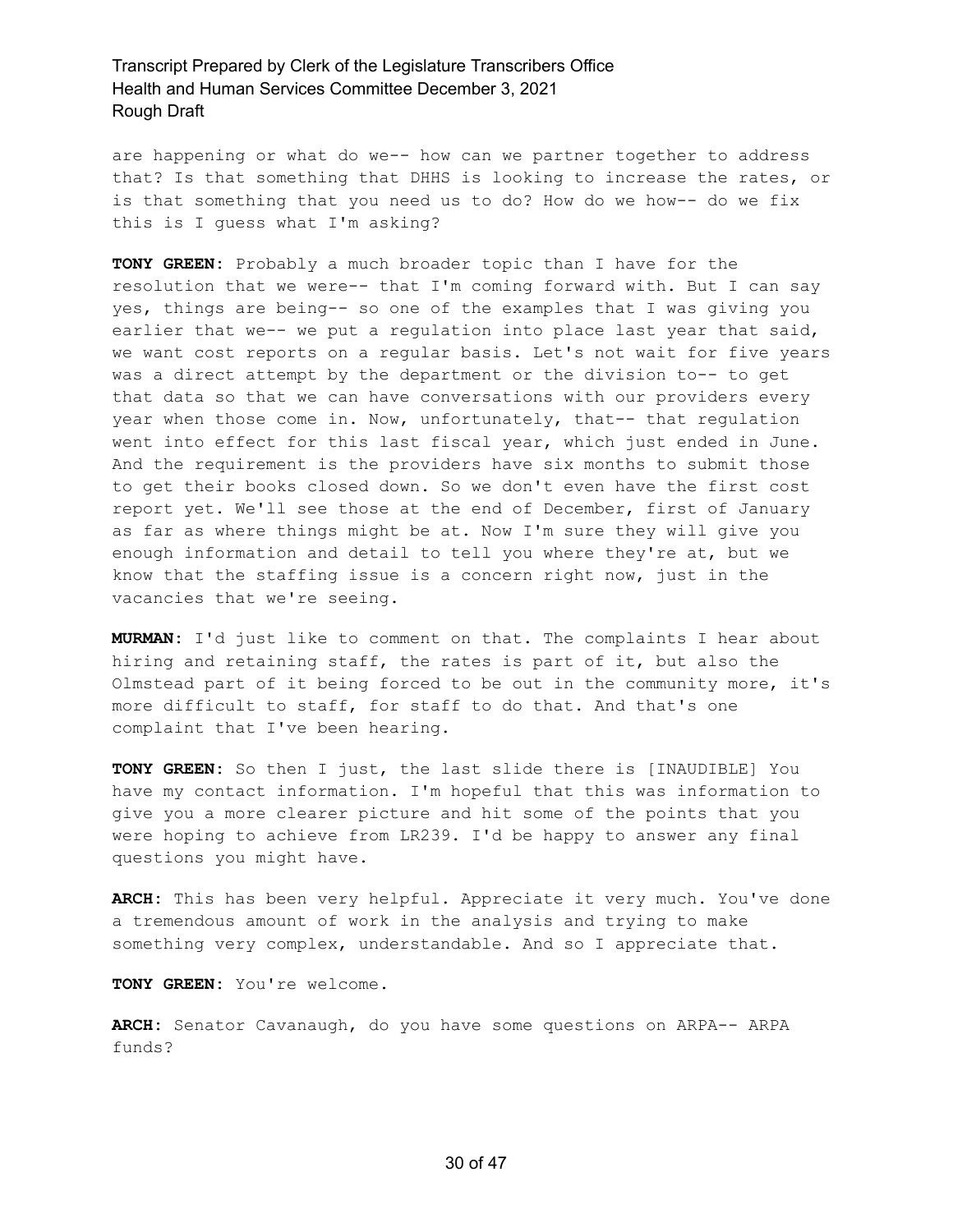**M. CAVANAUGH:** The ARPA funds. So has the department done anything to utilize ARPA funds to help fill the stopgap? Or are there plans for the upcoming budgetary request? And what-- what is it looking like for utilization? Because I know that there's opportunities with those funds to help with some of these concerns. I know that our, like our childcare facilities across the state have been able to apply for funds that have allowed them to give bonuses to employees or just help pay for, you know, stopgap in loss of revenue. So is that something that's also being done for providers?

#### **TONY GREEN:** Yes.

**M. CAVANAUGH:** OK. Is it something we can do more of? Are there plans to increase it? Because I'm really concerned with the fact that you said a provider out west that serviced 40 people shut down.

**TONY GREEN:** Northeast.

**M. CAVANAUGH:** Northeast. I'm sorry. Northeast. Wrong direction, that they shut down. And-- and what-- do we have an opportunity to help providers like that with these funds?

**TONY GREEN:** So I would not be able to speak to larger just ARPA dollars in general, specific to the specific funding that was done for home and community-based services, you have seen the spending plan that Director Bagley with Medicaid Long-Term Care and I and our teams have put together for that specific population of money that's just or, excuse me, pot of money that's just for this population of home and community-based services. So there's an initial spending plan that is up on the public website that had some initiatives in there. There were also placeholders that were put into that plan that indicated we wanted to also in future updates, because we're required to update that plan every quarter with CMS for this specific funding. There is a-- is a placeholder in that document that talks about wanting to put in a request for staffing issues at provider levels and whether that would be something in the hiring, the retention phase, but something around direct care and-- and we continue to-- to work on that.

**M. CAVANAUGH:** Is there any consideration of looking to do some sort of pilot program of a waiver or piloting doing an increase salaries or things like that? I know that that gives you a little bit more flexibility with the funds.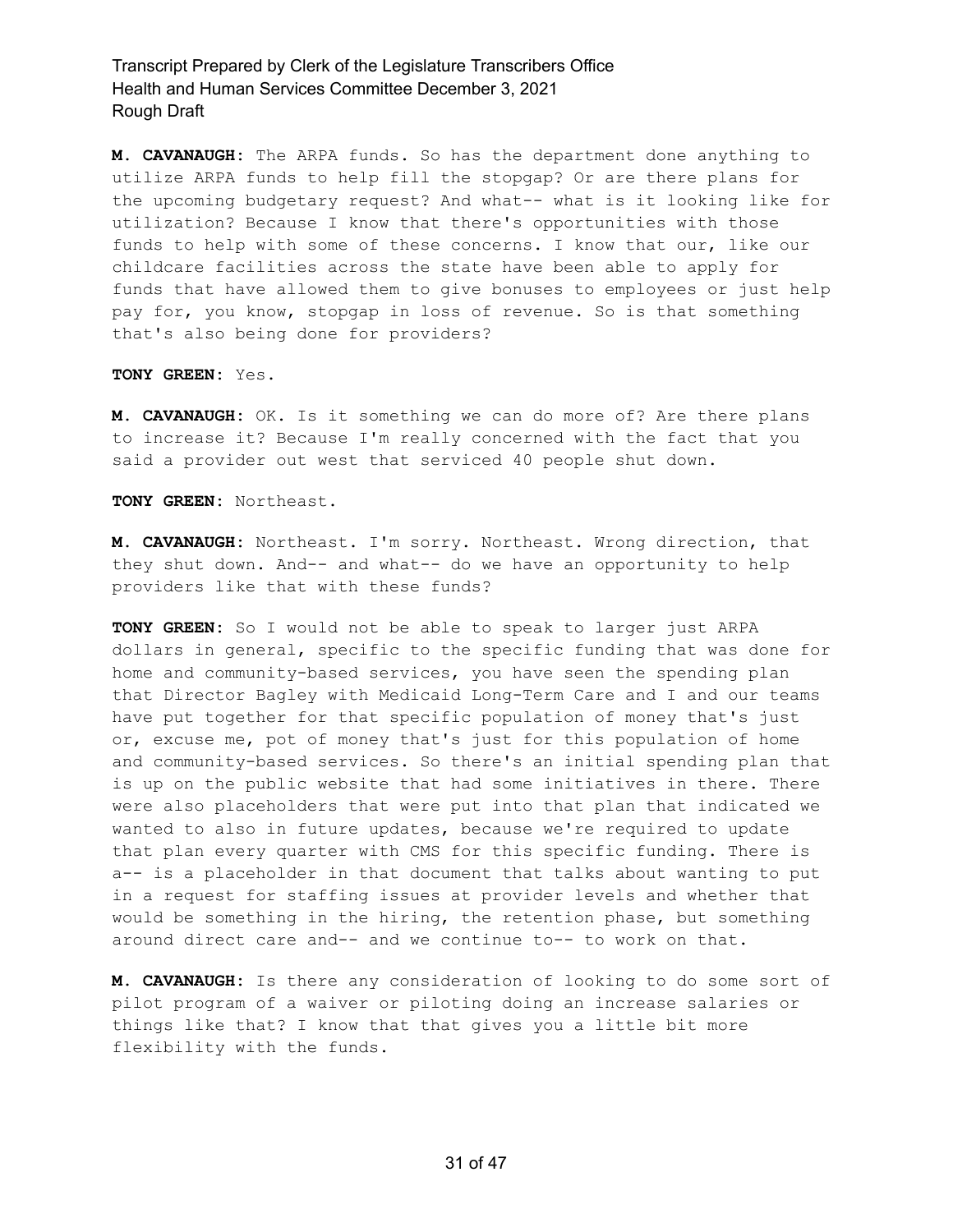**TONY GREEN:** I can, no, I have not looked at piloting a new waiver, as that's a significant amount of work to go through--

**M. CAVANAUGH:** Sure, yeah.

**TONY GREEN:** --submitting a new waiver.

**M. CAVANAUGH:** I'm just throwing out all options.

**TONY GREEN:** I understand, Senator. The monitoring and oversight of just doing a whole new waiver under one of the authorities that you're looking, there may be a task that would take us well into the future before that would even be approved or--

**M. CAVANAUGH:** Sure.

**TONY GREEN:** --done by CMS. But to the immediate need, yes, there- there are plans underway within the larger HHS system and specifically with Medicaid and Developmental Disabilities on trying to get money into the hands of providers through that CMS spending plan that we've created.

**ARCH:** I think we know the ARPA funds themselves will be a large topic of conversation beginning in January.

**M. CAVANAUGH:** Yeah, they will. I, just one more question. So we have these waitlists and-- or registries. I'm sorry. I'm trying to use the right terminology, these registries. We have a registry. We-- this committee moved out and prioritized the family support waiver. What is the answer to fixing the lack of access for some that need it? How do we do that? Is it that we increase the income eligibility for families to get Medicaid so that they can at least get those services? What- what are the things that we can do that we can partner with you to do to create more access and eliminate barriers for individuals that need these services?

**TONY GREEN:** Yeah, I think and that was one of the the topics in the LR that I think Senator Arch even had a conversation of difficult for me to answer in that-- that box of folks of what might they need, who aren't accessing the services today because they're not really involved at this point with the department in any way. And so getting at what those needs are would-- would probably need to be done so that we know what that might look like. The other folks on that chart with the one that shows the-- the registry folks, we know where all of them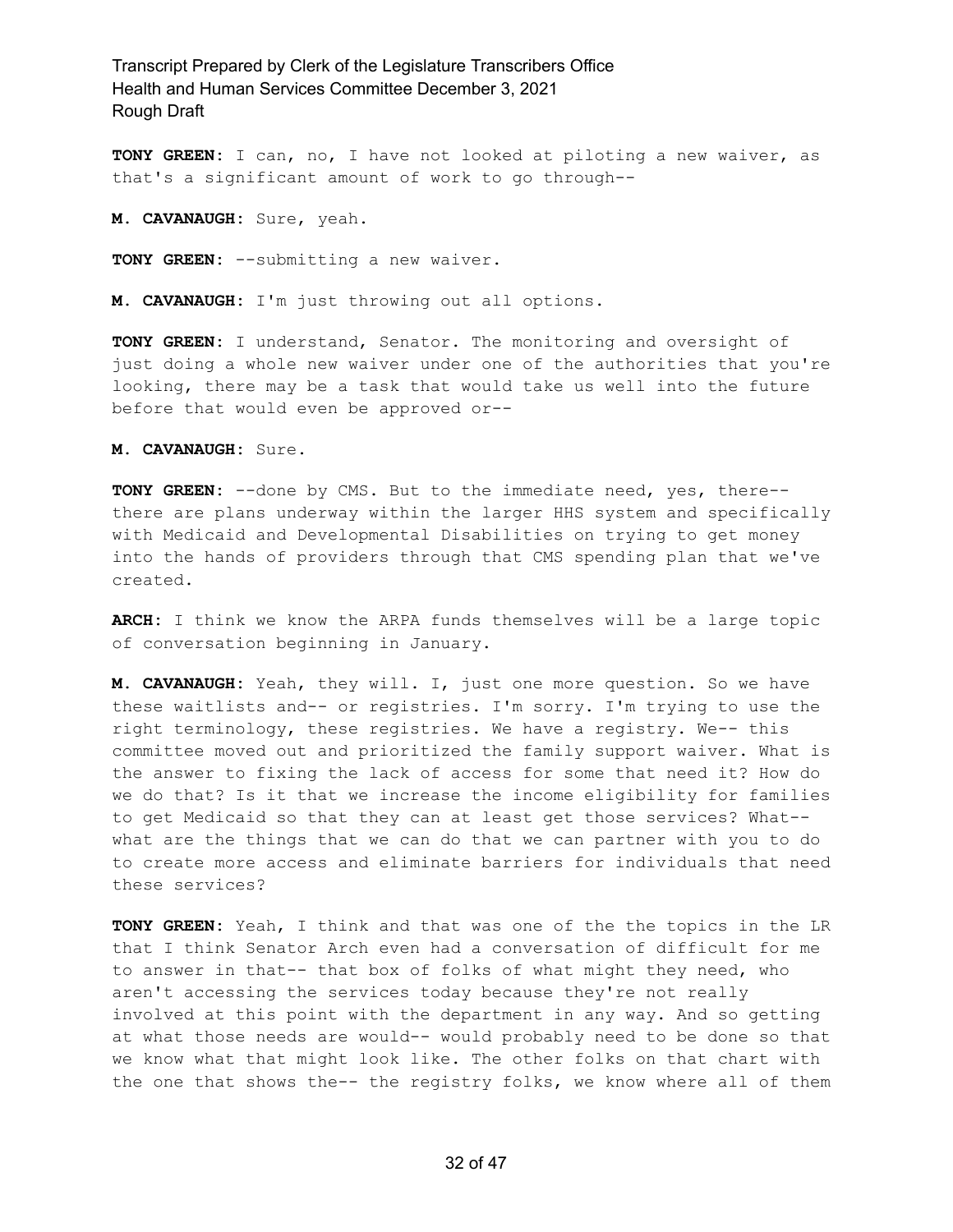are and what they're getting and what their needs are, except that 500 or 399.

**M. CAVANAUGH:** So how do we fix that?

**TONY GREEN:** I don't know that I have an answer for how to fix that. I mean, obviously there-- you-- there could be ways to reach out to those folks, but they are currently just, again, the-- the numbers that I was sharing with you that the families who are applying to be on the registry, the youngest being four months old. So they're contacting the department, letting us know that they-- they're making application for eligibility, letting us know that they're fine, they're not needing services, but they just want on the registry with their date of application. And so they're not requesting service coordination to meet with them every month because service coordination is an option for folks on the registry, but they're not choosing to have that service available. So--

**M. CAVANAUGH:** Do they know that that's an option?

**TONY GREEN:** Yes.

**M. CAVANAUGH:** OK, so the 399 that I guess they're kind of like not system involved, is that?

**TONY GREEN:** Correct. They're not receiving Medicaid and they're not receiving any home and community-based services to include our service coordination.

**M. CAVANAUGH:** Is outreach to that population something that DHHS can do without the Legislature getting involved?

**TONY GREEN:** It would be something we'd have to assess as a resource issue of what that would look like.

**M. CAVANAUGH:** OK.

**ARCH:** I think-- I think the one conclusion which has been very helpful is-- is a better understanding that there are times when we have talked about the waitlist or the registry as though it was a homogeneous population. It was all in need of the same things at the same time and they're waiting. And that has been a misunderstanding by the-- by the-- by us, by the Legislature. And I think this has been very helpful. I would assume we would have similar situation with those 399 individuals that are on the registry, not receiving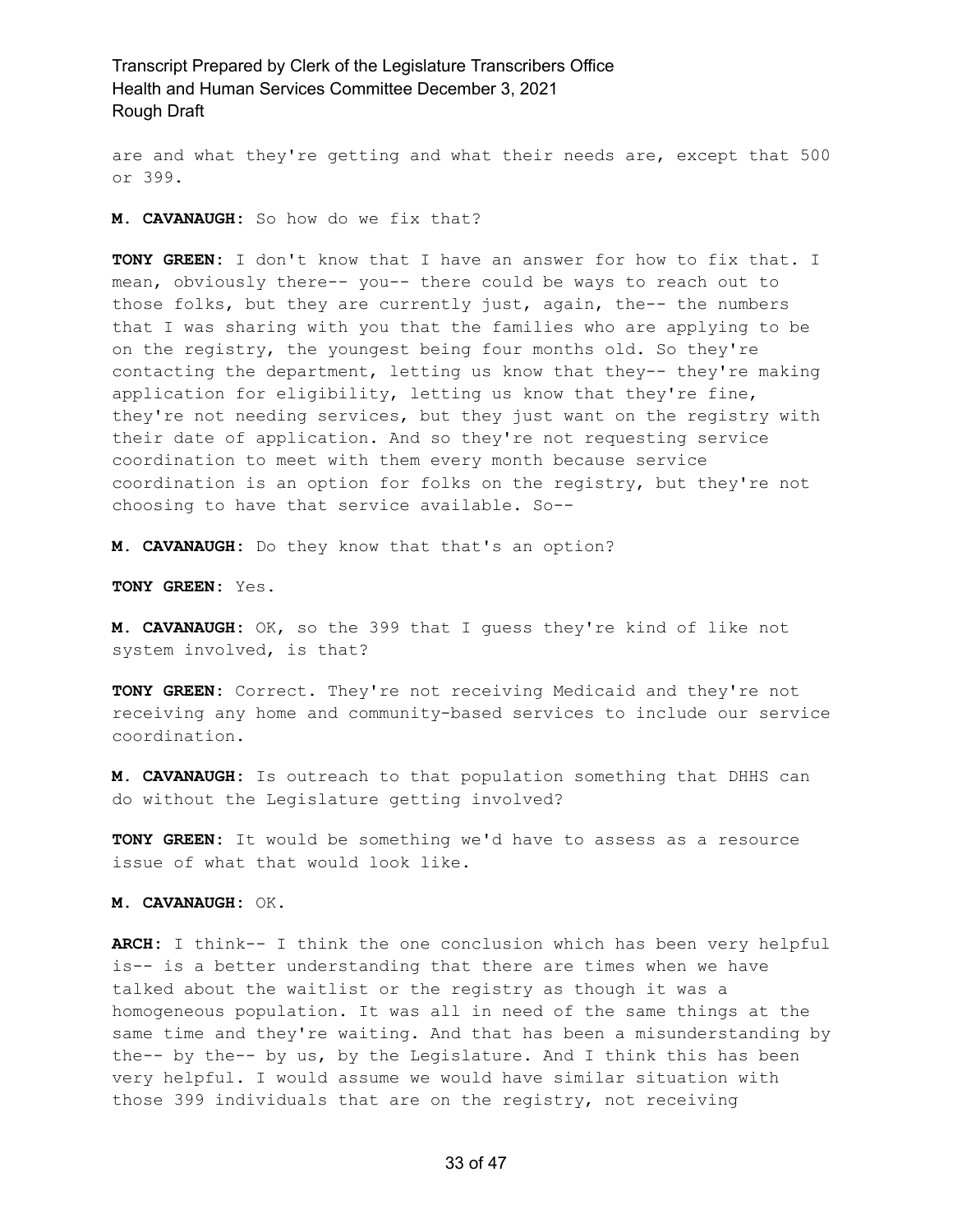services. It-- it really is very individualized the need of the families, the-- the desires of the families, which then of course, also could change over time.

**TONY GREEN:** Yes.

**ARCH:** And so I, you know, appreciate the work of the department in- in trying to stay in touch with these families and assess what those needs are. And-- and we'll continue to have those discussions as a committee and with you. Again, really appreciate your time.

**TONY GREEN:** You're welcome. Thank you.

**ARCH:** We'll move to the next testifier and that will be Alana Schriver. Welcome.

**ALANA SCHRIVER:** Short. Good morning, Chairman Arch.

**ARCH:** Those don't adjust. It doesn't adjust.

**ALANA SCHRIVER:** I know. Good morning, Chairman Arch and members of the committee. My name is Alana Schriver, A-l-a-n-a S-c-h-r-i-v-e-r, and I'm the executive director of the Nebraska Association of Service Providers, representing both urban and rural, large and small providers. So I want to thank you for the opportunity to speak this morning on behalf of the people we serve and employ. In order to address the issue of provider capacity, please understand that DD services differ from other healthcare professions in that capacity isn't determined by specific staff-to-patient ratios or numbers of beds or anything like that. Some individuals we serve require one-to-one staffing. Many do not. So the number of people who can be served by one staff member differs depending on the situation and location. Essentially, our product is habilitative hours. In other words, a real-life person or persons needs to be available every hour to provide individualized care. On the average, DD providers are 30 percent short of the direct care workforce needed to provide essential services. Without staff to fill those habilitative hours, we have no product to offer, regardless of physical space or number of agencies. Like Dr. Green said, funding was made available to bring 500 Nebraskans off the waitlist this year. And while 132 referrals have been made, just because someone is accepted doesn't mean they're receiving services yet. In fact, many providers are being forced to send notice to people already in services that their needs can no longer be safely met, let alone accept new referrals. Nationwide, 77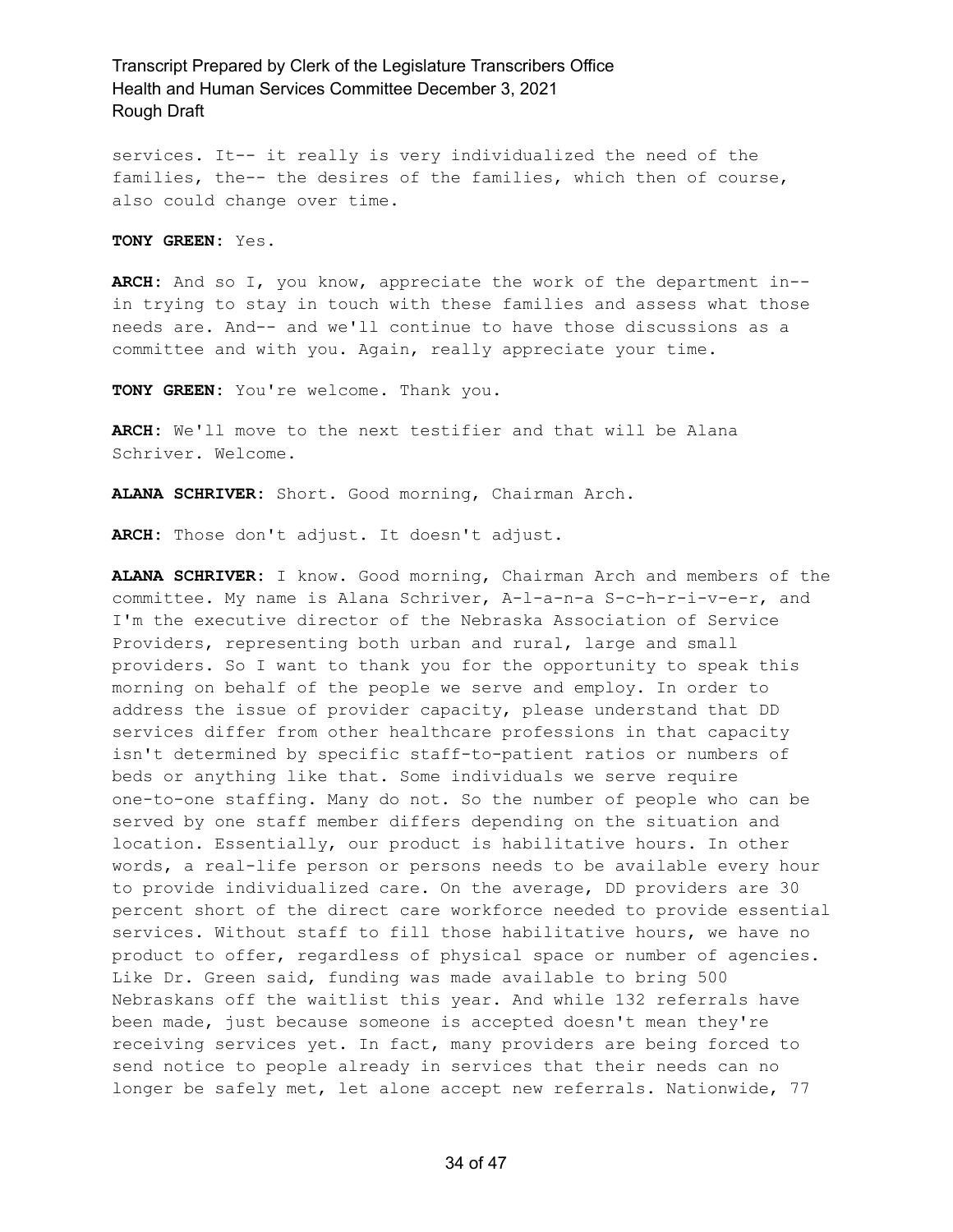percent of providers are turning away new referrals and 58 percent are discontinuing programs and services due to the staffing crisis. So while the program problem is not unique to Nebraska, it's exacerbated by our historically low unemployment rate here. The pandemic is not over, far from it. We're in a worse position today than at this same time last year, and at that time, the pandemic was being acknowledged and addressed by Appendix K. Not only are we dealing with high numbers of positive cases and quarantines, but there's less staff now to cover those shifts. Holiday gatherings are likely to increase the number of positive cases and quarantines on top of being a hiring desert. Unlike other industries that can adjust their hours or pricing to mitigate staff shortages and rising costs, DD services cannot. While it's true new providers have opened this year, it's not a barometer by which to measure the health of the DD system. The differences between newer and more established providers is stark. Many of the new providers are very small or only offered shared living. Being a shared living provider doesn't compare to the challenges larger providers face, who offer a wider range of supports to people with disabilities, as well as benefits to their employees. You understand the workforce crisis well. Childcare, schools, your own state employees have all brought the issue to the forefront. State employee wages needed a drastic and permanent rate increase in order to attract and retain essential workers for the same reasons we do. Typically, our direct care workforce mirrors the wages at Beatrice State Development Center and those BSDC techs recently received a permanent 30 percent wage increase plus shift differentials. We need the same in order to remain competitive. Without an equivalent rate increase, DD services will continue losing staffing to other industries that can pay more. Without staff, provider capacity will continue dropping and the waitlist will continue rising. Raising wages works. Correction officers in Nebraska recently received a permanent 33 to 40 percent bump in wages and had 70 new applications in a week. Without intervention from the state to address the staffing crisis in DD services, this committee will have to decide whether your goal is to serve the people with the highest needs or serve a higher number of people with lesser needs. It's not a comfortable question, and ideally this shouldn't be a question. We should be able to serve everyone. Unfortunately, providers are being forced to ask themselves this question every day. For every person with complex needs requiring one-to-one staffing, they could serve five or six people with less intensive needs. It's an unwanted position to be in, but more importantly, it's unfair to the people in need of services and their families. As a parent of a child on the waitlist myself, it's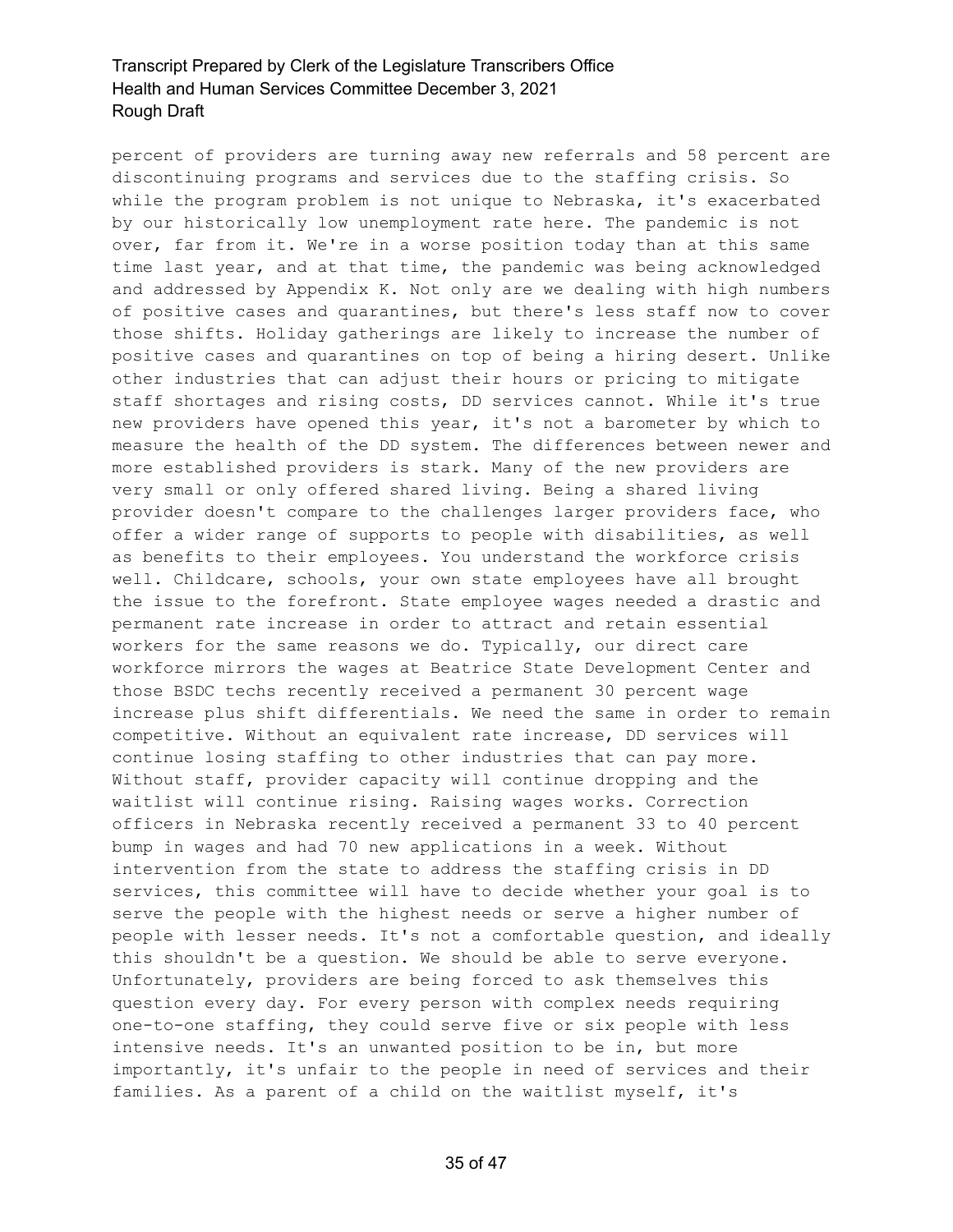heartbreaking. Providers would love nothing more than to accept and successfully support every Nebraskan on the waitlist. It's mutually beneficial to do so. Every provider wants to grow, but we have to recover before we can grow. On average, providers have experienced a 12 percent margin loss since the start of the pandemic, meaning providers have gone from being reimbursed roughly 2 percent above their costs to losing 10 percent on the services they provide because the current reimbursement rate does not reflect the recent significant increase in cost to provide-- to provide care. Overtime, paying salaried employees to provide direct care, increased job advertising, and cost of inflation have all contributed to these financial losses. Our emergency deficit request to increase rates 30 percent would enable providers to mirror the state employee rate-- wage increase and address this margin loss, bringing us back to the starting line where growth and innovation hopefully becomes an option again. In summary, providers are operating at 70 percent prepandemic capacity due to historic staff shortages. Without sufficient staff, providers cannot maintain prepandemic levels of care, let alone serve new referrals from the waitlist. Staff are leaving for higher paying jobs, including BSDC. Providers cannot increase wages to attract and retain high-quality staff without a permanent rate increase from the state. If you want to get Nebraskans off the waitlist and into DD services, the state must increase provider rates. In the packet since the cost reports haven't been submitted yet, there is a chart where we had five of the providers who represent about 45 percent of the people in services is how we got that margin loss average. I've also submitted 35 testimonies from those front-line workers, so you can get an idea of what it's like on a weekend when five people call in or are in quarantine or how you address that problem in the moment. So thank you for your time and I'm available for questions.

**ARCH:** Thank you. Questions? Senator Cavanaugh.

**M. CAVANAUGH:** Thank you. Thank you so much. This is very informative. I was-- my question, and then I see at the bottom here you have some information about Appendix K. And you have stated that Appendix K was, I guess, helpful. Could you maybe just explain a little bit more of what that did for providers?

**ALANA SCHRIVER:** Yeah. So Appendix K was a temporary increase in rates and also allowed for a change in the way services were provided due to the pandemic, since people with DD are at a much higher risk of COVID complications. So it allowed for virtual services, other things that were just safer. While-- while even though the pandemic is still going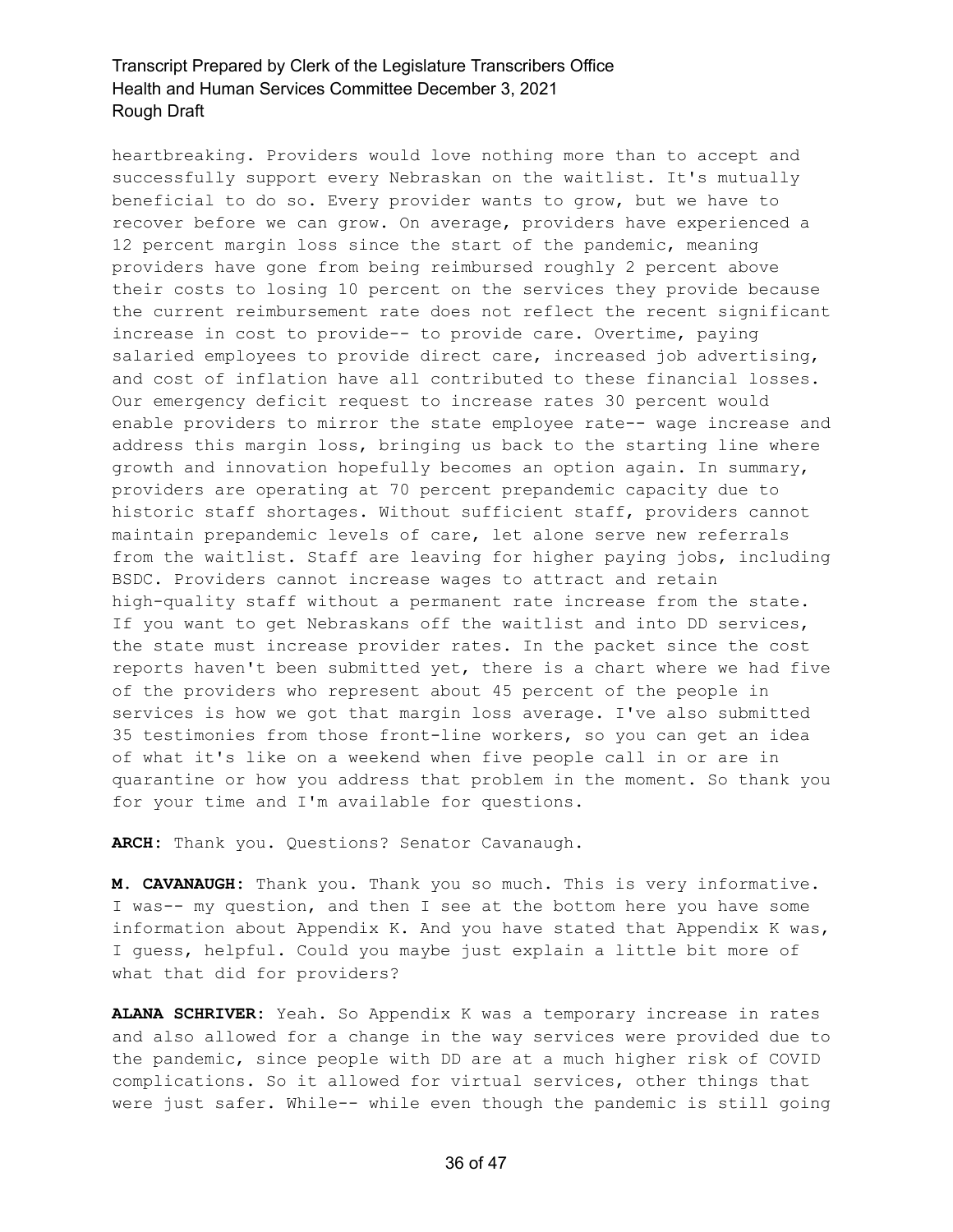on and a lot of those accommodations are still needed, those did expire this summer.

**M. CAVANAUGH:** And the virtual services, are those things that were working well? I know sometimes [INAUDIBLE] is that something that we should consider?

**ALANA SCHRIVER:** Particularly in the rural areas, because a lot of times those direct care workers don't get paid for drive time. So if you have to drive 30 minutes to a visit and then 30 minutes back home, you've just lost an hour that you're not paid for. So it is helpful not only just for quarantine, but also for logistics when you live way out in the middle of nowhere.

**ARCH:** I have a question, a follow-up question on virtual services. And that is that when in the middle of the pandemic, the state waived certain requirements. Does CMS-- did CMS waive requirements for virtual services for developmental disabilities, as they did for other services? And in other words, do they allow virtual services and to bill for virtual services?

**ALANA SCHRIVER:** I don't personally know that answer. I'm fairly new to my role, but I can get to that answer later today.

**ARCH:** OK because it was-- that was part of the discussion was, you know, in some cases, CMS says you can't. You can't do that. In other cases, it was up to the state whether you could or couldn't.

**ALANA SCHRIVER:** I can get you that answer. Yeah,

**ARCH:** I'm sorry.

**M. CAVANAUGH:** No, that's OK. And my only other question was, you said there was a rate increase under Appendix K and what was the rate?

**ALANA SCHRIVER:** Five percent across the board. And I was going to I want to turn to Justin because I don't--

**JUSTIN \_\_\_\_\_\_\_\_\_\_:** It was 15 percent from [INAUDIBLE] pandemic to October and then step down to 10, 10 and 5 [INAUDIBLE] It was a stairstep approach from 15 percent to about 5 percent [INAUDIBLE] January or December, and then the state came back with another 5 percent [INAUDIBLE]

**ARCH:** OK if you could restate--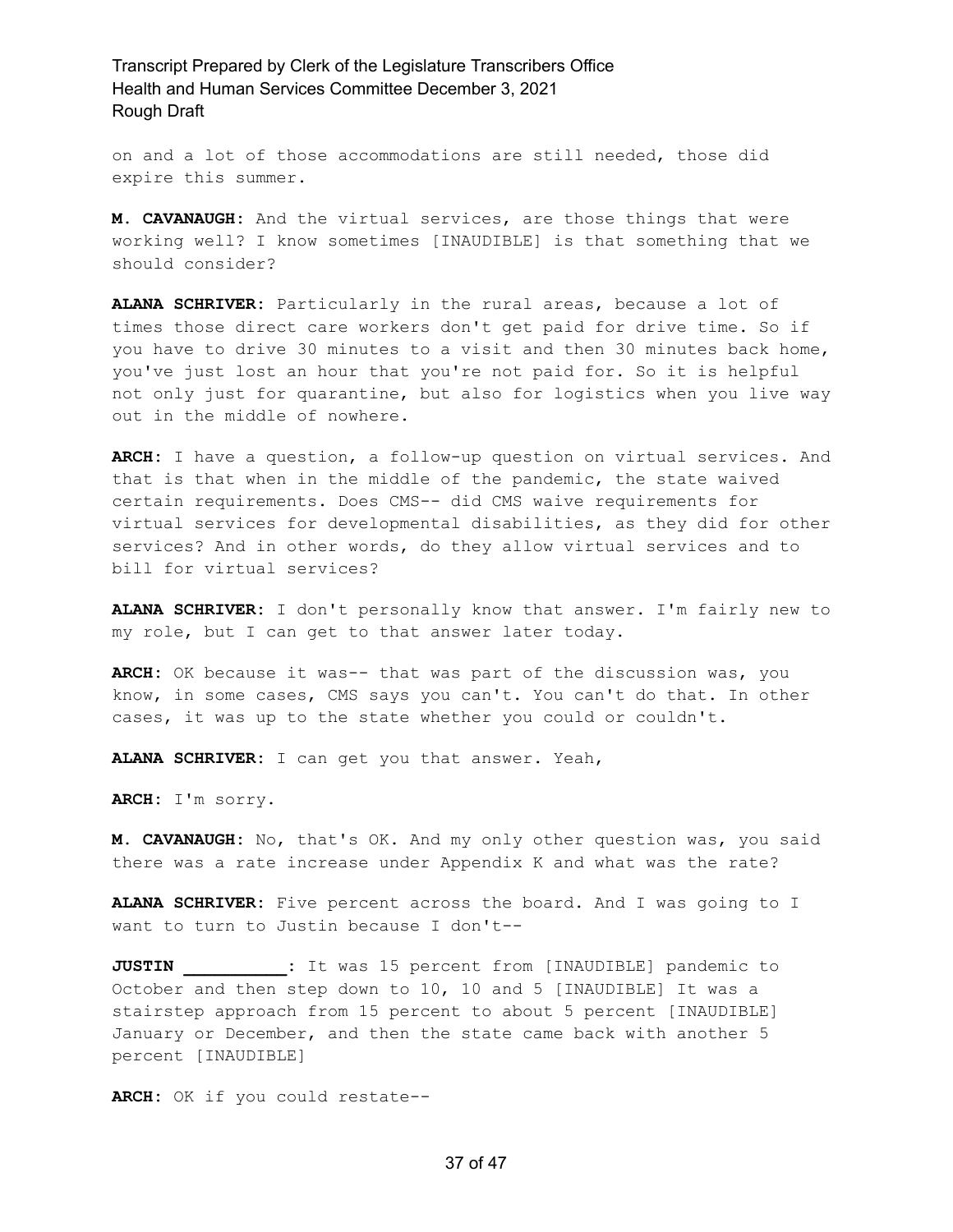**ALANA SCHRIVER:** I came into my role this summer so.

**ARCH:** If you could please restate because you're-- you're the testifier.

**ALANA SCHRIVER:** Sure.

**ARCH:** And so for people that are transcribing.

**ALANA SCHRIVER:** It started out at 15, yeah, 15 percent and then stepped down to the last reimbursement was 5 percent from January to June of this year.

**ARCH:** Thank you.

**M. CAVANAUGH:** Thank you.

**ARCH:** Any other questions? Well, thank you very much. Thanks for your test-- oh, one other question.

**ALANA SCHRIVER:** Sure.

**ARCH:** And that has-- does-- do you-- do you provide mostly services to adults, children? What?

**ALANA SCHRIVER:** NASP represents adult service providers.

**ARCH:** OK, so that doesn't include-- OK, service to children. Because when I saw this, I saw the statement and I don't know what-- what shared living services are. Could you explain that?

**ALANA SCHRIVER:** Sure, that's what Director Green was talking about when perhaps a relative or someone known to that person gets paid to live with them and make sure their needs are being met in the home.

**ARCH:** OK. OK. All right. Thank you very much for your testimony.

**ALANA SCHRIVER:** Thank you.

**ARCH:** Our next testifier is Sarah Swanson from Munroe-Meyer. Welcome.

**SARAH SWANSON:** Thank you very much. Should I start?

**ARCH:** Please.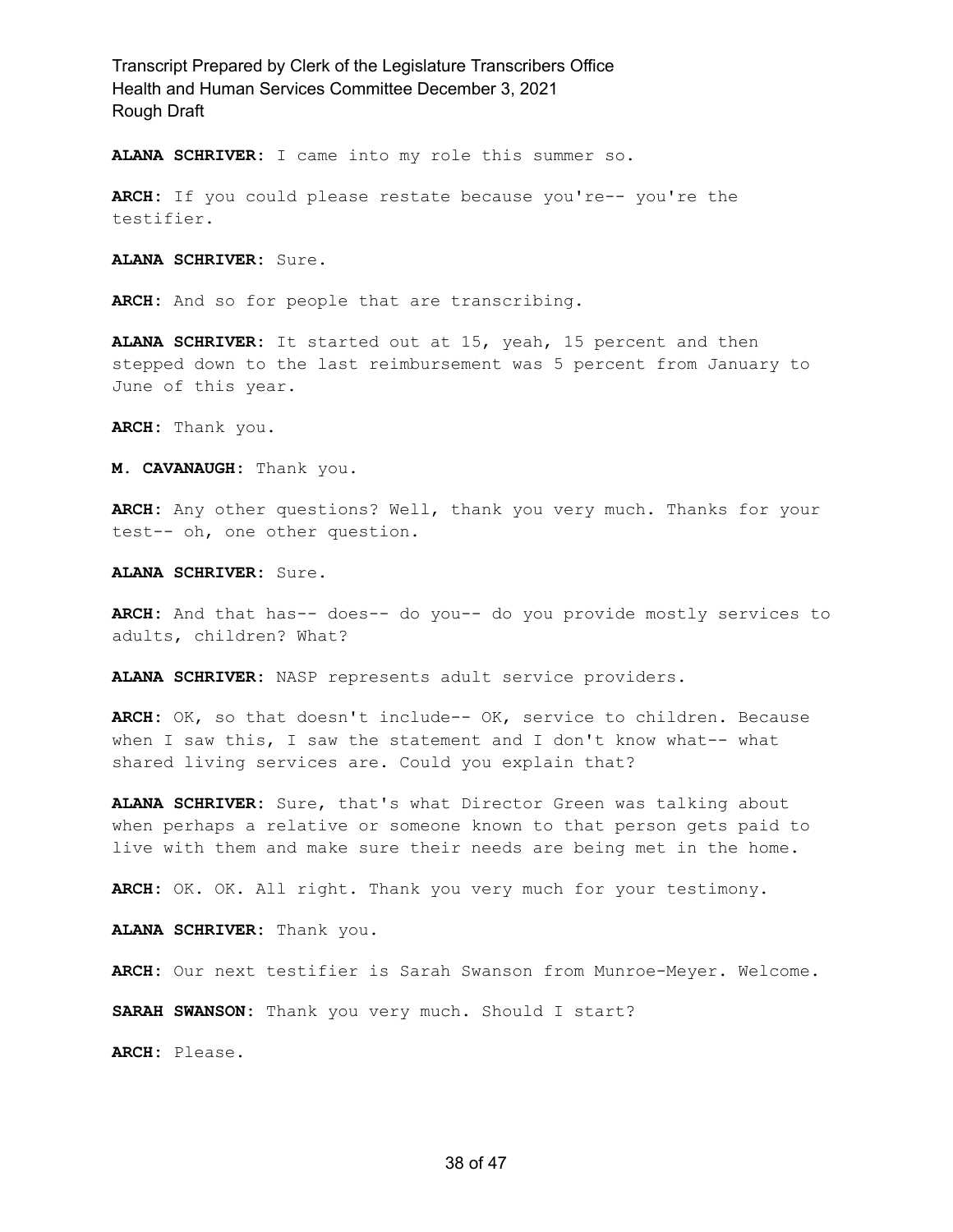**SARAH SWANSON:** OK. Good morning, Senator Arch and members of the Health and Human Services Committee. My name is Sarah Swanson and that is spelled S-a-r-a-h S-w-a-n-s-o-n. I am an assistant professor at the University of Nebraska Medical Center's Munroe-Meyer Institute and work under the state's federally funded University Center for Excellence in Developmental Disabilities or UCEDD grants. As the state's designated UCEDD, we are part of a federal network of UCEDDs asked to provide training, technical assistance, and services to improve systems for individuals with their dis-- with disabilities and their families. My testimony today does not reflect the views of the university system, UNMC, or the Munroe-Meyer Institute. I have been asked to describe innovations that are occurring across states to better support individuals with developmental disabilities and their families. So just a little bit of background. Developmental disabilities are a group of conditions due to an impairment in physical learning, language, or behavior areas. Most individuals with developmental disabilities are identified as children and will need lifelong supports. It's important to note that Medicaid is the largest funder of long-term services and supports, but family caregivers are the backbone of long-term services and supports in the United States. Children with developmental delays need early intervention to gain the skills that their typically developing peers naturally acquire. High-quality early intervention services can change a child's developmental trajectory and improve outcomes for children, families, and communities, and decrease the need for special education and public expenditures later in life. Unfortunately, providing early intervention and/or medically based services are typically at a significant cost to families. While most families have access to some health insurance, many plans are inadequate to cover the medical and related health services that a child needs, often impacting a family's financial health, putting the entire family at risk of financial hardship, medical debt, and poverty. According to the National Survey for Children and Youth with Special Healthcare Needs, 37 percent of Nebraska families indicated their health insurance was insufficient to cover their child's healthcare needs. Even though children with special healthcare needs covered by Medicaid or CHIP-only have greater healthcare needs, they are more likely than those with private insurance alone to report that their benefits are always adequate to meet their needs, reflecting Medicaid's robust benefit package, especially for children. Many states offer pathways for working families to gain Medicaid access for their disabled child, not the entire family, but only the child having the disability. Without a specific pathway for the child with a disability to have access to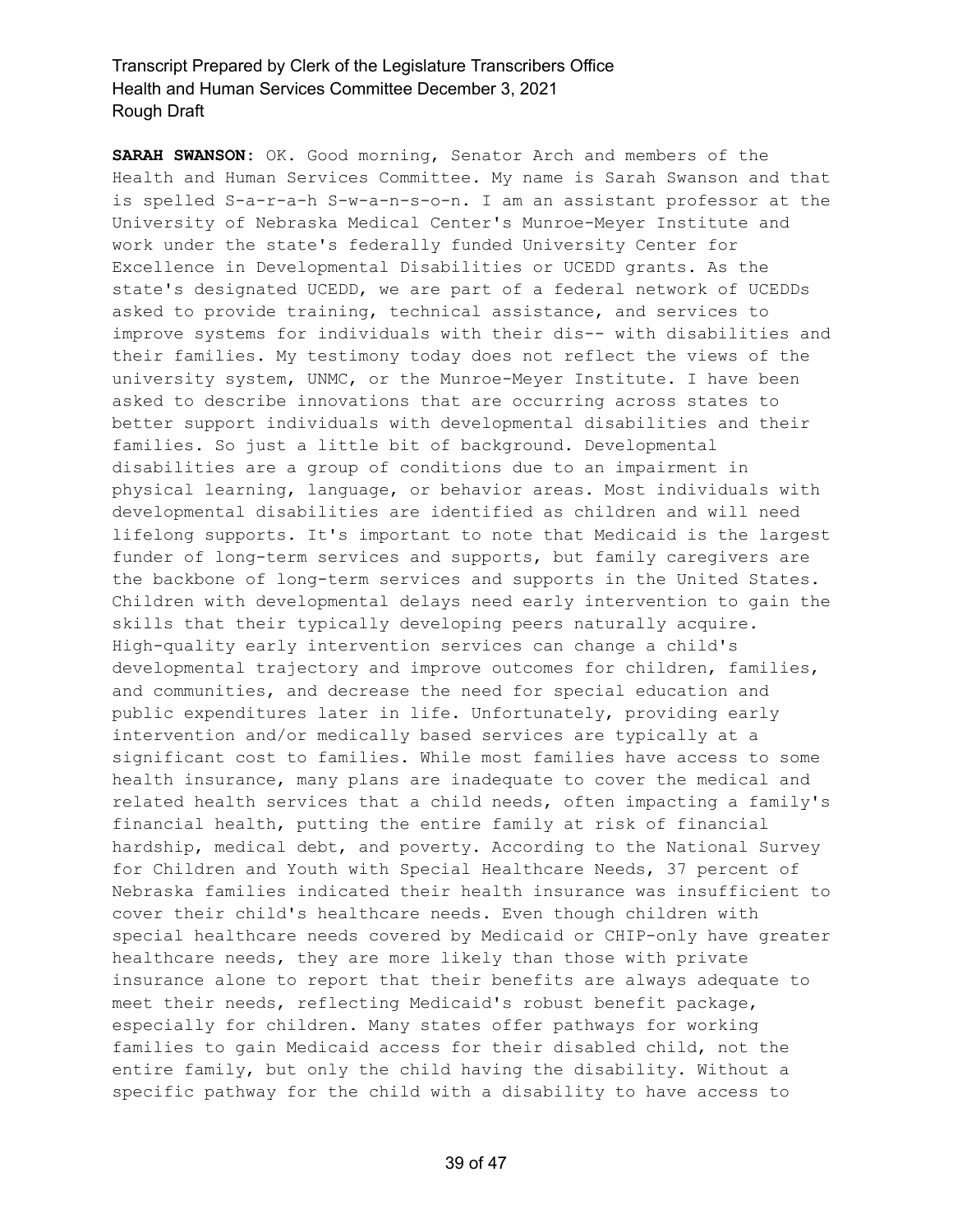Medicaid, the child will frequently be found ineligible because of the income and resources of the working parents, which is often a disincentive for both parents to remain working. Medicaid waivers or amendments to the Medicaid state plan are pathways states can take to offer long-term services and supports for individuals with disabilities to help achieve independence in home and community-based settings, rather than an institutional setting like BSDC. These are an optional Medicaid service. Medicaid pathways for children's eligibility and types of waivers are further defined in the appendix. A relatively new model that is being used by states to support individuals with developmental disabilities is a Support Waiver. These provide limited services but offer budget predictability for states as they're a set budget and is-- also a set number of slots. States that have started to use Support Waivers are doing so to complement other waivers, help to provide more limited services to help avoid crisis placements or more costly interventions, and embed them in the DD delivery services system. They complement the natural supports of families and offer family caregivers support. Of the estimated 6.2 million people in the United States with intellectual or developmental disabilities, most reside with their families. Recent studies from the University of Minnesota estimate that less than one fifth of individuals with IDD are known by state IDD agencies, and-- and less than 17 percent are actually being served by a state DD agency. To help support family caregivers, five states allow legally responsible representatives, such as a spouse or parent, to be paid providers. In conclusion, I would be happy to provide additional information as I did my capstone project for my master's in public health on "Innovations and best practices in Medicaid Managed Long-Term Services and Supports" so this is an area of interest for me.

**ARCH:** Thank you.

**SARAH SWANSON:** Yes.

**ARCH:** Questions? I-- I have a question.

**SARAH SWANSON:** Yes.

**ARCH:** I-- I actually met with Dr. Mirnics--

**SARAH SWANSON:** Yes.

**ARCH:** --a while back.

**SARAH SWANSON:** Yeah.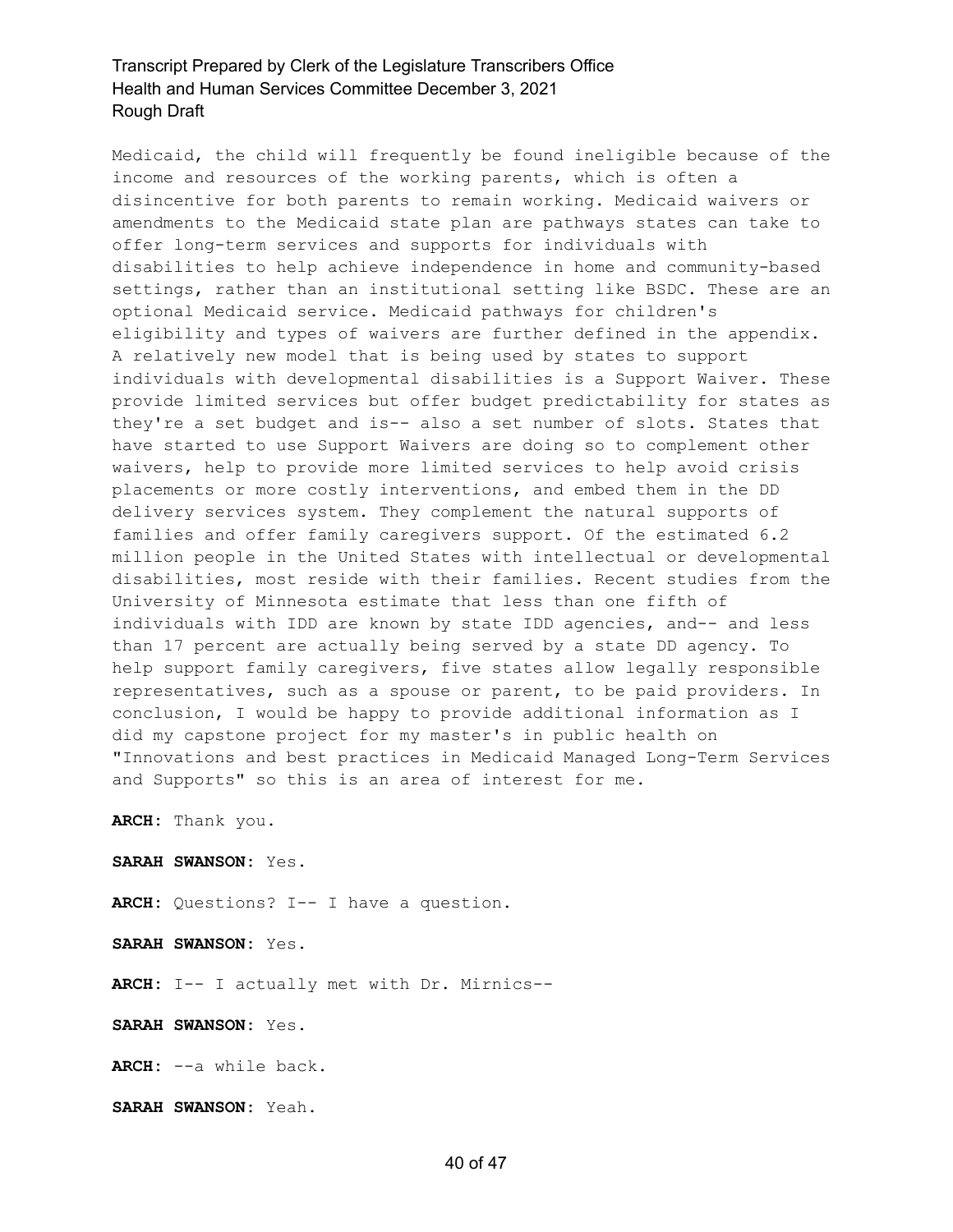**ARCH:** And he was talking about some remote-- remote services being provided through Munroe-Meyer. Are you familiar-- are you familiar with those and what's happening?

**SARAH SWANSON:** Sure, sure. So during COVID, many medical providers could not see patients face to face. And so I want to say, and I'd have to go back to Dr. Mirnics, but I think about 75 percent of our services changed to be virtual. So through UNMC, there is a platform called Zoom, which is HIPAA compliance, that families can access.

**ARCH:** OK.

**SARAH SWANSON:** And like, we have psychologists that can do virtual sessions all across the state. And it's my understanding that because of COVID, some of the reimbursement issues that had been problems in the past were restricted. I mean, those restrictions were lifted.

**ARCH:** Yeah. Good. OK. Senator Cavanaugh.

**M. CAVANAUGH:** Thank you. Thanks for your testimony.

**SARAH SWANSON:** Yeah.

**M. CAVANAUGH:** You mentioned something and I had spoken about this with Director Green about the health insurance, the Medicaid/CHIP.

**SARAH SWANSON:** Um-hum.

**M. CAVANAUGH:** So is it-- am I understanding correctly that families that don't have Medicaid, their personal health insurance is not comprehensive enough?

**SARAH SWANSON:** Correct.

**M. CAVANAUGH:** OK.

**SARAH SWANSON:** So as you think about what's happening to health insurance in general, more and more people have high deductible health savings plans that are like \$5,000 or \$10,000. So if you think about the chronic needs of a child that has a disability or a special healthcare need, unlike a child that doesn't have that chronic need, that family is going to have to spend that amount of money each and every single year. They're never going to get caught up. So one of the things that the state of Nebraska could consider doing is offering Medicaid, not CHIP, but Medicaid as a payor of second only for that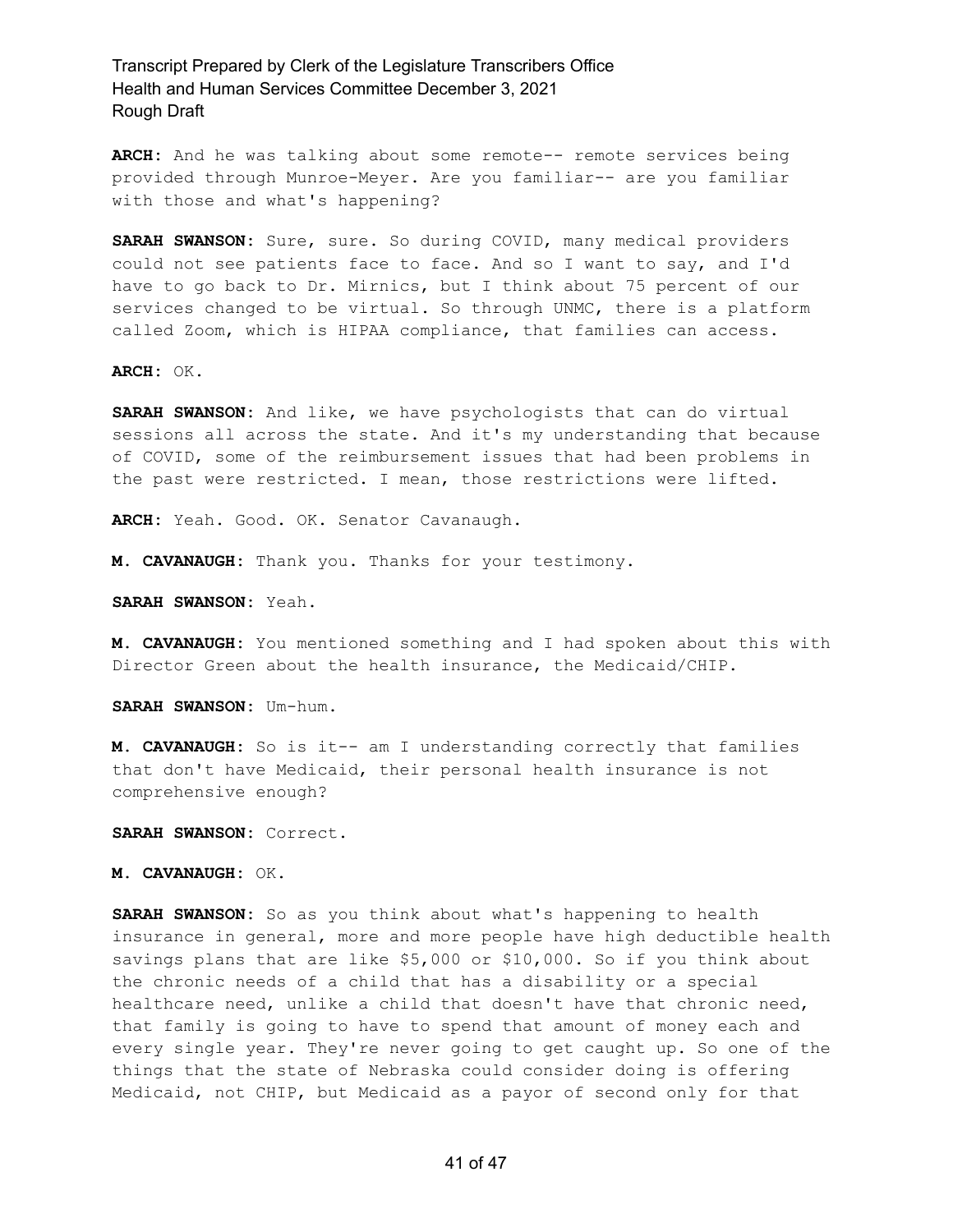disabled child. So when you step back and you think about that cost, that-- that is from a holistic perspective, right? It really helps encourage working families to stay in the workplace so they're contributing to, you know, the state system. But they also are doing so at a less expensive rate because that family will probably have their own individualized health insurance, which will always be a payor of first and Medicaid would be a payor of seconds.

**M. CAVANAUGH:** You-- this is probably not-- you're probably not the right person to ask this question, but I'm going to keep asking until somebody knows the answer.

**SARAH SWANSON:** OK, I'll let you know if it's--

**M. CAVANAUGH:** Do you know if Medicaid income eligibility is based on pretax income?

**SARAH SWANSON:** I-- I want to say that it is the gross, but I would need to go back and confirm that for certain.

**M. CAVANAUGH:** I'm seeing some nodding of heads.

**SARAH SWANSON:** OK, yes.

**M. CAVANAUGH:** Thank you.

**SARAH SWANSON:** And I also think it's important to note that CHIP, while it has a higher eligibility, if a child has access to insurance, they're not eligible for CHIP, so it can't be a payor of second like Medicaid could be. And those guidelines are established by the state in partnership with the federal government. In--

**ARCH:** So let me pause you there for a second.

**SARAH SWANSON:** Sure.

**ARCH:** So your-- your concern is really regarding the maximum out-of-pocket that-- that a family would need to pay. In other words, it isn't-- it isn't inadequate insurance. It is-- it is that maximum, you say, a higher deductible or a maximum out-of-pocket. It is those dollars that you're-- that you're concerned about.

**SARAH SWANSON:** That's one of the things that I'm concerned about. But Medicaid in general, just because of what Medicaid is intended to do, has a very, very robust benefit package--

#### 42 of 47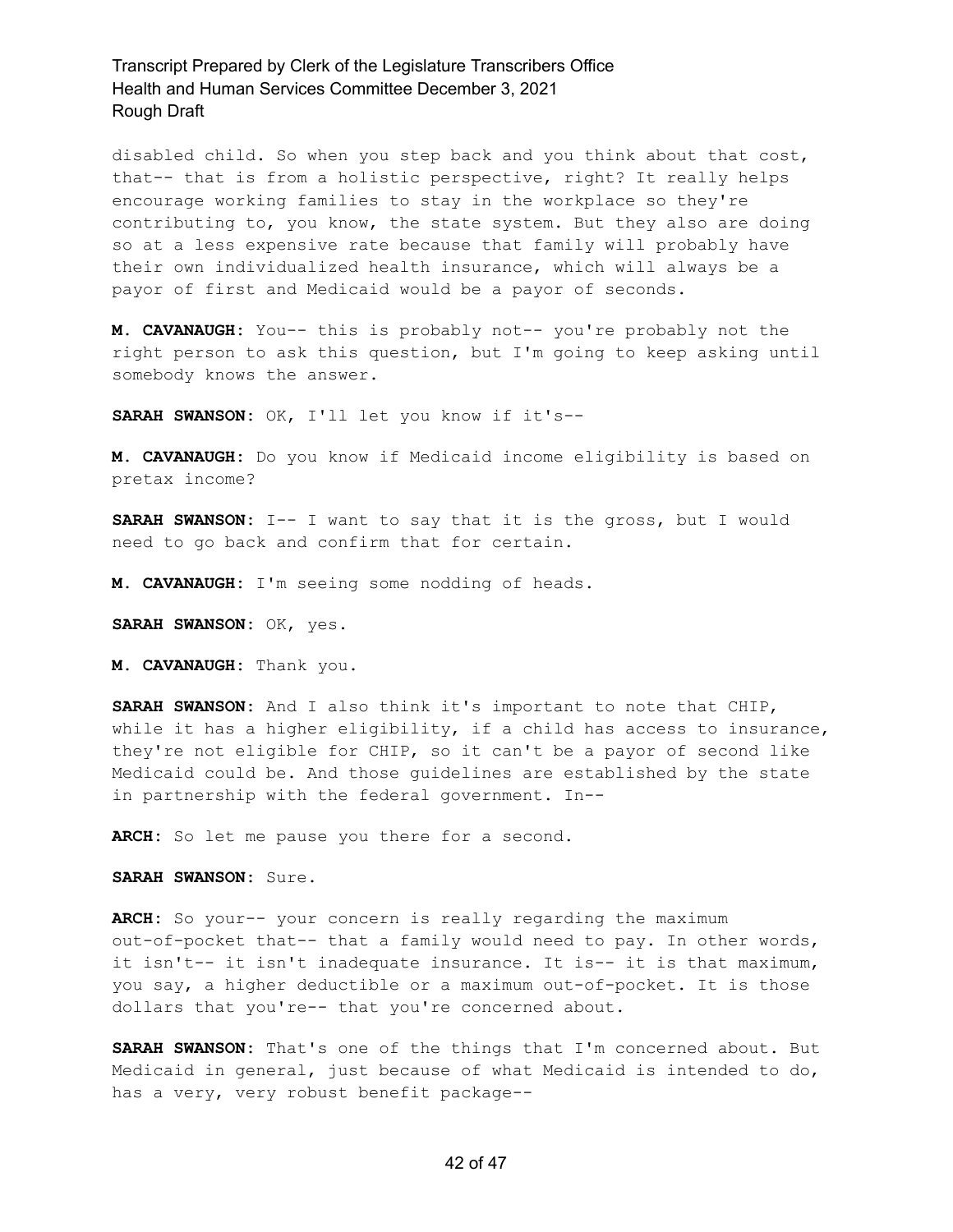**ARCH:** Yes, it does.

**SARAH SWANSON:** --called EPSDT, which is early periodic screening, diagnosis, and treatment, which means that its benefit package for children specifically is almost always more robust than a private health insurance plan because that when it was established by Congress, there's a recognition that in child's development, there's key or sensitive periods of their development that when we provide intensive services, we can change that trajectory. So the states, when they offer Medicaid, is obligated to EP, early periodic-- they're obligated to screen, diagnose, and treat any condition that that child has in order to help ameliorate that condition.

**ARCH:** OK, thank you.

**SARAH SWANSON:** Yes.

**ARCH:** Thank you. Other questions?

**SARAH SWANSON:** Can I clarify one more thing?

**ARCH:** Sure.

**SARAH SWANSON:** You asked me about the maximum out-of-pocket costs--

**ARCH:** Yes.

**SARAH SWANSON:** --if that was my only concern. That is not my only concern. I think it's important to note that when we think about Medicaid and Medicaid waivers, they have two different functions. Medicaid specifically offers medical reimbursements where waivers and some of the Medicaid state plan options to offer long-term services and supports offer those long-term services and supports that are not medically based. So when I think about families that have needs, a lot of them need a break. They need respite or they need to pay a childcare provider a higher rate. That's not medically based. That's- that's a long-term service and support. Or if they need a home modification as an example, a waiver will help them pay for that. So it really helps that family provide care in their own home rather than having to go somewhere else and not have their child live with them.

**ARCH:** Thank you for that clarification.

**SARAH SWANSON:** You're welcome. And I have to apologize. As I'm looking at this, all of my references are not in this. When I printed it, it's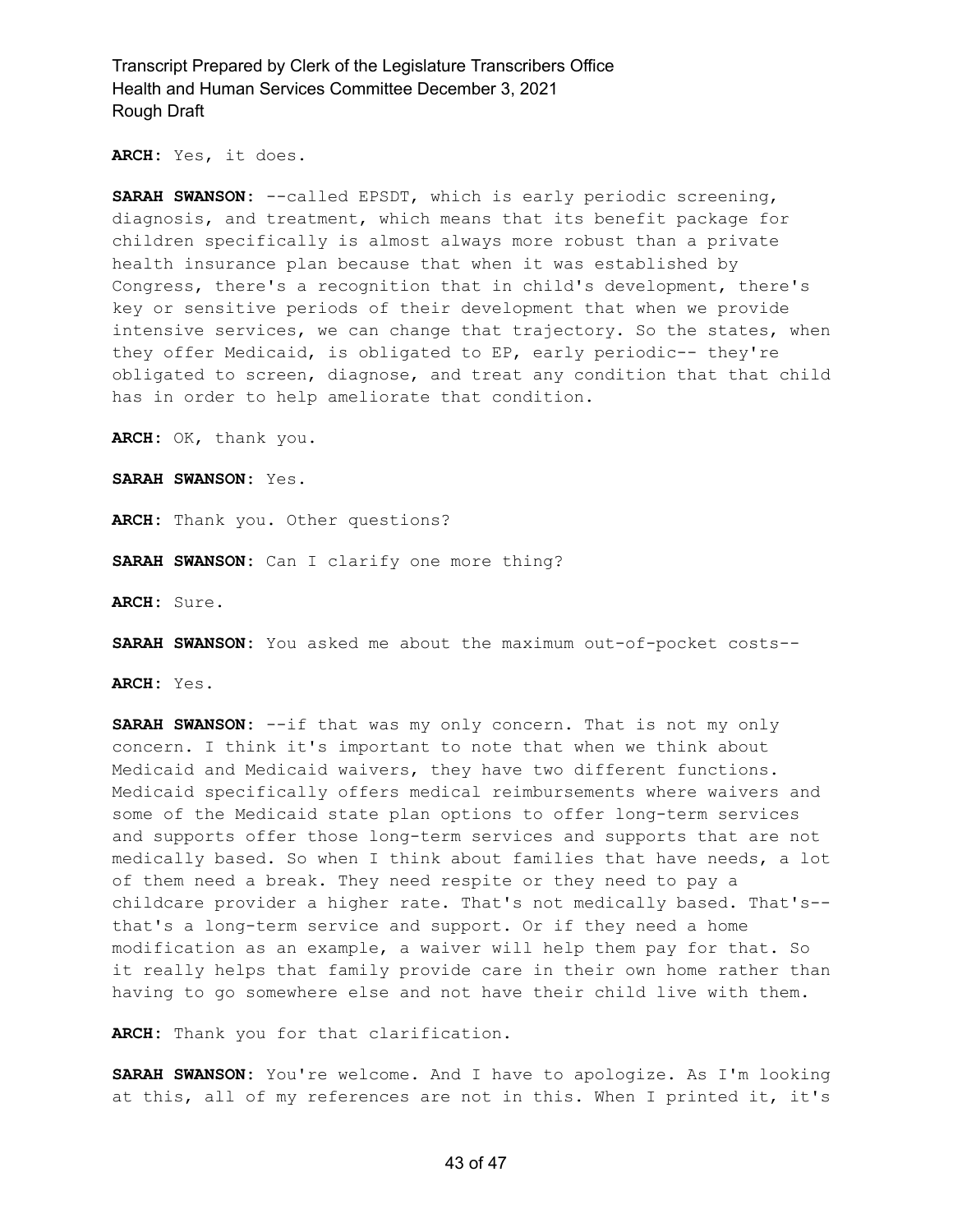not there. So I will reach out and make sure that you get the proper copy with all of the references I cite.

**ARCH:** Thank you.

**SARAH SWANSON:** Yes. Thank you.

**ARCH:** Thank you for your testimony.

**SARAH SWANSON:** Yes.

**ARCH:** Our next testifier, the last scheduled testifier is Bridget Aschoff. Good morning.

**BRIDGET ASCHOFF:** Good morning. Are you starting my time yet, because I was going to make a joke. You know that song, just came to me yesterday, Hello darkness, my old friend, it's nice to talk with you again, I thought about addressing you guys [INAUDIBLE]. Hello, HHS Committee, my old friend.

**ARCH:** Good morning.

**BRIDGET ASCHOFF:** Nice to talk with you again. It is a pleasure to be here. All right, so my name is Bridget Aschoff, B-r-i-d-q-e-t A-s-c-h-o-f-f. And good morning. It is an absolute pleasure to be speaking with you again today, lots of familiar faces. So what I would like to do today is spend some time updating you on the current waiver situation that we're experiencing with Claire and to be the voice for other families in Nebraska who want to bring their concerns forward regarding our waiver systems. Claire is now six, has been diagnosed with ACC, Dandy-Walker Syndrome, and a rare gene mutation. And while we don't know the full extent of what she'll be capable of for many years, we do know that early intervention is critical for her achieving her full potential, which is why having accessible supports and services for our disabled children is vital. Claire was kicked off the AD waiver in January of 2019, when the criteria for children changed. In October 2019, DHHS decided to do a waiver-to-waiver transfer to help families like mine. Claire was switched from AD waiver to DD waiver, and we are so grateful for DD waiver because it allows us access to Medicaid for Claire. But it has also exposed the many gaps that exist for our disabled children in Nebraska. Switching from AD to DD didn't fix anything for families like mine. It is a Band-Aid to get us by, but it does not solve the systematic issues in our waivers. What we really need are solid policy and procedure changes. So before I dive into what's missing, I do want to share with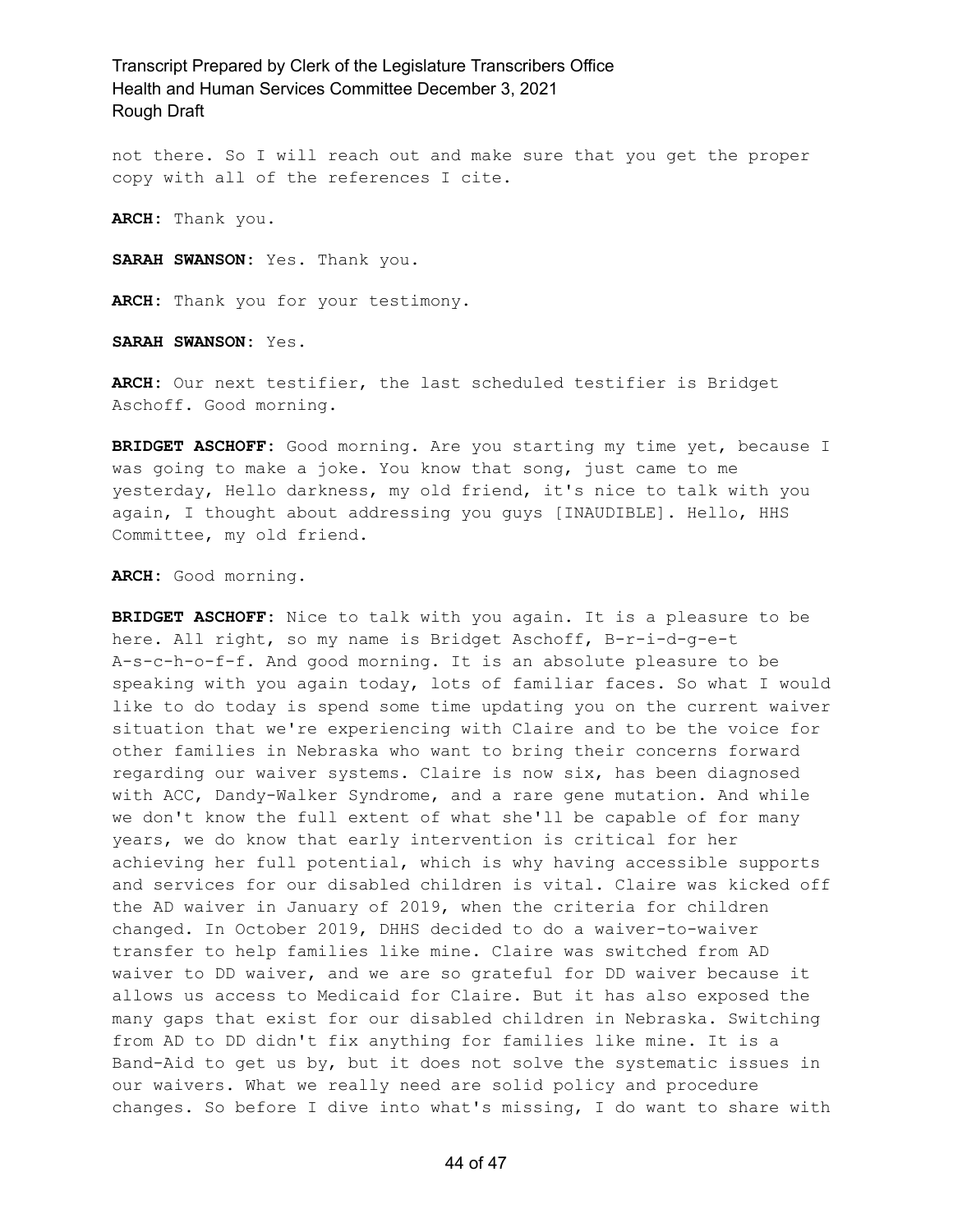you what's going really well. When I asked parents who are currently on waivers what is going well, their overwhelming gratitude for the access to Medicaid for their families was huge. Families like mine spend anywhere from \$2,000 to \$5,000 a month on basic medical needs for their children. So medical care for complex children is unsustainable for working families, so having access to Medicaid makes it doable for us. So let's dive into some of the gaps. The first hurdle families has-- have to cross is getting approved for the waiver. The requirements for AD are so restrictive now it is nearly impossible for a child to qualify. So one mom shared with me, I'm a single mom. My daughter's five and recently found ineligible for A&D and DD. She is not officially diagnosed. But her neurologist/genetics/rare disease specialist and neuromuscular doctor believes she has a neuromuscular condition. So let's stop there for a second. I don't know how many typically developing children have that many doctors. I know mine don't. Her daughter's on 15 meds a day. One's a Class A drug. She wears smo braces, has a-- has a manual wheelchair for long distances, uses e stim on her feet for neuropathy, and has a feeding tube to receive well over 50 percent of her hydration needs a day. Another mom shared, My son is nine and has autism. He is ineligible for A&D and has been on the DD waitlist for five years. He regularly meets his insurance out-of-pocket max by March or April. He's an alternative curriculum placement in schools, miles behind his peers. We would like to be a two-income family, but my son cannot go to any after-school program without adequate support and supervision. Childcare at any centers for children with disabilities is unaffordable for us without a Medicaid waiver. Like many Nebraskans, we are stuck on the waitlist, desperate for more support. And this is not a new story. Here is a story of a mom with a teen. My son has Phelan-McDermid syndrome and cannot perform any ADLs on his own. We applied for all waivers when he was four. His AD application was never actually processed. Then we found out when he was 11, he had been removed from the DD waitlist. We had to reapply in 2014 and he's currently on that waitlist. It wasn't until he was hospitalized in 2020 that the hospital helped us get him approved for the AD waiver. He should have been on the waiver 14 years ago, but the flawed system failed us. So problem number one is even qualifying for a waiver. Once kids are on waiver, we have found there aren't many services geared towards their needs. So, for example, Claire is technically receiving services because she is on DD waiver. But what services is she really receiving? I've included a supplemental page that lists all the services available for the DD waiver. If you look closely at the requirements, you can see that the services are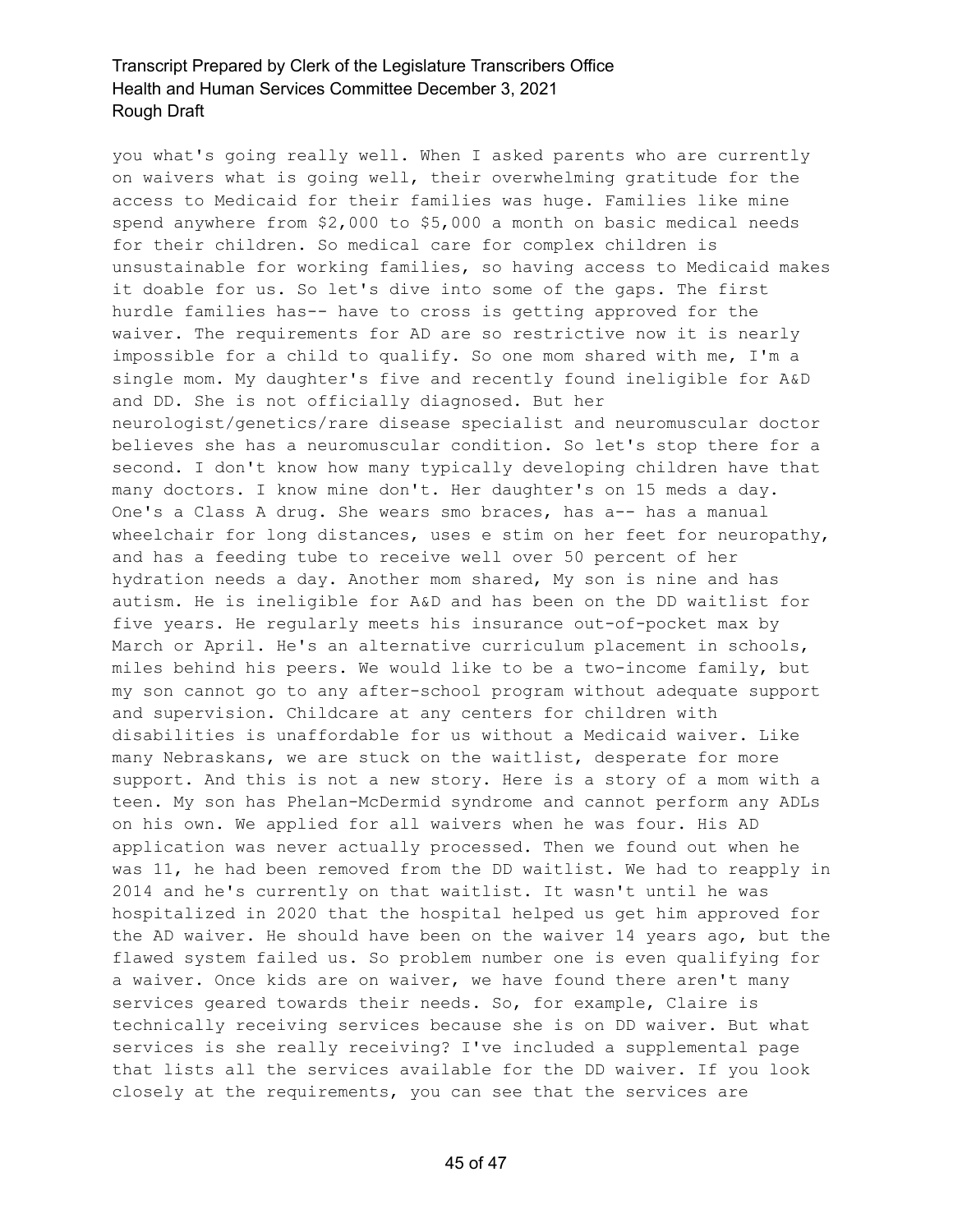directed more for people ages 21 and over. So because of her age, she can only access 2 of the 23 services. One mom told me, My twins are 16 and have a rare genetic disorder. The only medicine is therapy to keep their limbs and muscle memory at a functioning level. They lost services on the AD waiver in 2019 and were transferred to the DD waiver. We looked at all available services for the twins and the only thing available was respite care. There needs to be a middle ground for these kids that don't fit the mold. We aren't providing adequate supports for children during their most critical developmental years, which means we end up spending more money down the road because these lifelong skills were never nurtured. What we need is access to services that will help the chil-- the child long term. For children in Nebraska, CRCC in Omaha is really the only agency that can provide services for children. This is a major issue and concern for families like mine because Omaha isn't accessible for everyone. We need more reliable agency options to provide services for our kids. There are surrounding states that are getting it right. Some suggestions for services would be behavioral therapy, specialized childcare, movement therapy, HIPPO therapy, adaptive recreational equipment and fees, parent education, and home adaptations. You can see an explanation of these services on the supplemental page as well. There are so many opportunities for us to improve services for our disabled children in Nebraska. The Legislature has had a number of studies for our waiver systems in the past, but our families are still waiting for answers. If other states can do this for their children, so can we. If we strive for Nebraska to be a place people want to live and work, then we need to make it a place where all Nebraskans can live and work. Thank you.

**ARCH:** Thank you. Questions? Senator Cavanaugh.

**M. CAVANAUGH:** Thank you. Thank you for being here.

**BRIDGET ASCHOFF:** My pleasure.

**M. CAVANAUGH:** Thank you for the update on Claire.

**BRIDGET ASCHOFF:** Yes.

**M. CAVANAUGH:** It's nice to know how she's progressing. I actually was going to ask this question and then your second to last paragraph talks about some of the services.

**BRIDGET ASCHOFF:** Um-hum.